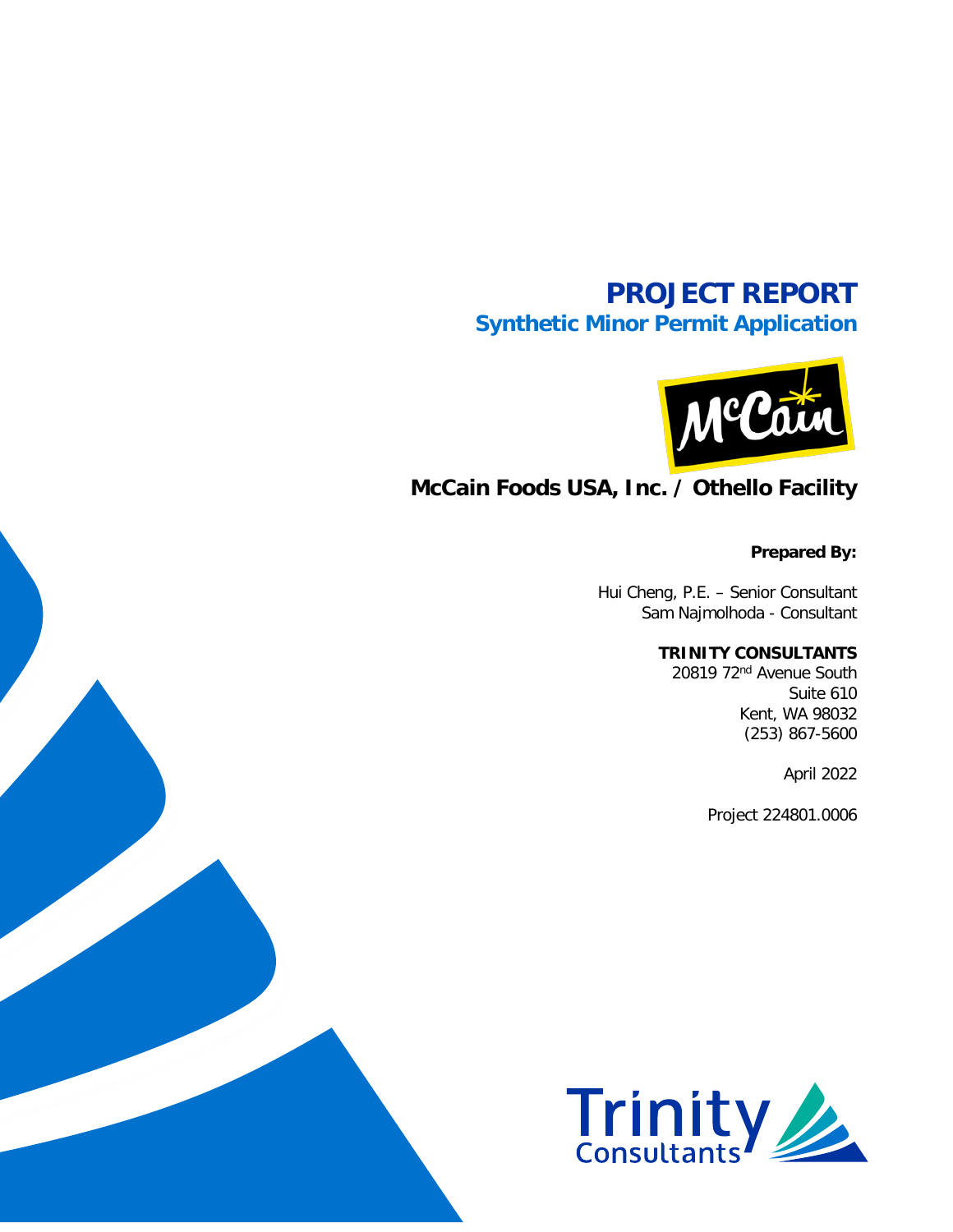# **TABLE OF CONTENTS**

| <b>1. EXECUTIVE SUMMARY</b>                                              | $1 - 1$            |
|--------------------------------------------------------------------------|--------------------|
| 2. FACILITY DESCRIPTION                                                  | $2 - 1$            |
| <b>3. EMISSION CALCULATIONS</b><br>3.1<br>3.1.1<br>3.2<br>3.2.1<br>3.2.2 | $3 - 1$<br>$3 - 1$ |
| 3.3<br>3.4<br>3.5                                                        |                    |
| <b>4. REGULATORY REVIEW</b><br>4.1<br>4.2<br>4.3<br>4.4<br>4.5           | $4 - 1$            |
| <b>5. PROPOSED PERMIT ACTIONS</b><br>5.1<br>5.2                          | $5-1$              |
| <b>APPENDIX A. PROCESS FLOW DIAGRAM</b>                                  | $A-1$              |
| <b>APPENDIX B. APPLICATION FORMS</b>                                     | $B-1$              |
| <b>APPENDIX C. EMISSION CALCULATIONS</b>                                 | $C-1$              |
| <b>APPENDIX D. EQUIPMENT SPECIFICATIONS</b>                              | $D-1$              |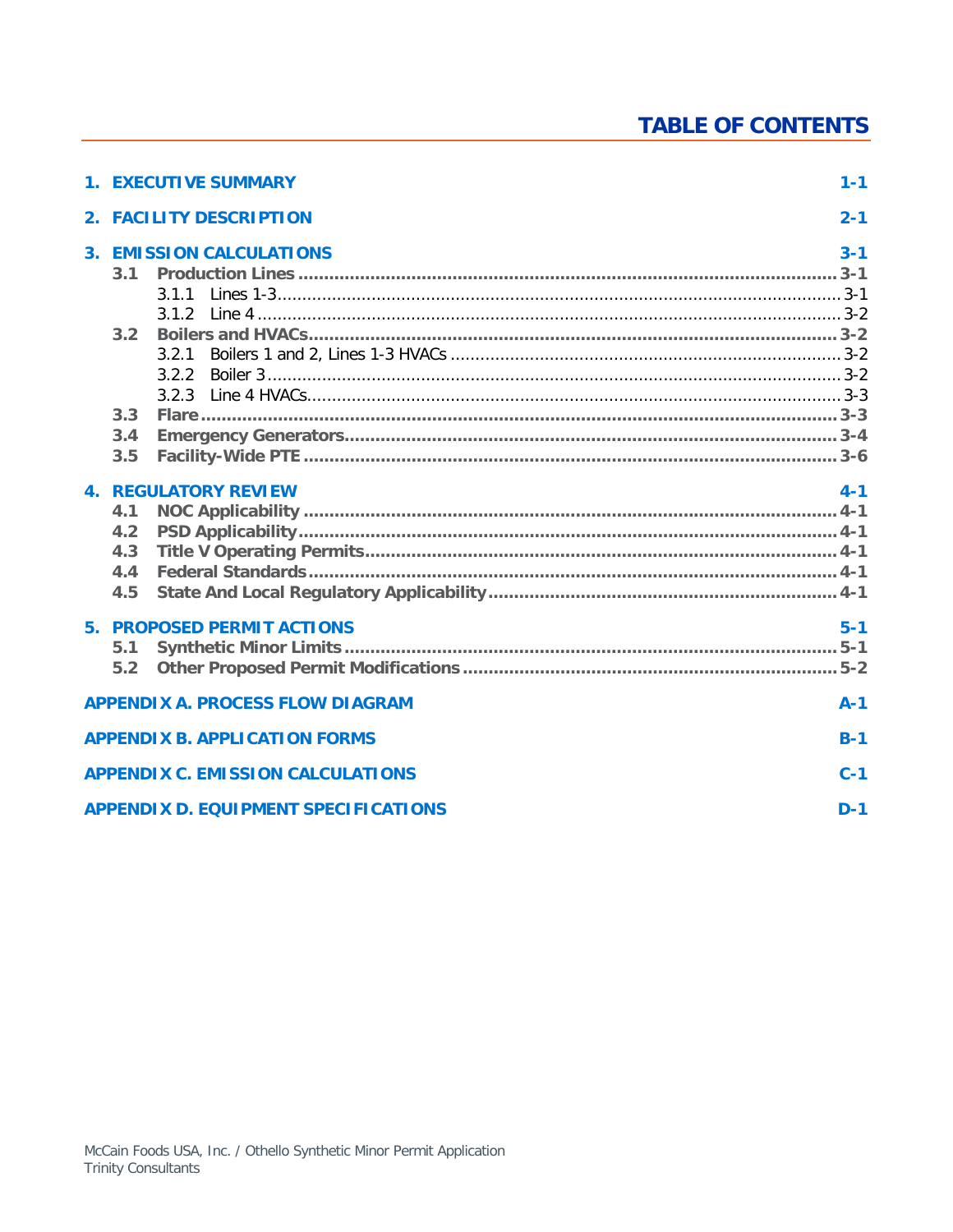<span id="page-2-0"></span>McCain Foods USA Inc. (McCain) owns and operates a potato processing facility located in Othello, Washington (the Othello facility). The Othello facility operates under Approval Order 19AQ-E056, issued by the Washington Department of Ecology (Ecology). This approval order was issued on October 1, 2019.

Based on the emission estimates submitted in the Notice of Construction (NOC) application for Approval Order 19AQ-E056, the post-expansion project facility-wide potential to emit (PTE) exceeds the Title V Air Operating Permit (AOP) major source thresholds for oxides of nitrogen (NO<sub>x</sub>) and carbon monoxide (CO). In the NOC application, McCain stated that a Title V AOP application would be submitted within 12 months from the startup date of Line 4, in accordance with the requirements under Washington Administrative Code (WAC) 173-401-500. Line 4 started in November 2021. After reviewing historical operation data and projected production levels, McCain has elected to request emission limits that will allow the facility to remain a synthetic minor source. As a synthetic minor source, a Title V AOP application will not be required. This report constitutes McCain's application to become a synthetic minor source and includes McCain's proposed emission limits for CO and NOX.

This synthetic minor permit application contains the following sections:

- **►** Section 2: [Facility Description](#page-3-0)
- **►** Section 3: Requested Permit Changes
- **►** Section 4: [Regulatory Review](#page-10-0)
- **►** Appendix A: [Process Flow Diagram](#page-15-0)
- **►** Appendix B: [Application Forms](#page-17-0)
- **►** Appendix C: [Emission Calculations](#page-24-0)
- **►** Appendix D: Equipment Specifications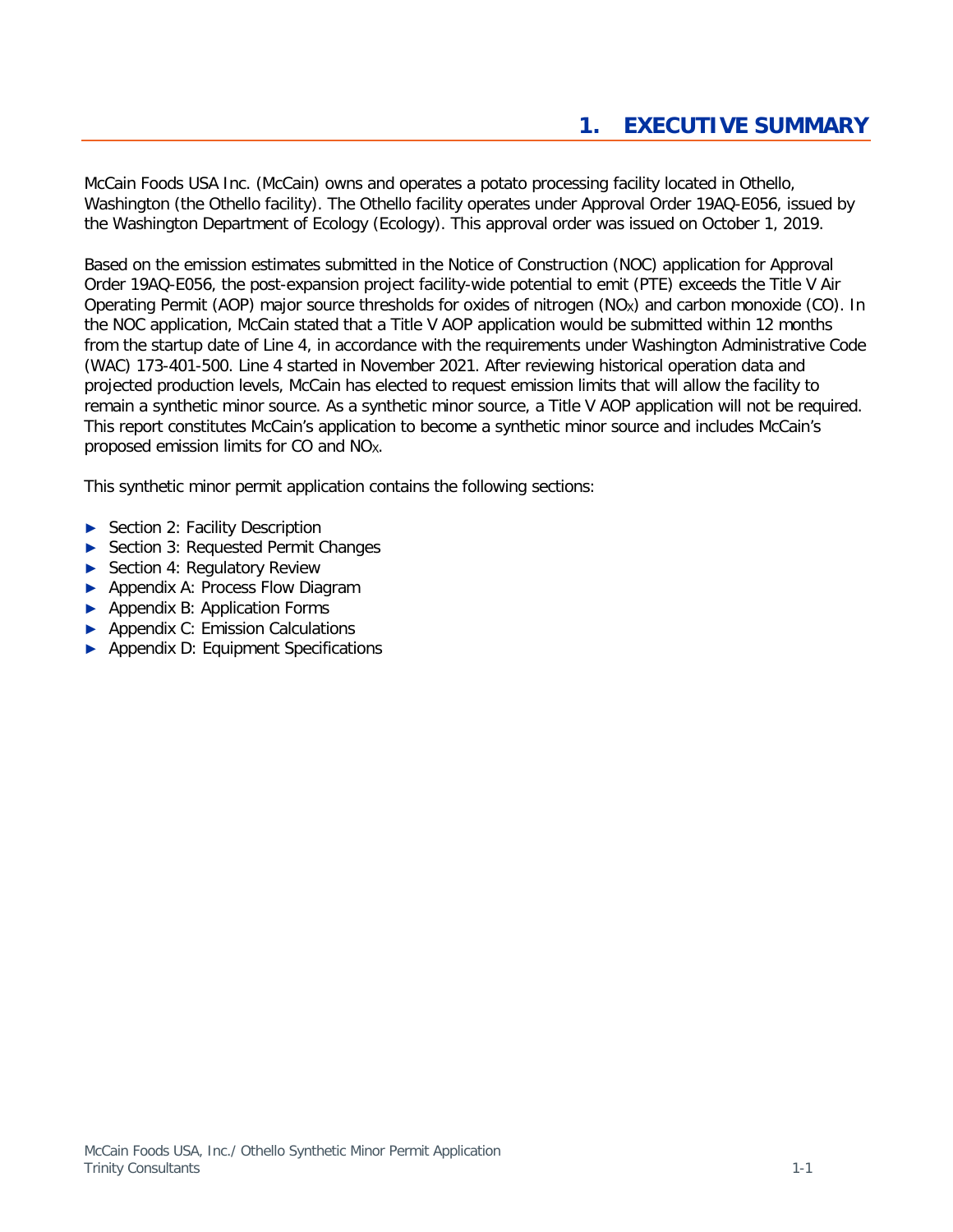# **2. FACILITY DESCRIPTION**

<span id="page-3-0"></span>McCain operates the Othello facility under Approval Order 19AQ-E056. This order has established limits on production rates for Line 1 through 3 and separate operating limits for the recently-added Line 4. Current operations at the Othello facility include:

- **►** Line 1 for processing battered or conventional french fry products. Line 1 includes a steam-heated dryer and a two-stage fryer.
- **►** Line 2 for processing conventional french fry products. Line 2 includes a steam-heated dryer and a single-stage fryer.
- **►** Line 3 for processing co-product potato products. Line 3 includes a direct-fired natural gas dryer and a single-stage fryer.
- **►** Line 4 for processing battered, conventional and co-product potato products. Line 4 includes a potato dryer and a two-stage fryer.
- **►** An air washer (Line 1 air washer) controlling particulate matter (PM) emissions from Line 1 Stage B of the two-stage fryer.
- **►** An air washer (Line 2 air washer) controlling PM emissions from Line 2 single-stage fryer.
- **►** A wet electrostatic precipitator (the Wet ESP) controlling PM emissions from Line 3 single-stage fryer and Line 1 Stage A of the two-stage fryer.
- **►** A wet ESP (Line 4 wet ESP) controlling PM emissions from Line 4 dryer and fryer.
- **►** Two natural gas-fired boilers, Boiler 1 and Boiler 2, providing process steam for Lines 1 and 2.
- **►** One natural gas and biogas-fired boiler, Boiler 3, providing process steam for Line 4.
- **►** A flare as a backup to Boiler 3 for burning off remaining biogas.
- **►** A scrubber for removing hydrogen sulfide from the biogas.
- **►** A wastewater treatment plant with a covered anaerobic lagoon system.
- **►** Heating, ventilation, and air conditioning systems (HVAC) with natural gas combustion for all lines.

A process flow diagram for the Othello facility is provided in Appendix A.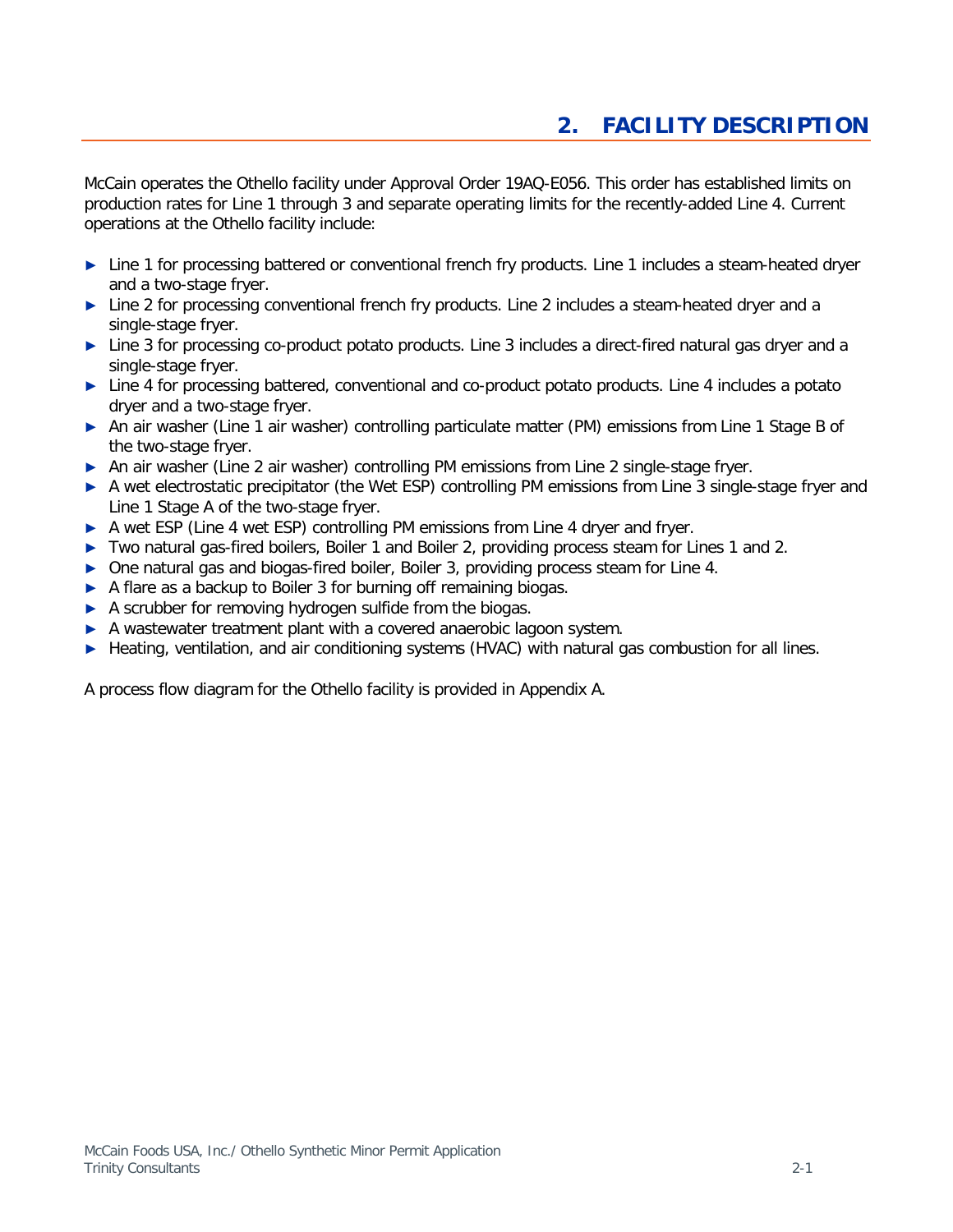<span id="page-4-0"></span>Emission calculations for the facility-wide PTE are developed using the same methodology provided in McCain's NOC application for Approval Order 19AQ-E056 with the proposed natural-gas usage limits to remain a synthetic minor source. This section describes the methodologies and assumptions used to calculate emissions from each source at the facility. Detailed emission calculations are provided in [Appendix](#page-24-0)  [C.](#page-24-0)

# **3.1 Production Lines**

<span id="page-4-1"></span>Emissions from production lines include primarily PM and Volatile organic compound (VOC). Emissions of sulfur dioxide  $(SO<sub>2</sub>)$ , NO<sub>X</sub> and CO are from Line 3 dryer only since it is natural gas-fired.

### <span id="page-4-2"></span>**3.1.1 Lines 1-3**

Line 1 consists of a steam-heated dryer and a two-stage fryer and is capable of manufacturing conventional or battered french fry products. Line 2 consists of a steam-heated dryer and a single stage fryer and only manufactures conventional french fry products. Line 3 consists of a direct-fired dryer and a co-product fryer, manufacturing potato co-products only.

PM smaller than 10 microns (PM<sub>10</sub>) and smaller than 2.5 microns (PM<sub>2.5</sub>) emissions from the dryers at Lines 1, 2, and 3 are determined using Othello's dryer emission factor of 0.25 lb/finished ton product. PM10 and PM<sub>2.5</sub> emissions from the fryers at Lines 1, 2, and 3 are connected to various control devices:

- **►** Line 1 Stage A fryer exhaust and Line 3 fryer exhaust are routed to the Wet ESP. PM emissions are estimated based on the Wet ESP emission limit of 0.0262 grain per dry standard cubic feet (gr/dscf), scaled to a lb/finished ton emission factor. The emission limit for the Wet ESP is from Condition 3.d of Approval Order 19AQ-E056.
- **►** Line 1 Stage B fryer exhaust is routed to the Line 1 Air Washer. The Stage B fryer is used for both conventional and batter products. PM emissions are estimated based on the Line 1 Air Washer test result depending on the product type, with a 20% safety factor.
- **►** Line 2 is only used to manufacture conventional products, and the Line 2 fryer exhaust is routed to the Line 2 Air Washer. Therefore, the same emission factor from the Line 1 Air Washer for conventional products is used (including the 20% safety factor).

VOC emissions are only expected from the fryers. Since the air washers and the Wet ESP are not used to control VOC emissions, VOC emissions from all fryers are estimated based on Othello's fryer emission factor of 0.092 lb/finished ton for Lines 1 through 3.

Since the Line 3 dryer is direct fired, SO<sub>2</sub> and VOC emissions from natural gas combustion are also included using AP-42 Chapter 1.4 emission factors. NO<sub>x</sub> and CO emissions are based on a 1994 source test from McCain's Ontario, OR facility, which are the best available data for a direct-fired dryer. Speciated hazardous air pollutant (HAP) emissions are based on emission factors from Ventura County Air Pollution Control District AB2588 Combustion Emission Factors for natural gas. In the previous permit application submittal, the Line 3 dryer was conservatively calculated with a capacity of 10 MMBtu/hr. McCain confirmed the current size of the burners used at the Line 3 dryer. The dryer was retrofitted in 2011 with two 1.2 MMBtu/hr burners. This is also consistent with the equipment rating listed in Approval Order 19AQ-E056.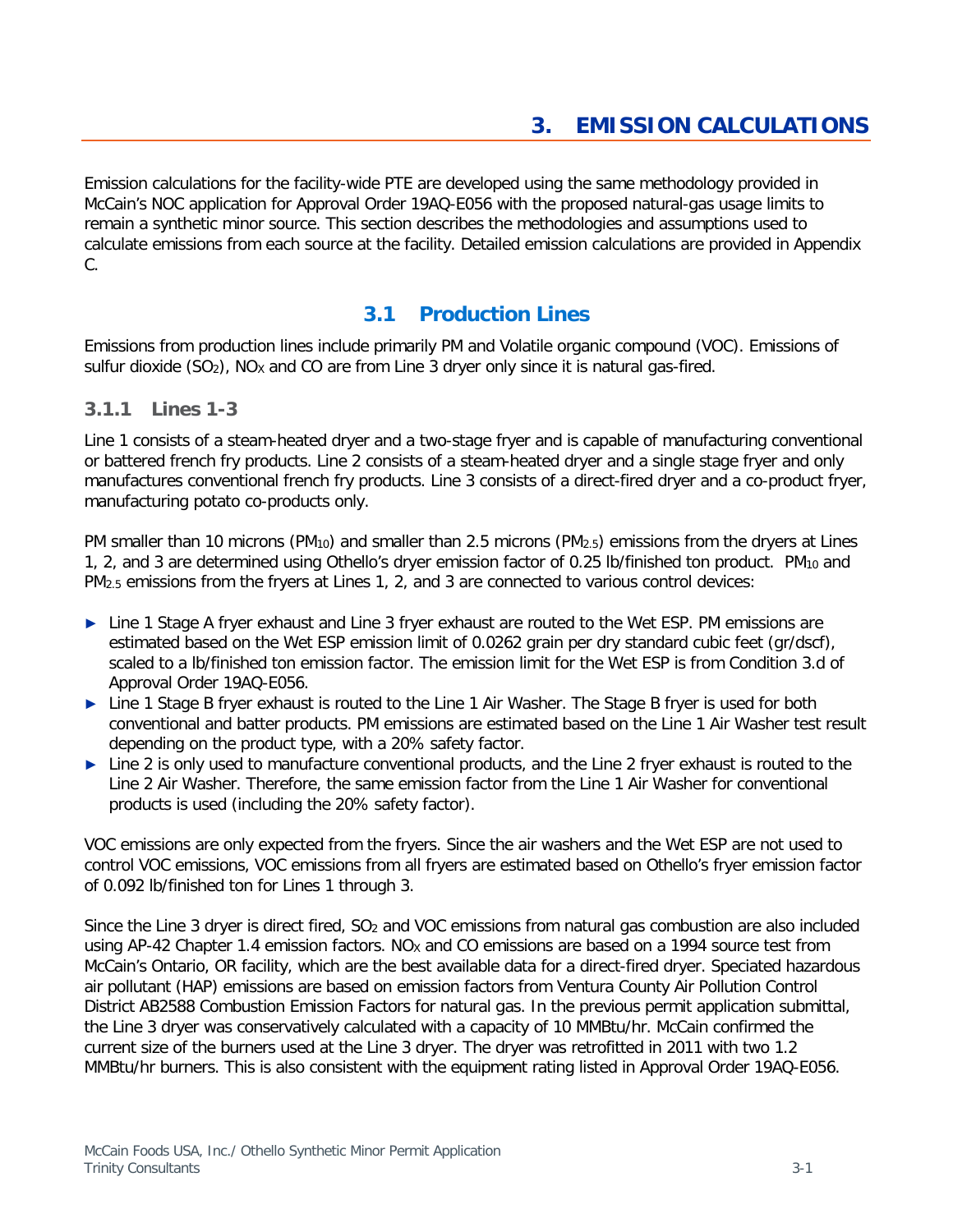### <span id="page-5-0"></span>**3.1.2 Line 4**

Line 4 consists of a potato dryer and a two-stage fryer, both of which are steam heated, and the line produces both conventional products and battered french fry products.

PM10 and PM2.5 emissions from Line 4 are controlled by the Line 4 Wet ESP. Emissions from the Line 4 Wet ESP are estimated based on McCain's recent source test performed at the Burley, ID plant. The lb/ton finished product emission factor is derived from emission testing results at the Burley, ID plant. A 20% safety factor is applied to those results to conservatively estimate emissions.

Similar to PM emissions, the lb/ton emission factor for VOC emissions from Line 4 is derived from the Burley, ID plant test results, and a 20% safety factor is applied for conservatism. Note that only total hydrocarbons (THC) were tested at Burley, and it is conservatively assumed that THC emissions are the same as VOC.

# **3.2 Boilers and HVACs**

### <span id="page-5-2"></span><span id="page-5-1"></span>**3.2.1 Boilers 1 and 2, Lines 1-3 HVACs**

The maximum heat inputs for Boiler 1 and Boiler 2 are 65.98 MMBtu/hr and 95.55 MMBtu/hr, respectively. Both boilers are natural gas-fired. The existing Boiler 1 and Boiler 2 were installed before 2000, and no source test data is available. Therefore, PM<sub>10</sub>, PM<sub>2.5</sub>, SO<sub>2</sub>, NO<sub>X</sub>, CO, and VOC emissions from the existing boilers are based on AP-42 Chapter 1.4 emission factors for a boiler without any control. Speciated HAP emissions are also based on emission factors from Ventura County Air Pollution Control District AB2588 Combustion Emission Factors for natural gas.

HVAC units are used exclusively for comfort air conditioning purposes. Since they are not considered fugitive sources, the emissions are included for determining major source applicability. All HVAC units at the Othello facility are natural gas-fired. Emissions of  $PM_{10}$ ,  $PM_{2.5}$ ,  $SO_2$ ,  $NO<sub>X</sub>$ ,  $CO$ , and VOC are conservatively calculated based on AP-42 Chapter 1.4 emission factors for small boilers without any control. The total heat input of Lines 1-3 HVACs is 48.87 MMBtu/hr based on the inventory of the HVAC units. Since the emission factors for Boilers 1 and 2 and Lines 1-3 HVACs are the same, emissions from these emission units are combined using the maximum hourly heat input of 210.4 MMBtu/hr, and the natural gas limit of 1,314.28 million standard cubic feet per year (scf/year) under Condition 1.f of Approval Order 19AQ-E056.

### <span id="page-5-3"></span>**3.2.2 Boiler 3**

Boiler 3 fires both natural gas and biogas. When biogas generation rate is low or biogas is unable to be routed to the boiler, Boiler 3 fires natural gas only. Therefore, emissions are calculated for two scenarios: natural gas only, and dual fuel (biogas and natural gas).

Emissions of PM10, PM2.5, SO2, and VOC from firing natural gas are calculated using emission factors from AP-42 Chapter 1.4, for small boilers less than 100 MMBtu/hr. NO<sub>x</sub> and CO emissions are estimated based on the burner emission limit of 30 and 50 parts per million (ppm), respectively, at 3% oxygen per Condition 4.e of Approval Order No. 19AQ-E056. Emissions from natural gas combustion are based on the maximum heat input of 97.6 MMBtu/hr. The PTE for the natural gas combustion scenario is based on the natural gas usage limit of 838.3 million scf/yr, per Condition 2.c of Approval Order 19AQ-E056.

When firing dual fuel, biogas will provide a portion of the heat input. On an hourly basis, the emission calculations are based on the maximum hourly biogas generation rate of 850 standard cubic feet per minute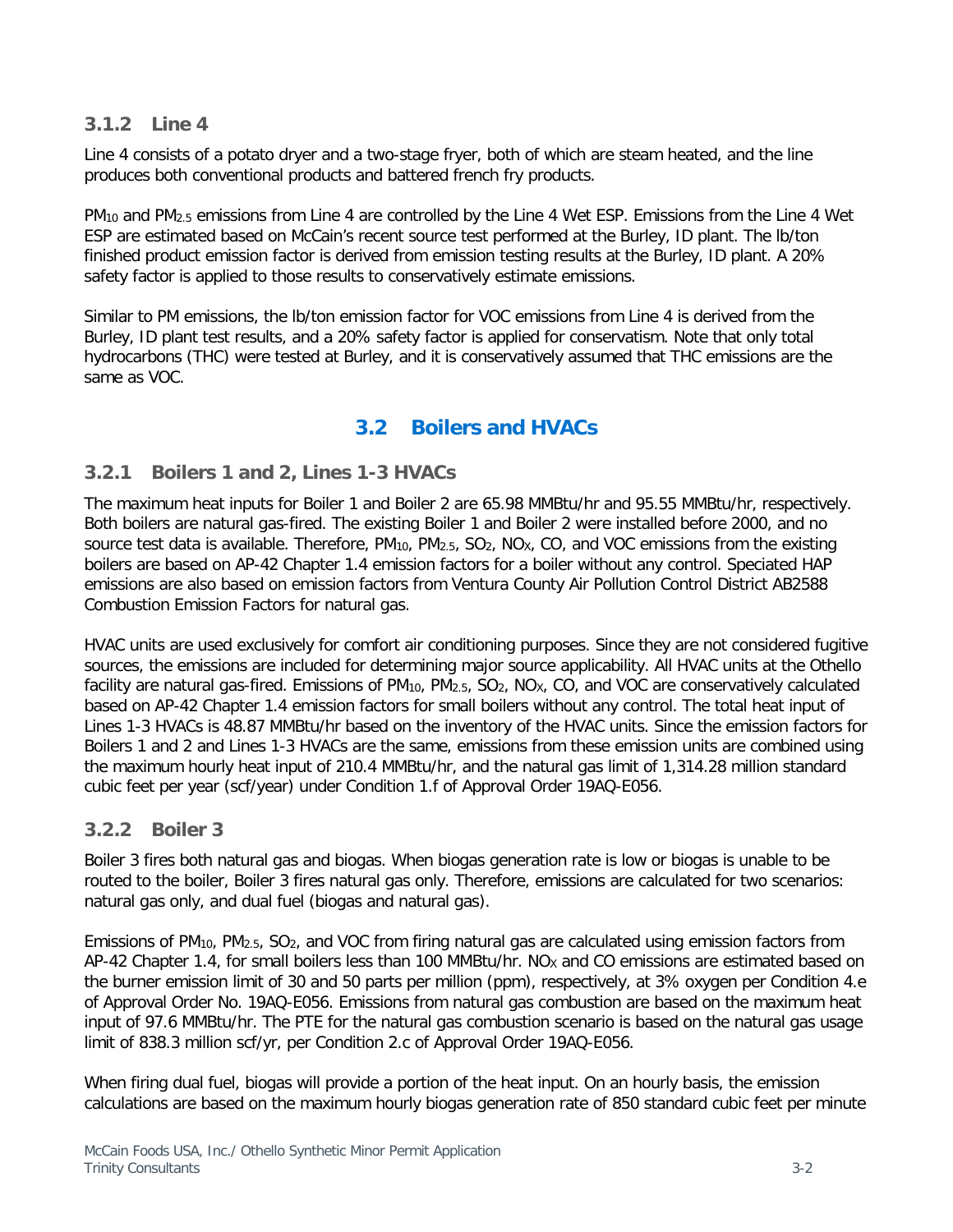(scfm). On an annual basis, the maximum biogas generation rate is limited to 325 million scf per Condition 4.e.vii of Approval Order No. 19AQ-E056. Emissions of PM10, PM2.5, and VOC are not expected to be different for biogas and natural gas combustion; therefore, emissions of these pollutants from dual fuel firing use the same emission factors from AP-42 Chapter 1.4. Emissions of  $NO<sub>X</sub>$  and CO are dependent on the burner design; therefore, NO<sub>x</sub> and CO emissions during dual fuel firing are based on the emission limits of 30 and 50 ppm, respectively.

Emissions of SO<sub>2</sub> when firing dual fuel are determined by the hydrogen sulfide (H<sub>2</sub>S) content of the biogas. The H2S content in the biogas stream is expected to be as high as 5000 ppm. McCain installed a sulfur scrubber to remove H<sub>2</sub>S from the biogas and has an outlet concentration limit of 200 ppm H<sub>2</sub>S. Emissions of SO<sub>2</sub> and H<sub>2</sub>S from biogas combustion assume 98% destruction efficiency of H<sub>2</sub>S converting to SO<sub>2</sub> in the waste stream after scrubber treatment. Hourly and annual SO<sub>2</sub> total emissions for the dual fuel scenario also includes natural gas combustion emissions, in supplement to the heat input provided by biogas.

Speciated pollutants, including HAPs, are based on emission factors from Ventura County Air Pollution Control District AB2588 Combustion Emission Factors. This source provides emission factors for natural gas external combustion sources in the size range of 10-100 MMBtu/hr in units of lb/MMscf, but does not specify the heating value to convert the factors from lb/MMscf to lb/MMBtu. For biogas, our emission calculations assume that the natural gas external combustion factors are representative, even though the heating value of biogas is much lower than that of natural gas. To adjust for the difference in heating value between natural gas and biogas, the lb/MMscf natural gas factors are applied to the biogas combustion rate in scfm directly, which is conservative for estimating speciated HAP emissions from biogas combustion.

### <span id="page-6-0"></span>**3.2.3 Line 4 HVACs**

Similar to Lines 1-3 HVACs, the Line 4 HVACs are used exclusively for comfort air conditioning purposes and all are natural gas-fired. McCain proposes a limit of 95 million scf/yr (96,900 MMBtu/yr) limit for Line 4 HVACs instead of the limit of 573,000 MMBtu/yr per Condition 4.a of Approval Order 19AQ-E056. Emissions of PM10, PM2.5, SO2, NOX, CO, and VOC are conservatively calculated based on AP-42 Chapter 1.4 emission factors for small uncontrolled boilers.

McCain proposes a facility-wide natural gas usage limit (in addition to the Boiler 3 natural gas usage limit) to establish the NO<sub>X</sub> and CO limits that will make McCain's Othello plant a synthetic minor source. For simplicity and to allow for maximum operational flexibility for other combustion sources, it is assumed for the purposes of the PTE that each of the other combustion sources will operate at capacity, and the natural gas usage limit is factored into the calculations via HVAC unit combustion. Details of the proposed limits are included in Section [5](#page-13-0) below.

# **3.3 Flare**

<span id="page-6-1"></span>A flare is used to burn off any generated biogas that cannot be routed to Boiler 3 for use. The flare uses propane as the pilot gas. To conservatively estimate the emissions from the flare, the emissions presented in this section assume a scenario in which all biogas generated is routed to the flare (i.e., 850 scfm and 325 million scf per year).

Emissions of PM10, PM2.5, NOX, and CO from biogas combustion are estimated based on flare factors from AP-42 Chapter 2.4, Municipal Solid Waste Landfills (October 2008 draft version). The factors for landfill flares are representative of biogas combustion, because the heating value of biogas is similar to that of landfill gas (both are about half the heating value of natural gas). Additionally, these factors are listed on the basis of standard cubic foot methane burned, which should provide a representative estimate for biogas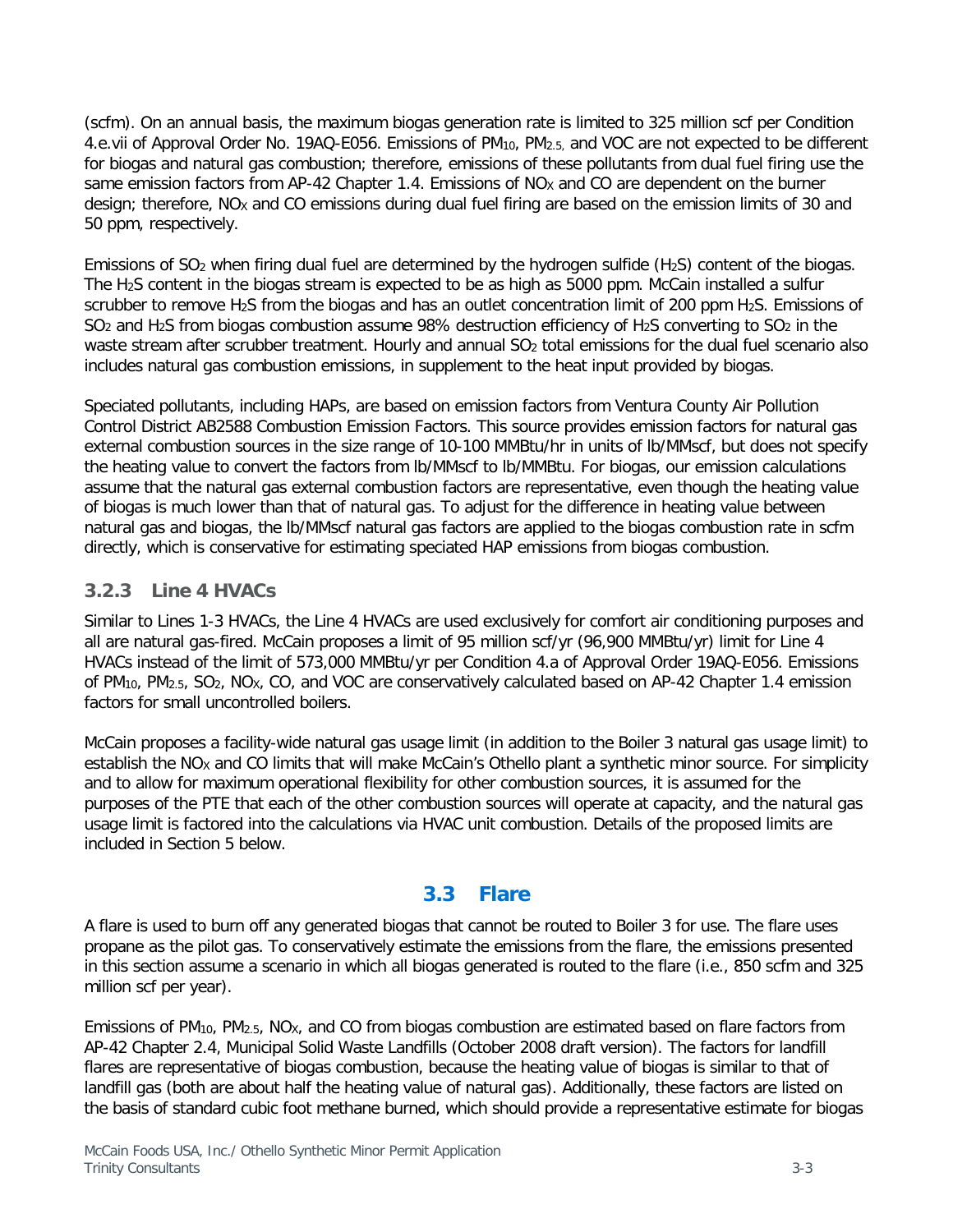combustion when adjusted to the heating value of biogas. The lb/million dscf methane factor is converted to lb/MMBtu using methane's high heating value (HHV) of 1011 Btu/scf.

VOC emissions from the flare are conservatively estimated using the AP-42 Chapter 1.4 factor for boiler natural gas combustion. The factor in lb/MMscf is converted to lb/MMBtu using the default natural gas heating value of 1020 Btu/scf.

SO<sub>2</sub> and H<sub>2</sub>S emissions are estimated using the mass balance approach, assuming the sulfur scrubber reduces the H2S content of the biogas to 200 ppm, and the flare achieves a 98% destruction efficiency of H<sub>2</sub>S, equaling the sulfur oxide  $(SO<sub>X</sub>)$  limit of 1.78 lb/hr.

Propane combustion emissions from the flare pilot are estimated based on the AP-42 Chapter 1.5 factors. Note that the estimated propane usage is 8,400 gallons per year based on limited data from flare operations since the startup of the wastewater treatment plant. The emission estimates provided in the original NOC application was based on actual propane usage at another facility which has a different flare make/model. The actual propane usage at the Othello facility is higher than the original estimate because the use of pilot gas is continuous to avoid flame-out. Since propane emissions account for less than 5% of the total emissions at the flare, the flare emissions affect facility-wide emissions marginally. [Table 3-1](#page-7-1) shows the comparison of the emission estimates from the originally application and with the updated propane usage rate.

<span id="page-7-1"></span>

|                                      | <b>Emission Rates Provided in NOC</b><br><b>Application for No. 19AQ-E056</b> |        | <b>Updated Emission Rates</b> |        |
|--------------------------------------|-------------------------------------------------------------------------------|--------|-------------------------------|--------|
| <b>Pollutant</b>                     | (lb/hr)                                                                       | (tpy)  | (lb/hr)                       | (tpy)  |
| PM <sub>10</sub> / PM <sub>2.5</sub> | 0.48                                                                          | 1.53   | 0.48                          | 1.54   |
| SO <sub>2</sub>                      | 1.78                                                                          | 5.68   | 1.78                          | 5.68   |
| NO <sub>X</sub>                      | 1.25                                                                          | 3.99   | 1.26                          | 4.04   |
| <b>VOC</b>                           | 0.18                                                                          | 0.56   | 0.18                          | 0.56   |
| CO                                   | 1.48                                                                          | 4.71   | 1.48                          | 4.73   |
| H <sub>2</sub> S                     | 0.02                                                                          | 0.06   | 0.02                          | 0.06   |
| <b>HAPS</b>                          | 0.15                                                                          | 0.48   | 0.15                          | 0.48   |
| CO2e                                 | 3,745                                                                         | 11,932 | 3,755                         | 11,977 |

### **Table 3-1. Flare Emission Comparison**

<span id="page-7-0"></span>Similar to Boiler 3 emissions, speciated HAP emissions are based on emission factors from Ventura County Air Pollution Control District AB2588 Combustion Emission Factors. The heating values of propane and biogas are used to convert the factors provided in lb/MMscf to lb/MMBtu.

# **3.4 Emergency Generators**

McCain operates two emergency generators at the Othello facility. The first generator has a Cummins engine with a maximum engine output of 465 horsepower (hp). This engine was manufactured in 1996 and therefore predates NSPS Subpart IIII promulgation. Therefore, emission factors for criteria pollutants for the PTE calculations are taken from the EPA's AP-42, Table 3.3-1 Emission Factors for Uncontrolled Gasoline and Diesel Industrial Engines. Emission factors for greenhouse gas (GHG) emissions are obtained from 40 CFR 98, Tables C-1 and C-2.

The second emergency generator is a Caterpillar C9 generator with a Tier III certified engine and a maximum engine output of 480 hp. Therefore, for the purposes of PM, CO, and  $NO<sub>X</sub>$  emissions calculations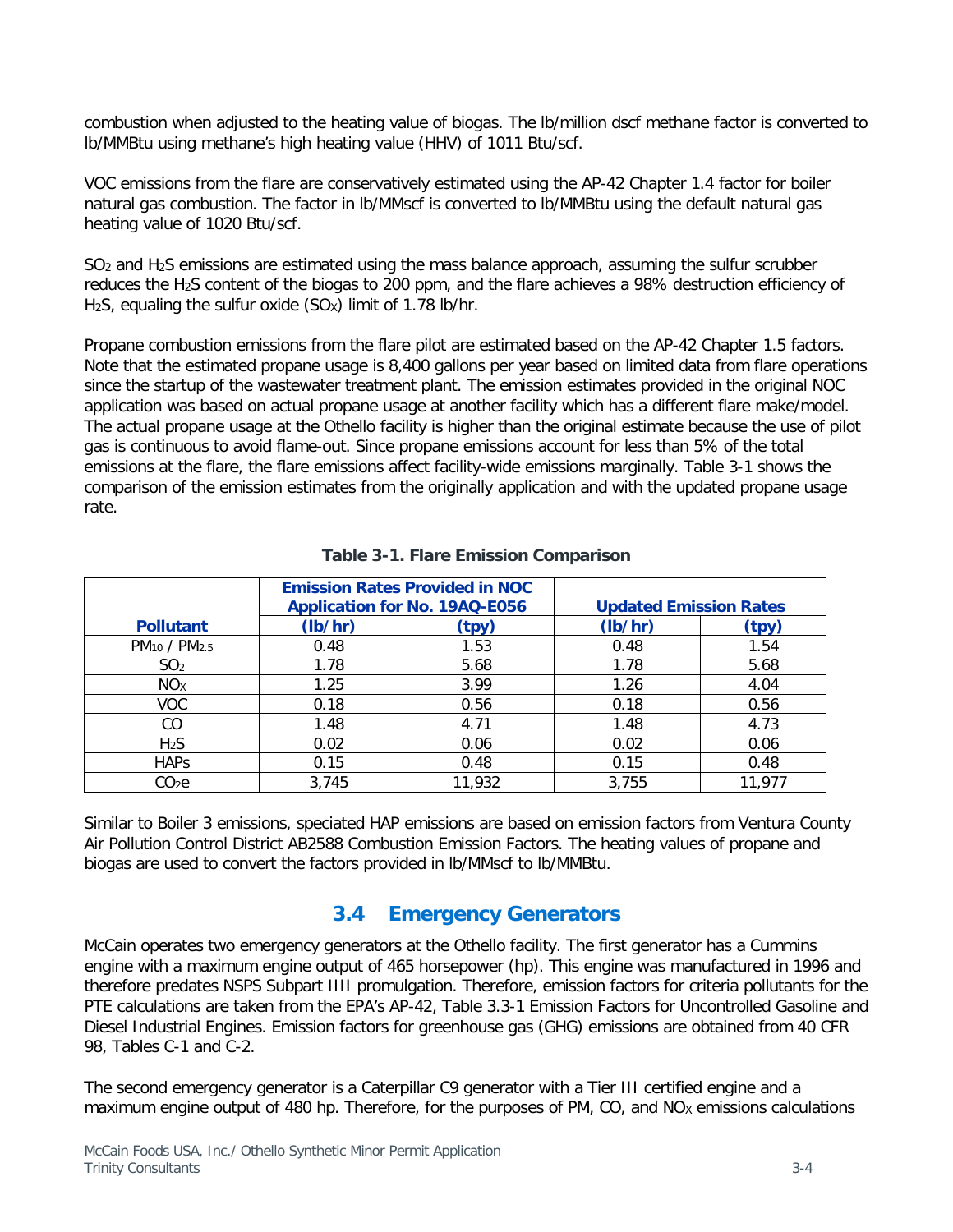the Tier III limits for those pollutants is used for the PTE calculations. SO<sub>2</sub> emissions calculations are obtained from AP-42 Table 3.3-1. For PM10 and PM2.5 emissions, the combined filterable and condensable PM emissions are conservatively assumed to be equal to the filterable PM emissions plus the total hydrocarbon (HC) emissions. All HC are assumed to be VOC, and the highest HC emission rate across all operating loads specified in vendor specifications are conservatively used to calculate VOC, PM<sub>10</sub>, and PM<sub>2.5</sub> emissions. As with the first emergency generator, emission factors for GHG emissions are obtained from 40 CFR 98, Tables C-1 and C-2.

For calculating PTE, it is assumed that all generators will operate up to 500 hours per year in accordance with U.S. EPA policy for estimating PTE for emergency engines.<sup>[1](#page-8-0)</sup>

In both instances, the emergency generators have a brake horsepower (bhp) of less than 500 bhp. Therefore, the generators are exempt from permitting under Washington's minor new source review program per WAC 173-400-110(4)(h)(xxxix). Because the emergency generators are not a fugitive source as defined in WAC 173-401, the emissions are included when determining the facility-wide PTE for the purposes of Title V applicability.

<span id="page-8-0"></span><sup>1</sup> The generators will only be used as emergency backup generators. Per U.S. EPA memorandum for emergency equipment that was authored by John S. Seitz, dated September 6, 1995, [\(https://www.epa.gov/sites/production/files/2015-](https://www.epa.gov/sites/production/files/2015-08/documents/emgen.pdf) [08/documents/emgen.pdf\)](https://www.epa.gov/sites/production/files/2015-08/documents/emgen.pdf), "500 hours is an appropriate default of assumption for estimating the number of hours that an emergency generator could be expected to operate under worst-case conditions".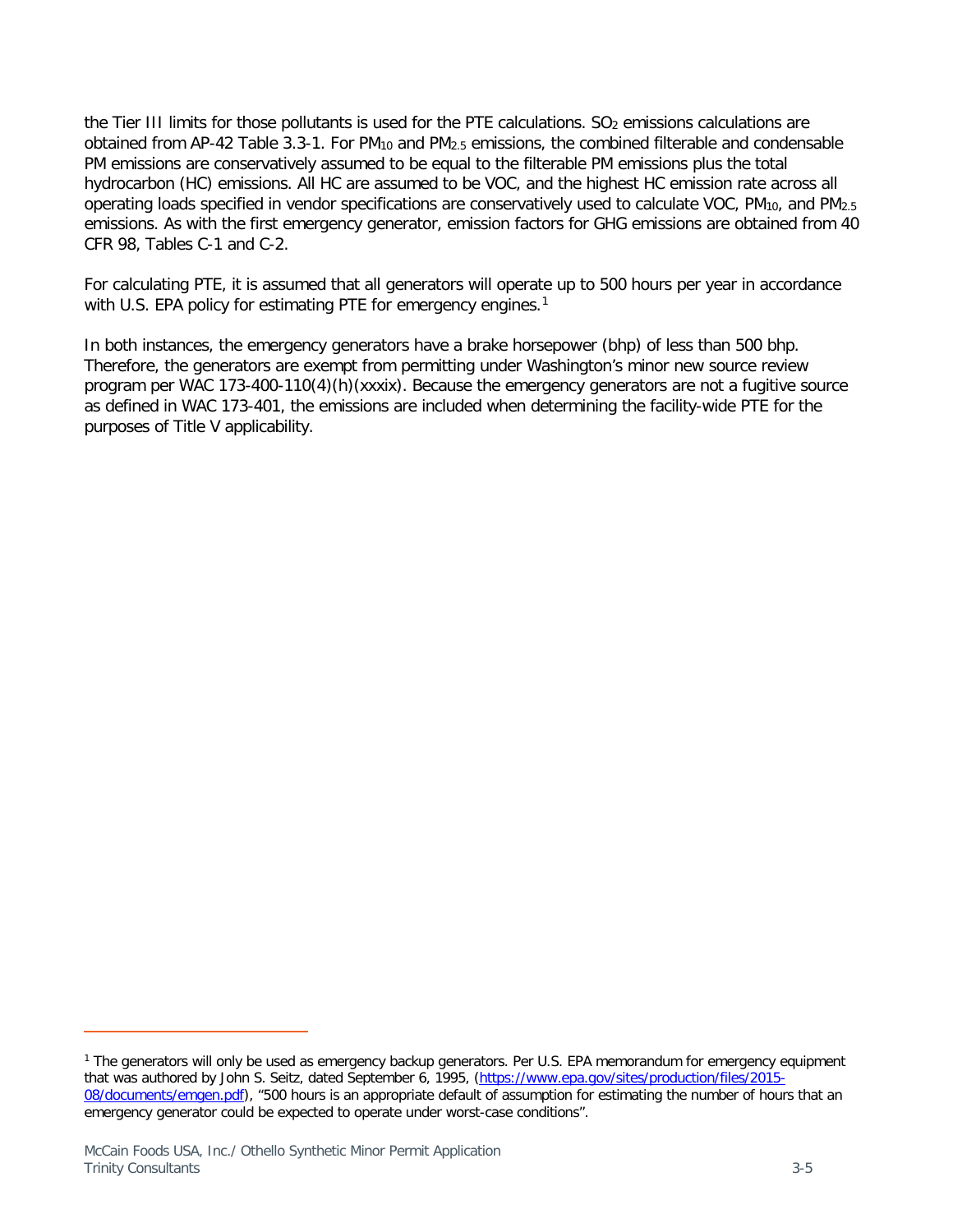# **3.5 Facility-Wide PTE**

<span id="page-9-1"></span><span id="page-9-0"></span>A summary of the PTE for the Othello facility, after accounting for the requested synthetic minor permit limits, is provided in [Table 3-1](#page-9-1) below.

| <b>Emission Point</b>                                        |                         |                   |                            |            | <b>Annual Emission Rate</b><br>(tpy) |       |                            |                   |
|--------------------------------------------------------------|-------------------------|-------------------|----------------------------|------------|--------------------------------------|-------|----------------------------|-------------------|
|                                                              | <b>PM</b> <sub>10</sub> | PM <sub>2.5</sub> | SO <sub>2</sub>            | <b>NOx</b> | <b>VOC</b>                           | co    | <b>HAPs</b>                | CO <sub>2</sub> e |
| Line 1                                                       | 35.29                   | 35.29             |                            |            | 15.76                                | $-$   |                            |                   |
| Line 2                                                       | 30.64                   | 30.64             | $\overline{\phantom{a}}$ . | $ -$       | 7.88                                 | --    | $\overline{\phantom{a}}$ . | --                |
| Line 3                                                       | 7.81                    | 7.81              | 0.01                       | 1.58       | 2.08                                 | 3.84  | 8.45E-04                   | 1,231             |
| Boiler 1 & 2,<br>Lines 1-3 HVACs                             | 4.92                    | 4.92              | 0.39                       | 64.68      | 3.56                                 | 54.33 | 0.05                       | 77,258            |
| Boiler 3                                                     | 3.19                    | 3.19              | 5.87                       | 15.57      | 2.31                                 | 15.78 | 0.04                       | 50,058            |
| Line 4                                                       | 8.41                    | 8.41              | $- -$                      |            | 53.59                                | $-$   | $-$                        |                   |
| Flare                                                        | 1.54                    | 1.54              | 5.68                       | 4.04       | 0.56                                 | 4.73  | 0.48                       | 11,977            |
| Line 4 HVAC<br>Systems                                       | 0.36                    | 0.36              | 0.03                       | 4.75       | 0.26                                 | 3.99  | 3.90E-03                   | 5,673             |
| Emergency<br>Generators                                      | 0.32                    | 0.32              | 0.48                       | 4.39       | 0.31                                 | 1.47  | 6.12E-03                   | 259               |
| <b>Facility-Wide</b><br><b>Potential</b><br><b>Emissions</b> | 92.5                    | 92.5              | 12.5                       | 95.0       | 86.3                                 | 84.1  | 0.6                        | 146,456           |
| <b>Title V</b><br><b>Threshold</b>                           | 100                     | 100               | 100                        | 100        | 100                                  | 100   | 25                         |                   |
| <b>Title V</b><br><b>Required?</b>                           | No                      | <b>No</b>         | No                         | No         | No                                   | No    | No.                        |                   |

**Table 3-2. Facility-Wide Potential To Emit (tpy)**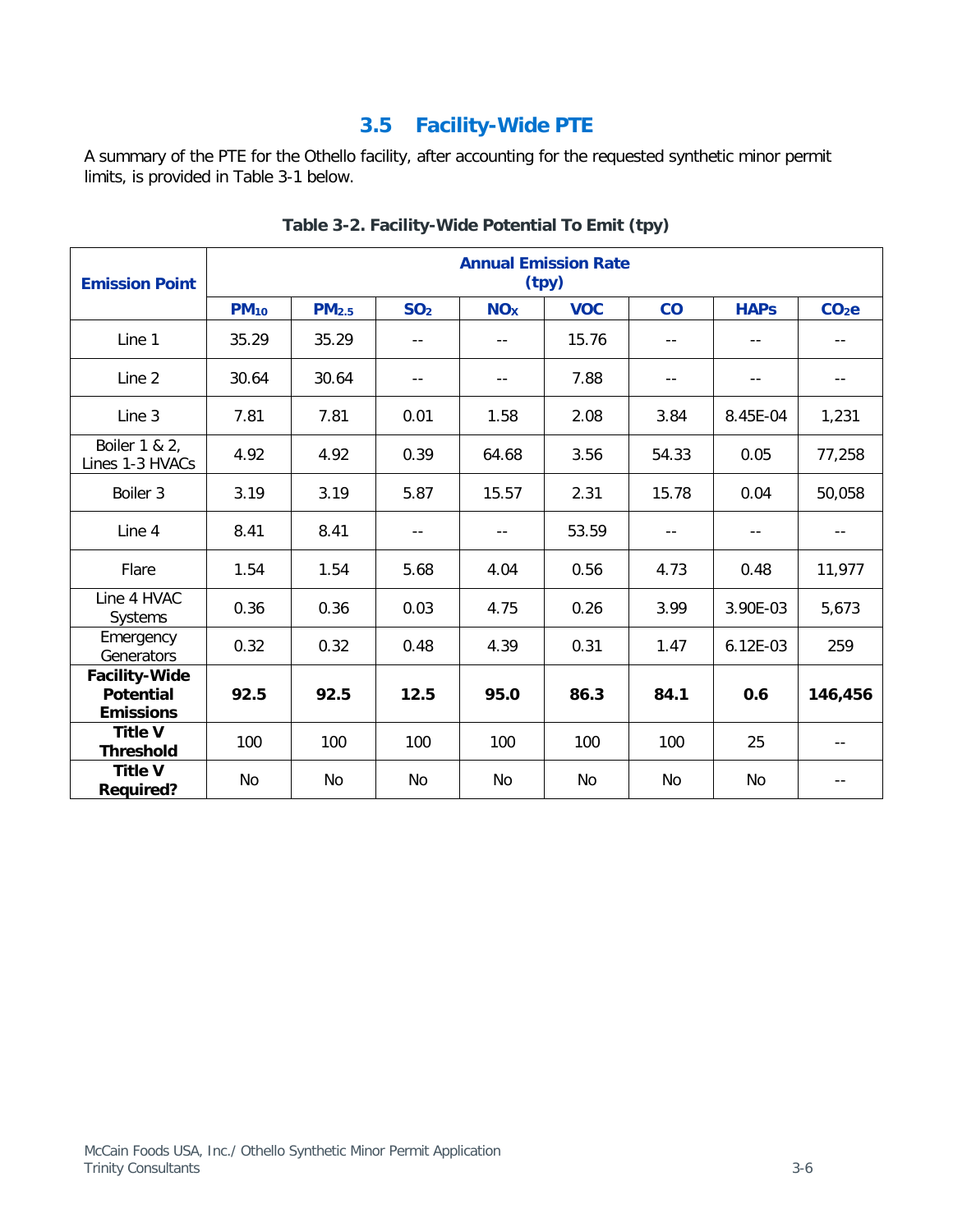<span id="page-10-1"></span><span id="page-10-0"></span>This section identifies the regulatory requirements applicable to the proposed permitting actions.

## **4.1 NOC Applicability**

An NOC permit application must be filed and an approval order issued by Ecology prior to the construction or modification of an affected facility per WAC 173-400-110(2)(a). The only emission units included in the PTE above that were not previously represented in Order of Approval No. 19AQ-E056 were the emergency engines. However, per WAC 173-400-110(4)(h)(xxxix), emergency engines with a maximum combustion rating of 500 hp or less are exempt from NOC permitting. Therefore, no emission units are subject to the NOC review requirements under WAC 173-400-110 through -114. An NOC application is required for modifying Approval Order No. 19AQ-E056 to establish the synthetic minor limits.

<span id="page-10-2"></span>Additionally, estimated emissions from the flare have increased compared to the original application due to new information. McCain proposes to revise the emission limits for the flare under Condition 4.c of Approval Order No. 19AQ-E056 as part of this permit modification effort.

## **4.2 PSD Applicability**

PSD is the major New Source Review permitting program for attainment pollutants. The Othello facility is located in Adams County, which is an attainment area for all criteria pollutants. Currently, the Othello facility is not a major source under the PSD program. There is no construction or modification associated with the establishment of synthetic minor status. Therefore, PSD review is not required for this permit action.

# **4.3 Title V Operating Permits**

<span id="page-10-3"></span>The Othello facility is currently operated under Approval Order No. 19AQ-E056, indicating a Title V permit application would be required within 12 months of startup of Line 4. Based on McCain's review of historical data and projections for future productions, McCain is proposing to establish synthetic minor limits to keep the PTE of the Othello facility below Title V major source thresholds. Therefore, the Title V operating permit requirements under WAC 173-410 does not apply.

## **4.4 Federal Standards**

<span id="page-10-4"></span>WAC 173-400-115 adopts federal New Source Performance Standards (NSPS) by reference. NSPS apply to certain types of equipment that are newly constructed, modified, or reconstructed after a given applicability date. Since no construction or physical modification of any equipment is taking place, there will be no change to NSPS applicability or requirements to the existing equipment.

<span id="page-10-5"></span>National Emission Standards for Hazardous Air Pollutants (NESHAPs) have been established in 40 CFR Part 61 and Part 63 to control emissions of HAP from stationary sources. This permitting application does not impact existing requirements or trigger any additional NESHAP requirements at the facility.

# **4.5 State And Local Regulatory Applicability**

There are no physical changes or new sources proposed as part of this permit action. However, the propane usage at the flare is higher than the estimated usage provided in the original NOC application, resulting in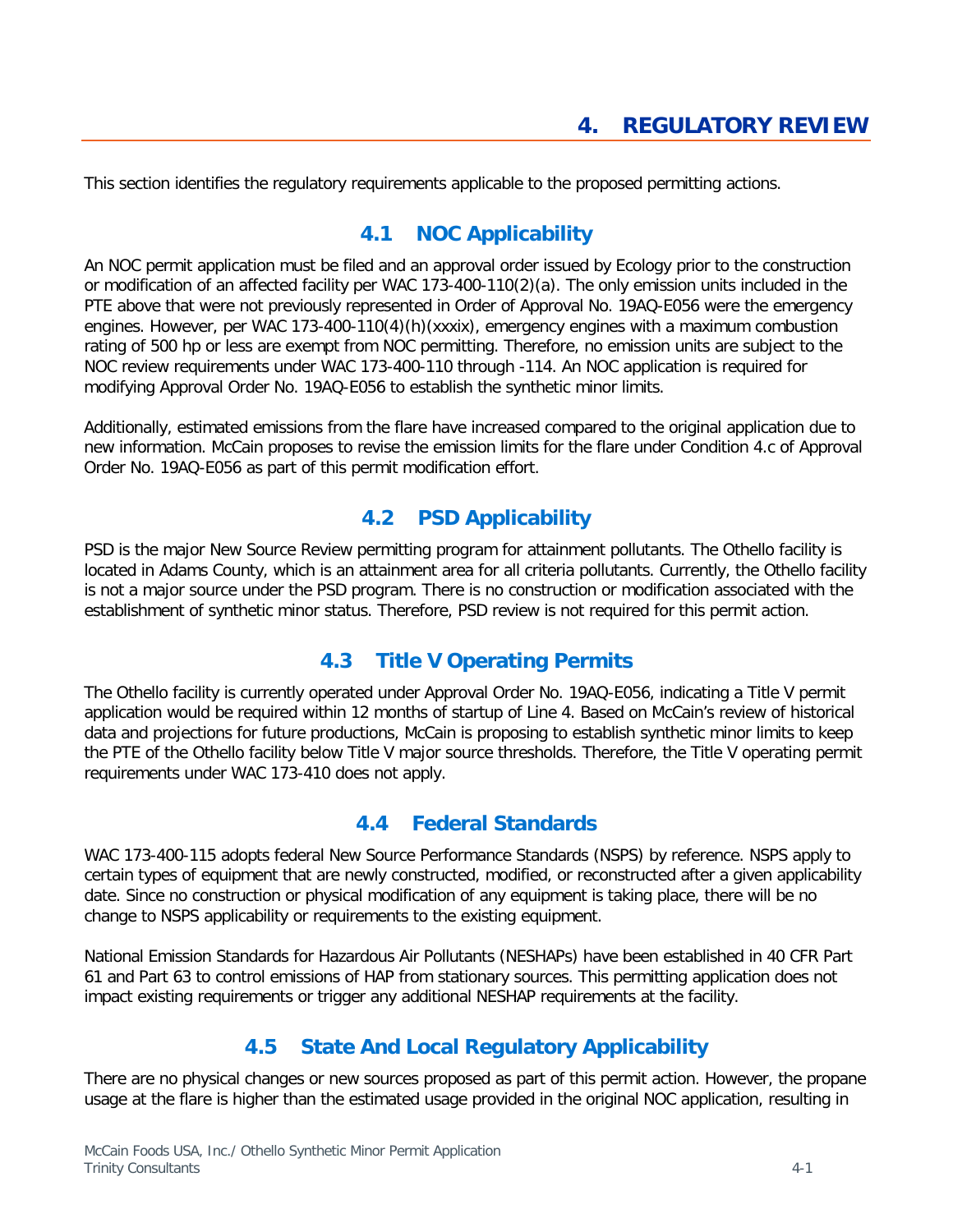and emission increase in NO<sub>X</sub>, CO, VOC, and TAPs. Therefore, the regulatory applicability discussions below focus on these emissions.

## **4.5.1 Washington Toxic Air Pollutant Regulations**

In Washington, all new sources emitting TAPs are required to demonstrate compliance with the Washington TAP program pursuant to WAC 173-460. Ecology has established a de minimis emission rate, a small quantity emission rate (SQER), and an acceptable source impact level (ASIL) for each listed TAP. If the total project-related TAP emissions increase exceeds the de minimis level for a pollutant, then permitting and a control technology review is triggered. If the emissions increases exceed their respective SQERs, further determination of compliance with the ASIL using air dispersion modeling is required.

With the proposed higher propane usage at the flare, TAP emissions are updated from the original application. In the original application, six TAPs had Line 4 project emissions greater than the SQER, and dispersion modeling analysis was performed to demonstration compliance with the ASILs for these six TAPs. As mentioned in Section [3.3,](#page-6-1) the updated propane emissions only increase the total TAP emissions marginally (less than 1% increase for all TAPs). [Table 4-1](#page-11-0) shows the updated TAP emissions compared to the current version of WAC 173-460-150. The updated emissions show that only five TAPs (i.e., less acrolein) exceed the SQER and require compliance demonstration against the ASILs.

<span id="page-11-0"></span>

| <b>Pollutant</b>     | <b>Averaging</b><br><b>Period</b> | <b>Updated</b><br><b>Project</b><br><b>Emission</b><br>Rate <sup>a</sup> | <b>Emission</b><br><b>Rates from</b><br><b>Original</b><br><b>Application</b> | <b>De</b><br>Minimis <sup>b</sup> | SQER <sup>b</sup> | <b>Modeling</b><br><b>Required?</b> | <b>Increase</b><br><b>Compared to</b><br><b>Original</b><br><b>Application c</b> |
|----------------------|-----------------------------------|--------------------------------------------------------------------------|-------------------------------------------------------------------------------|-----------------------------------|-------------------|-------------------------------------|----------------------------------------------------------------------------------|
|                      |                                   |                                                                          | (lb/averaging period)                                                         |                                   |                   |                                     |                                                                                  |
| Benzene              | Year                              | 57.29                                                                    | 57.25                                                                         | $1.0E + 00$                       | $2.1E + 01$       | Yes.                                | 0.07%                                                                            |
| Formaldehyde         | Year                              | 392.05                                                                   | 391.75                                                                        | $1.4E + 00$                       | $2.7E + 01$       | <b>Yes</b>                          | 0.08%                                                                            |
| Naphthalene          | Year                              | 3.87                                                                     | 3.86                                                                          | $2.4E - 01$                       | $4.8E + 00$       | No.                                 | 0.07%                                                                            |
| Acetaldehyde         | Year                              | 16.96                                                                    | 16.95                                                                         | $3.0E + 00$                       | $6.0E + 01$       | N <sub>o</sub>                      | 0.07%                                                                            |
| Acrolein             | $24-hr$                           | 0.02                                                                     | 0.02                                                                          | $1.3E-03$                         | $2.6E-02$         | No.                                 | 0.04%                                                                            |
| Propylene            | $24-hr$                           | 4.45                                                                     | 4.45                                                                          | $1.1E + 01$                       | $2.2E + 02$       | De Minimis                          | 0.04%                                                                            |
| Toluene              | $24-hr$                           | 0.14                                                                     | 0.14                                                                          | $1.9E + 01$                       | $3.7E + 02$       | De Minimis                          | 0.03%                                                                            |
| Xylenes              | 24-hr                             | 0.09                                                                     | 0.09                                                                          | 8.2E-01                           | $1.6E + 01$       | De Minimis                          | 0.02%                                                                            |
| <b>Ethyl Benzene</b> | Year                              | 476.31                                                                   | 475.94                                                                        | $3.2E + 00$                       | $6.5E + 01$       | <b>Yes</b>                          | 0.08%                                                                            |
| Hexane               | 24-hr                             | 0.05                                                                     | 0.05                                                                          | $2.6E + 00$                       | $5.2E + 01$       | De Minimis                          | 0.04%                                                                            |
| H <sub>2</sub> S     | 24-hr                             | 0.93                                                                     | 0.93                                                                          | 7.4E-03                           | 1.5E-01           | Yes.                                | $0.00\%$                                                                         |
| SO <sub>2</sub>      | $1-hr$                            | 3.60                                                                     | 3.60                                                                          | 4.6E-01                           | $1.2E + 00$       | Yes.                                | $0.00\%$                                                                         |
| NO <sub>2</sub>      | $1-hr$                            | 0.48                                                                     | 0.48                                                                          | 4.6E-01                           | 8.7E-01           | No.                                 | 0.22%                                                                            |
| CO                   | $1-hr$                            | 5.08                                                                     | 5.08                                                                          | $1.1E + 00$                       | $4.3E + 01$       | No                                  | 0.14%                                                                            |

### **Table 4-1. Updated TAP Emissions Summary**

a. Project emissions are conservatively determined to be the sum of the dual fuel scenario for the new boiler and the projected biogas emissions for the flare for all TAPs.

b. De Minimis and SQER are updated to WAC 173-460-150 (effective December 31, 2019).

c. No emission increase to  $H_2S$  and  $SO_2$  because they are driven by biogas combustion.

The dispersion modeling analysis performed with the original application demonstrated that the modeled concentrations from Boiler 3 and the flare combined were 1-2% of the respective ASILs. Since the propane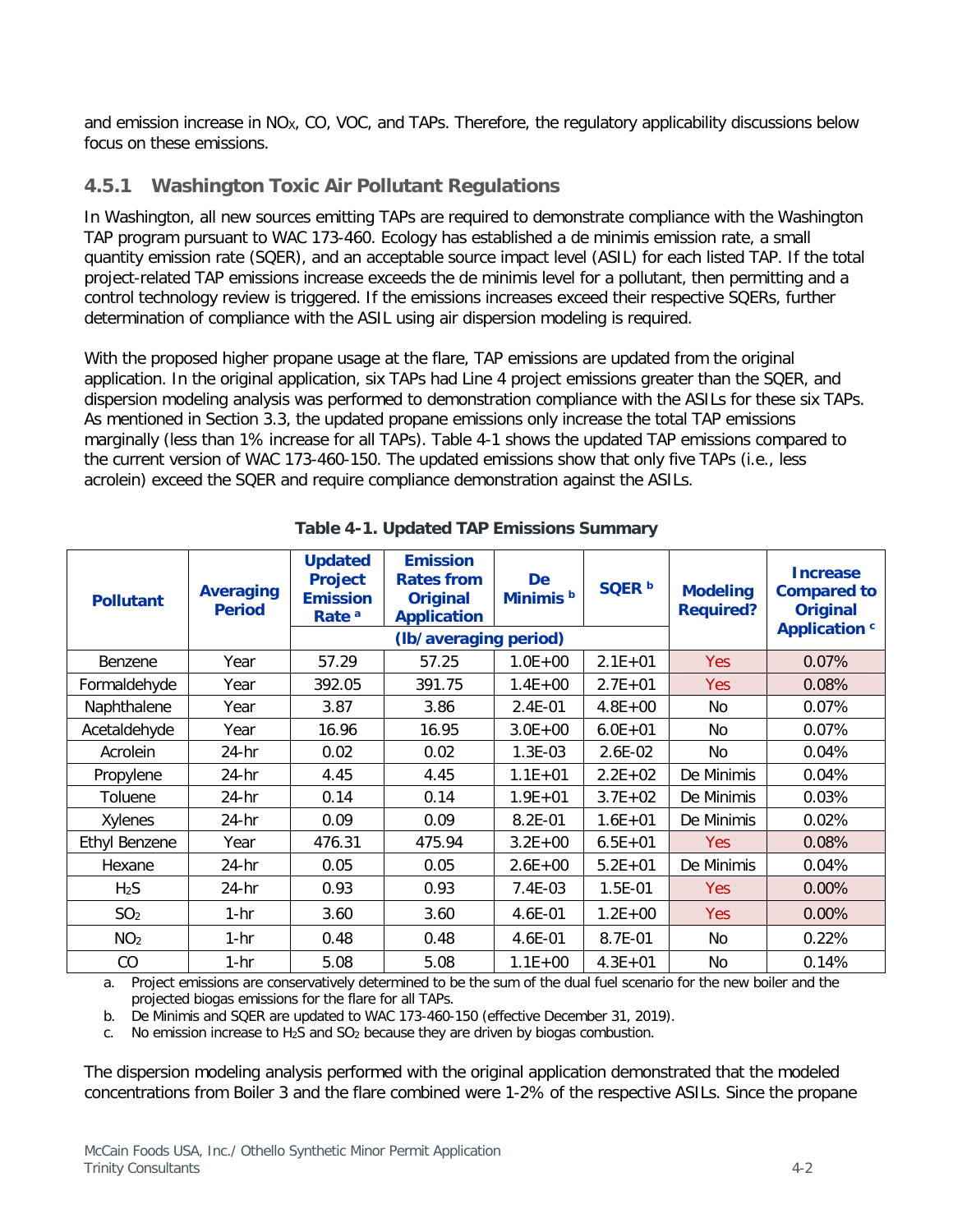emissions increases from the original application are marginal, the model results for these five TAPs are scaled based on the modeled concentrations from the original application. The estimated model results for the increased propane usage at the flare and the comparison to the current ASILs are provided in [Table 4-2.](#page-12-0) As shown in [Table 4-2,](#page-12-0) the model results have no noticeable increase from the modeled concentrations submitted in the original application, and remain well below the respective ASILs. Therefore, no further analysis is required.

<span id="page-12-0"></span>

| <b>Pollutant</b> | <b>Averaging</b><br><b>Period</b> | <b>Modeled</b><br><b>Concentration in</b><br><b>Original Application a</b><br>$(\mu q/m^3)$ | <b>Estimated</b><br><b>Model</b><br>Results <sup>b</sup><br>$(\mu g/m^3)$ | <b>Current</b><br><b>ASIL</b><br>$(\mu q/m^3)$ | % of ASIL |
|------------------|-----------------------------------|---------------------------------------------------------------------------------------------|---------------------------------------------------------------------------|------------------------------------------------|-----------|
|                  |                                   |                                                                                             |                                                                           |                                                |           |
| Benzene          | Year                              | 0.0005                                                                                      | 0.0005                                                                    | 3.7E-01                                        | 0%        |
| Formaldehyde     | Year                              | 0.003                                                                                       | 0.003                                                                     | 1.7E-01                                        | 2%        |
| Ethyl Benzene    | Year                              | 0.004                                                                                       | 0.004                                                                     | 4.0E-01                                        | 1%        |
| H <sub>2</sub> S | 24-hr                             | 0.03                                                                                        | 0.03                                                                      | $2.0E + 00$                                    | 1%        |
| SO <sub>2</sub>  | $1-hr$                            | 8                                                                                           | 8                                                                         | $6.6E + 02$                                    | 1%        |

**Table 4-2. Updated TAP Results**

a. The modeled concentration represents the total impact from Boiler 3 (firing dual fuel) and the flare (including pilot gas). The results are conservative because the flare would not be operated if all biogas generated is fired at Boiler 3.

b. The estimated model results are simply scaling the modeled concentrations from the original application by the percentage increase in the emission rates from Table 4-1.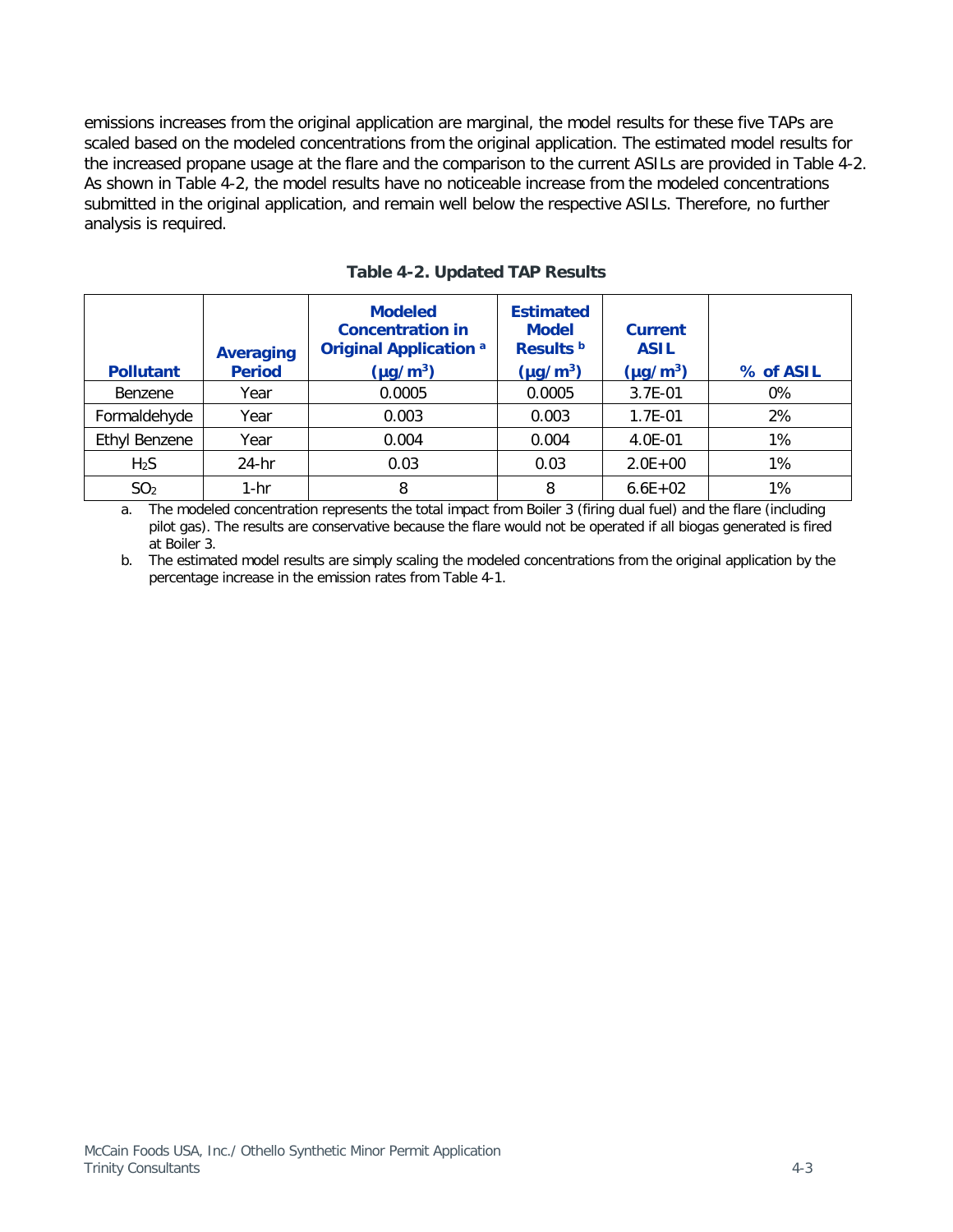# **5.1 Synthetic Minor Limits**

<span id="page-13-1"></span><span id="page-13-0"></span>As noted in the NOC application for Order of Approval No. 19AQ-E056, potential NO<sub>X</sub> and CO emissions may be above the Title V major source threshold of 100 tpy after startup of Line 4. McCain is requesting synthetic minor limits to constrain potential emissions from the Othello facility to levels below the major source threshold. Since  $NO<sub>X</sub>$  and CO emissions are solely generated from combustion, the synthetic minor limits will be focused on natural gas usage for various emission units.

Currently, Order of Approval No. 19AQ-E056 includes the following operation limits:

- **►** Condition 1.f: Lines 1-3, Boilers 1 and 2, Line 3 dryer, and Lines 1-3 HVACs should be limited to 1,314.28 million cubic feet per calendar year;
- **►** Condition 2.c: The annual natural gas usage for Boiler 3 is limited to 838.3 million standard cubic feet per year, or 855,000 MMBtu per year.
- **►** Condition 4.a: The natural gas for the Line 4 HVAC units is limited to a combined 65.35 MMBtu/yr or 573,000 MMBtu/yr or less.
- **►** Condition 4.e.vii: The biogas fed to Boiler 3 during dual fire scenario is limited to 850 standard cubic feet per minute or 325 million standard cubic feet per year.

Based on McCain's review of historical natural gas usage and projected production rates, McCain proposes to change the natural gas usage limit for Line 4 HVAC units to 96,900 MMBtu per year. The other limits will remain applicable to the site, but McCain proposes to convert all natural gas usage limits to a MMBtu per year basis to be consistent throughout the facility and for the ease of demonstrating compliance.<sup>2</sup> This approach will result in a facility-wide natural gas usage limit of 2,292,442 MMBtu per year. In addition, McCain proposes a 95 tpy  $NO<sub>X</sub>$  emission limit for the Othello facility. Lastly, limiting the natural gas usage for these units will reduce the facility-wide PTE for CO to 84 tpy. Therefore, McCain does not propose a separate CO emission limit for the Othello facility.

In order to demonstrate compliance against the operation limits and the 95 tpy  $NO<sub>x</sub>$  limit for the Othello facility, McCain proposes the following monitoring method:

- **►** McCain will record the facility-wide natural gas usage determined by natural gas bills on a monthly basis.
- **►** If any 12-month rolling facility-wide natural gas usage exceeds 1,340,566 MMBtu (equivalent to 1,314.28 million scf), McCain will review the monthly natural gas usage for the following units to compare against their applicable natural gas usage limits for that 12-month period:
	- Boilers 1 and 2, Line 3 dryer, and Lines 1-3 HVACs combined natural gas usage should not exceed 1,340,566 MMBtu determined by the natural gas bills for Lines 1-3;
	- Boiler 3 natural gas usage should not exceed 854,976 MMBtu determined by natural gas bills for Boiler 3;
	- Line 4 HVACs natural gas usage should not exceed 96,900 MMBtu determined by the Line 4 total usage and Boiler 3 usage.

<span id="page-13-2"></span><sup>&</sup>lt;sup>2</sup> The natural gas usage is billed on therms basis, which can be converted to MMBtu without any adjustment for standard conditions.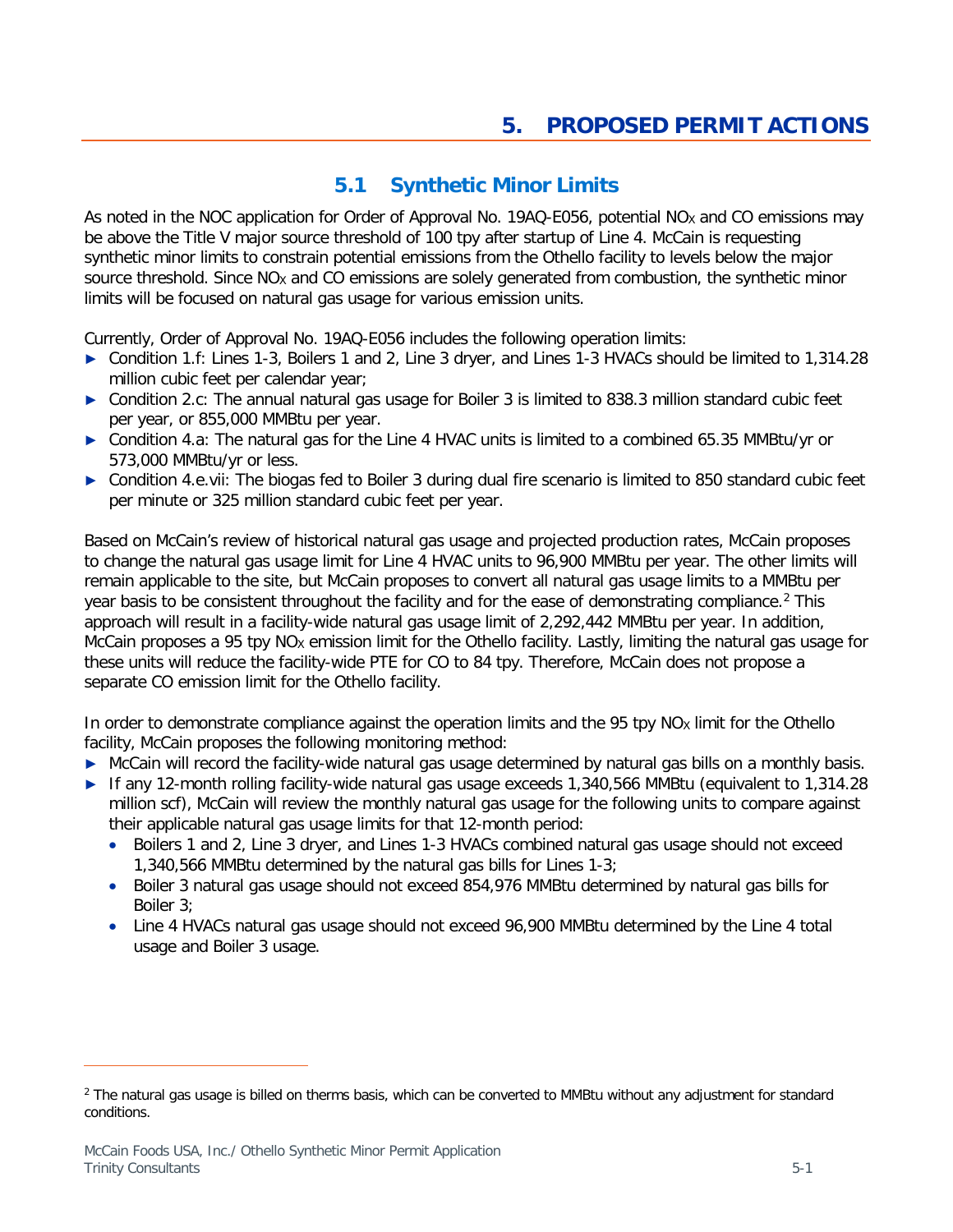# **5.2 Other Proposed Permit Modifications**

<span id="page-14-0"></span>McCain proposes the following modifications or removal for the conditions in Order of Approval No. 19AQ-E056:

- **►** Equipment table on the first page of the permit:
	- Change the manufacturer for item 8 to "Eclipse Combustion". As mentioned in Section [3.1.1,](#page-4-2) the Line 3 dryer were retrofit in 2011 with two 1.2 MMBtu/hr Eclipse burners. The rating of 3.2 MMBtu/hr is incorrect. A copy of the Eclipse burner specification is provided in Appendix D.
	- Change the equipment rating for Items 10-12 to their respective maximum heat input. The capacities of the Boilers 1 and 2 and Lines 1-2 HVACs are provided in Section [3.2.1.](#page-5-2)
- **►** Condition 1.f: Remove "in order to limit nitrogen oxide emissions to no more than 92 tons per calendar year" from this condition. McCain is proposing a new facility-wide NO<sub>x</sub> emission limit of 95 tpy and this NO<sub>x</sub> limit on units for Lines 1-3 will potentially be conflicting and confusing for permit compliance.
- ► Condition 1.h: Remove this condition. Condition 1.h is solely used to explain the basis for setting the 92 tpy limits for PM and NO<sub>x</sub> for Lines 1-3 and procedures for adjustment of the limits. With the proposed facility-wide NO<sub>X</sub> limit, this condition will no longer be valid since a new permit will be issued.
- **►** Condition 2.e.i: Remove this condition. Condition 2.e.i sets a temperature limit for the flare. However, temperature measurement is not feasible for an open-flame flare. The flare is firing propane continuously which ignites the biogas when sending to the flare. Additionally, the flare has an autorestart system preventing flame-out. The design and proper operational practices of the flare will ensure the flare is operating in design conditions; thus a temperature limit is not necessary for compliance.
- **►** Condition 4.a: Change the natural gas limit for Line 4 HVACs from "573,000 MMBtu/yr" to "96,900 MMBtu per year" to match the proposed synthetic minor limit.
- **►** Condition 4.c: Change the NOX, CO and VOC limits with the updated propane usage rate. Specifically:
	- NOx to 1.26 lb/hr, 4.04 ton/yr;
	- CO to 1.48 lb/hr, 4.73 ton/yr; and
	- VOC to 0.18 pounds per hour.
- $\triangleright$  Condition 4.e.v: Add "when firing natural gas" for the SO<sub>X</sub> limit of 0.04 pounds per hour. This limit is consistent with the emission calculations submitted for Order of Approval No. 19AQ-E056 and Appendix C. The hourly SO<sub>x</sub> emission rate will be higher when firing biogas because of higher sulfur content in biogas compared to natural gas.
- ► Condition 4.e.vii: Add "on an hourly basis" for the 850 standard cubic feet per minute limit. McCain tracks the biogas generation rate instantaneously and the reading could be higher than 850 scfm but the hourly flow rate is expected to be lower than 51,000 scf. Adding the clarification here would avoid potential compliance issues.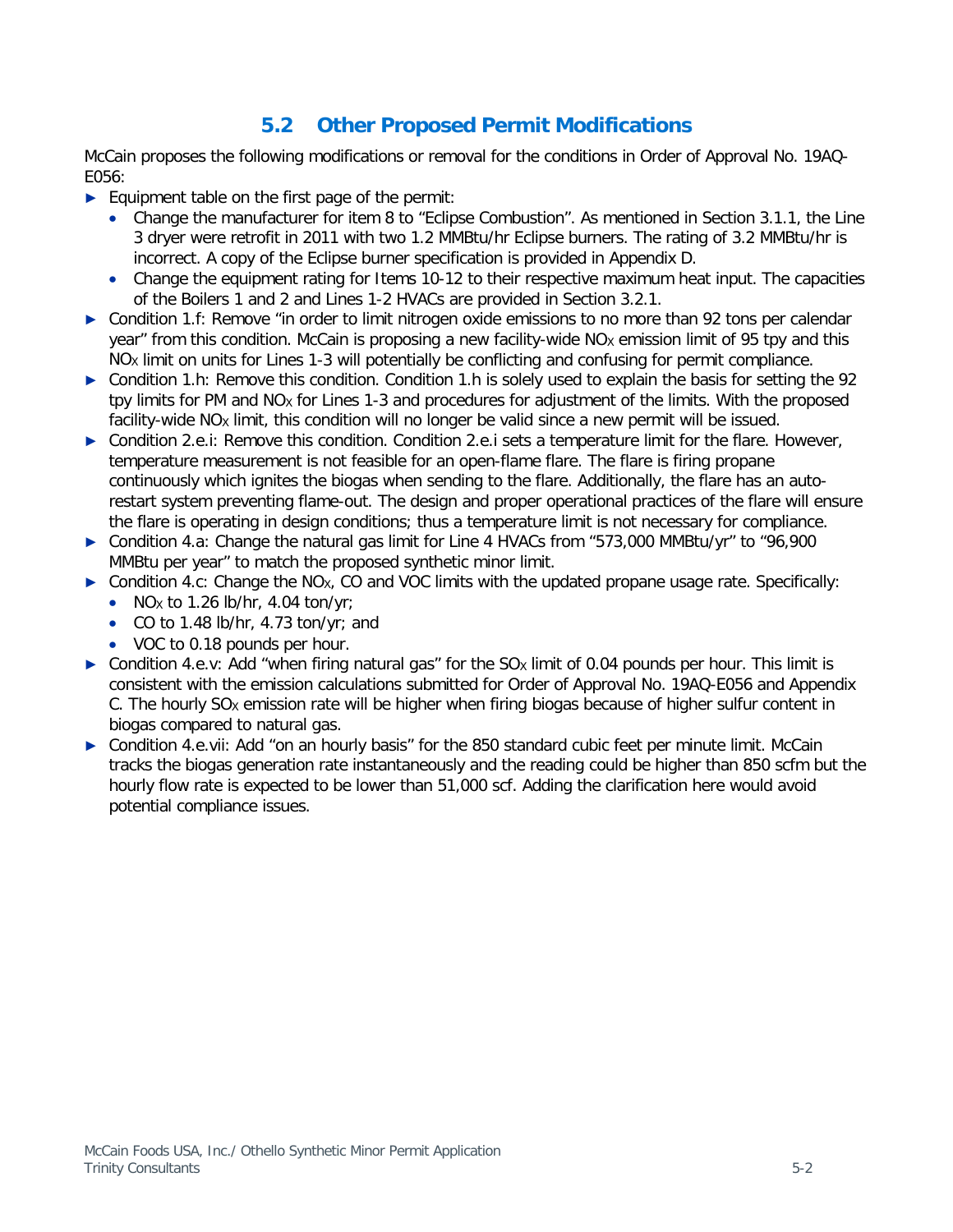<span id="page-15-0"></span>**APPENDIX A. PROCESS FLOW DIAGRAM**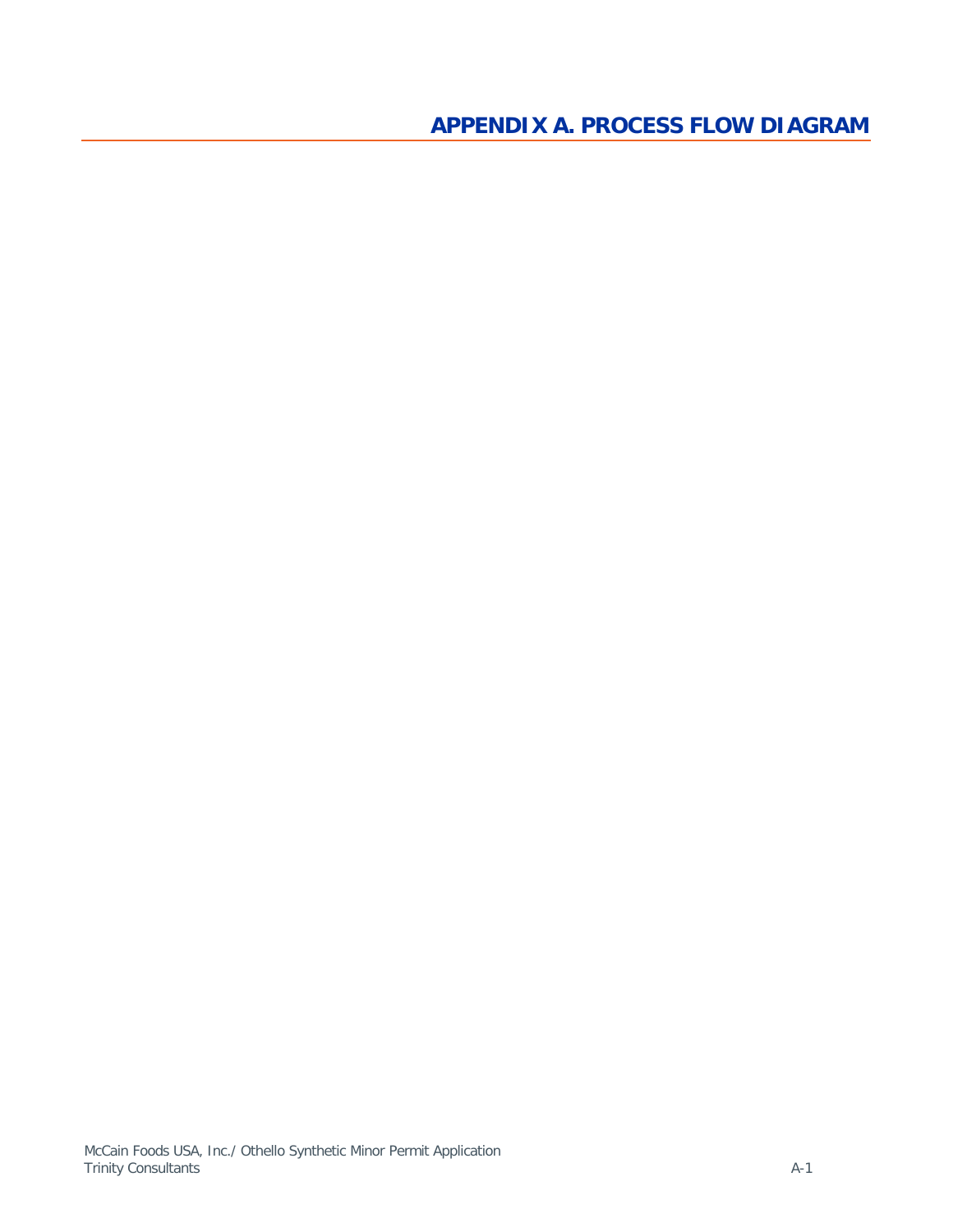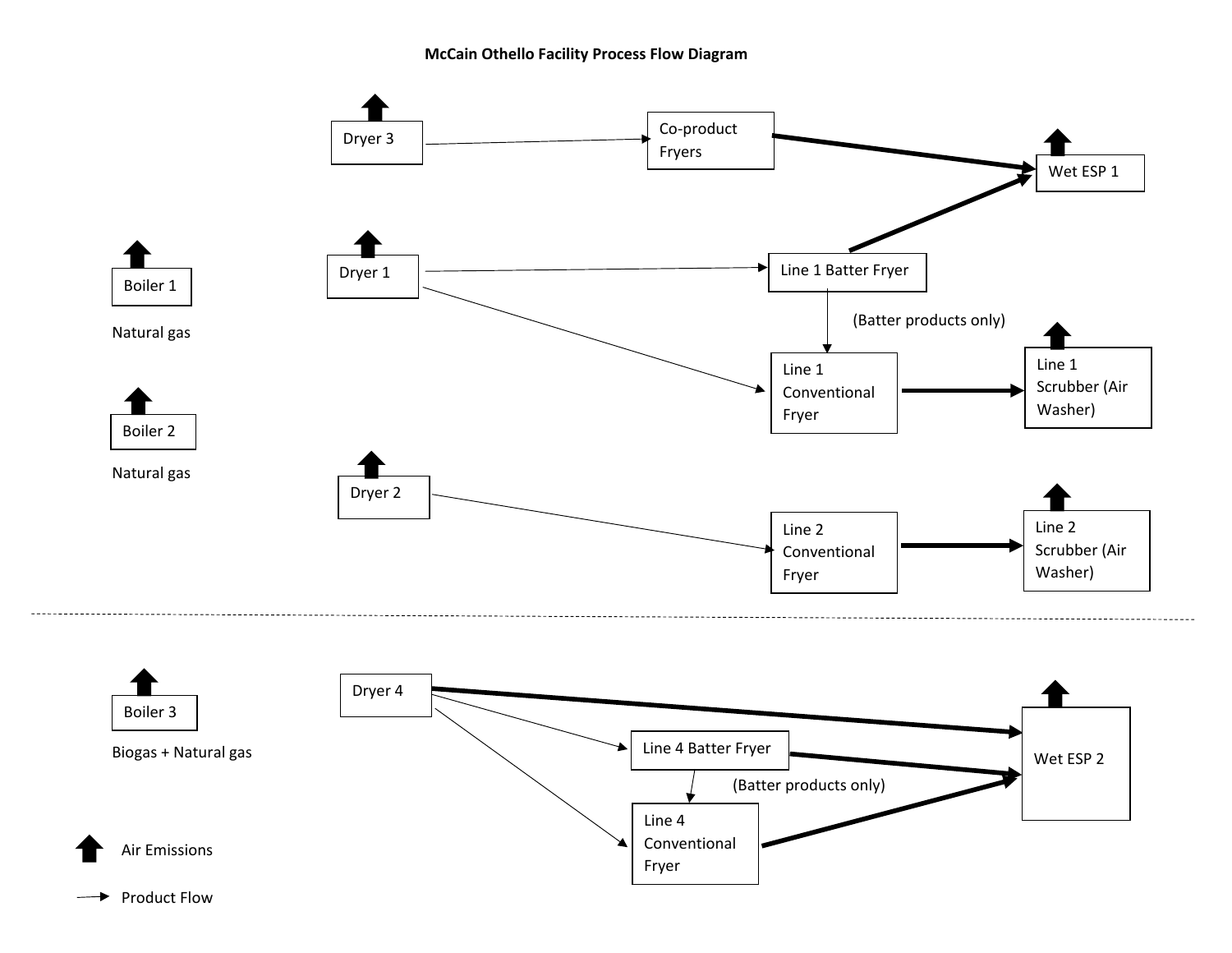<span id="page-17-0"></span>**APPENDIX B. APPLICATION FORMS**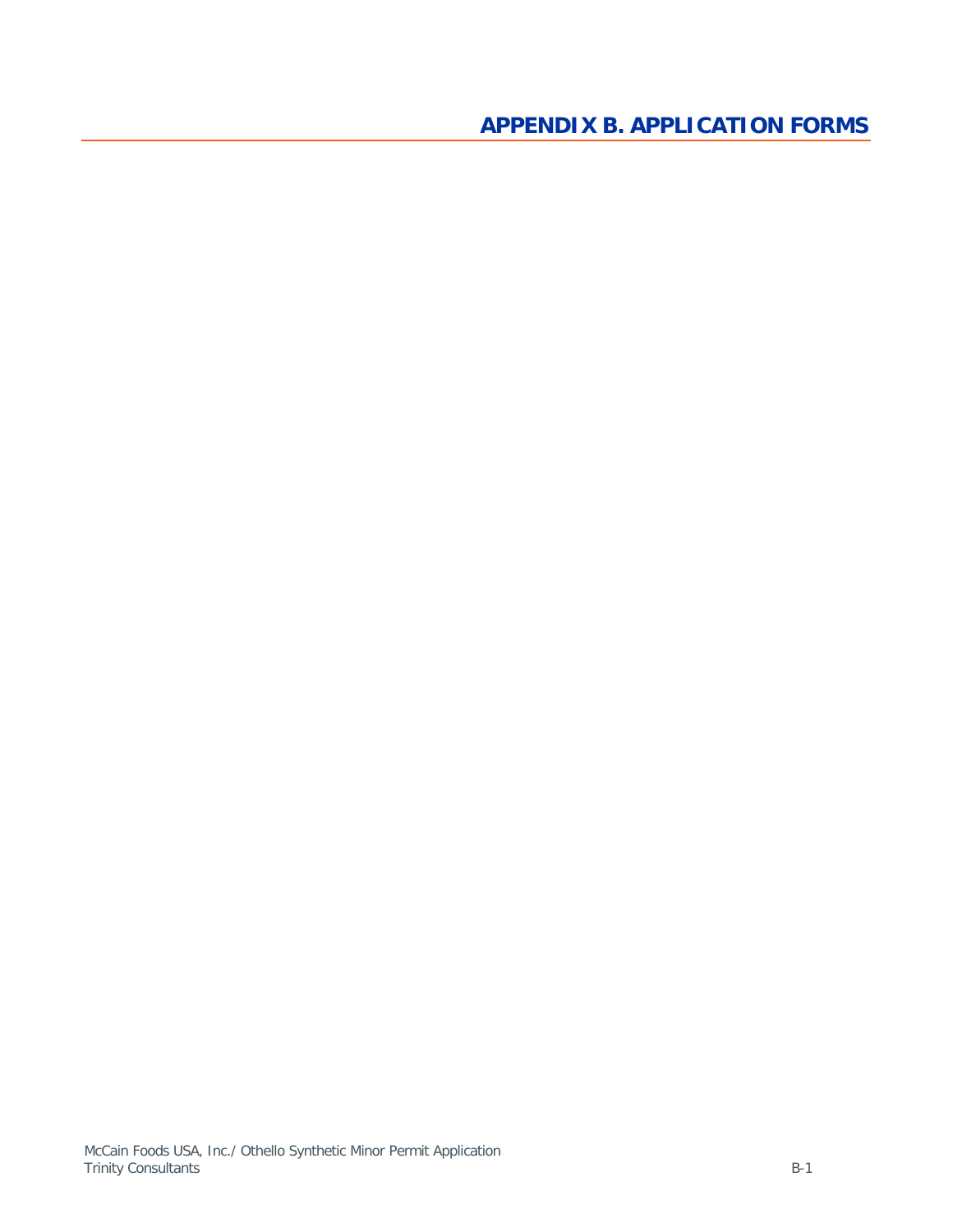

# **Notice of Construction Application**

A notice of construction permit is required before installing a new source of air pollution or modifying an existing source of air pollution. This application applies to facilities in Ecology's jurisdiction. Submit this application for review of your project. For general information about completing the application, refer to Ecology Forms ECY 070-410a-g, "Instructions for Ecology's Notice of Construction Application."

Ecology offers up to two hours of free pre-application assistance. We encourage you to schedule a pre-application meeting with the contact person specified for the location of your proposal, below. If you use up your two hours of free pre-application assistance, we will continue to assist you after you submit Part 1 of the application and the application fee. You may schedule a meeting with us at any point in the process.

Upon completion of the application, please enclose a check for the initial fee and mail to:

**Department of Ecology Cashiering Unit P.O. Box 47611 Olympia, WA 98504-7611** *For Fiscal Office Use Only:* 001-NSR-216-0299-000404

| Check the box for the location of your proposal. For assistance, call the contact listed below: |                                                                                                                                                                                         |                                                                   |  |  |  |
|-------------------------------------------------------------------------------------------------|-----------------------------------------------------------------------------------------------------------------------------------------------------------------------------------------|-------------------------------------------------------------------|--|--|--|
|                                                                                                 | <b>Ecology Permitting Office</b>                                                                                                                                                        | <b>Contact</b>                                                    |  |  |  |
| <b>CRO</b>                                                                                      | Chelan, Douglas, Kittitas, Klickitat, or Okanogan County<br>Ecology Central Regional Office – Air Quality Program                                                                       | Lynnette Haller<br>$(509)$ 457-7126<br>lynnette.haller@ecy.wa.gov |  |  |  |
| $\bowtie$<br><b>ERO</b>                                                                         | Adams, Asotin, Columbia, Ferry, Franklin,<br>Garfield, Grant, Lincoln, Pend Oreille, Stevens,<br>Walla Walla or Whitman County<br>Ecology Eastern Regional Office - Air Quality Program | Karin Baldwin<br>$(509)$ 329-3452<br>karin.baldwin@ecy.wa.gov     |  |  |  |
| <b>NWRO</b>                                                                                     | <b>San Juan County</b><br>Ecology Northwest Regional Office – Air Quality Program                                                                                                       | David Adler<br>$(425)$ 649-7267<br>david.adler@ecy.wa.gov         |  |  |  |
| <b>IND</b>                                                                                      | For actions taken at<br><b>Kraft and Sulfite Paper Mills and Aluminum Smelters</b><br>Ecology Industrial Section - Waste 2 Resources Program<br>Permit manager: __                      | James DeMay<br>$(360)$ 407-6868<br>james.demay@ecy.wa.gov         |  |  |  |
| <b>NWP</b>                                                                                      | For actions taken on the<br><b>US Department of Energy Hanford Reservation</b><br>Ecology Nuclear Waste Program                                                                         | Lilyann Murphy<br>$(509)$ 372-7951<br>lilyann.murphy@ecy.wa.gov   |  |  |  |

Check the box below for the fee that applies to your application.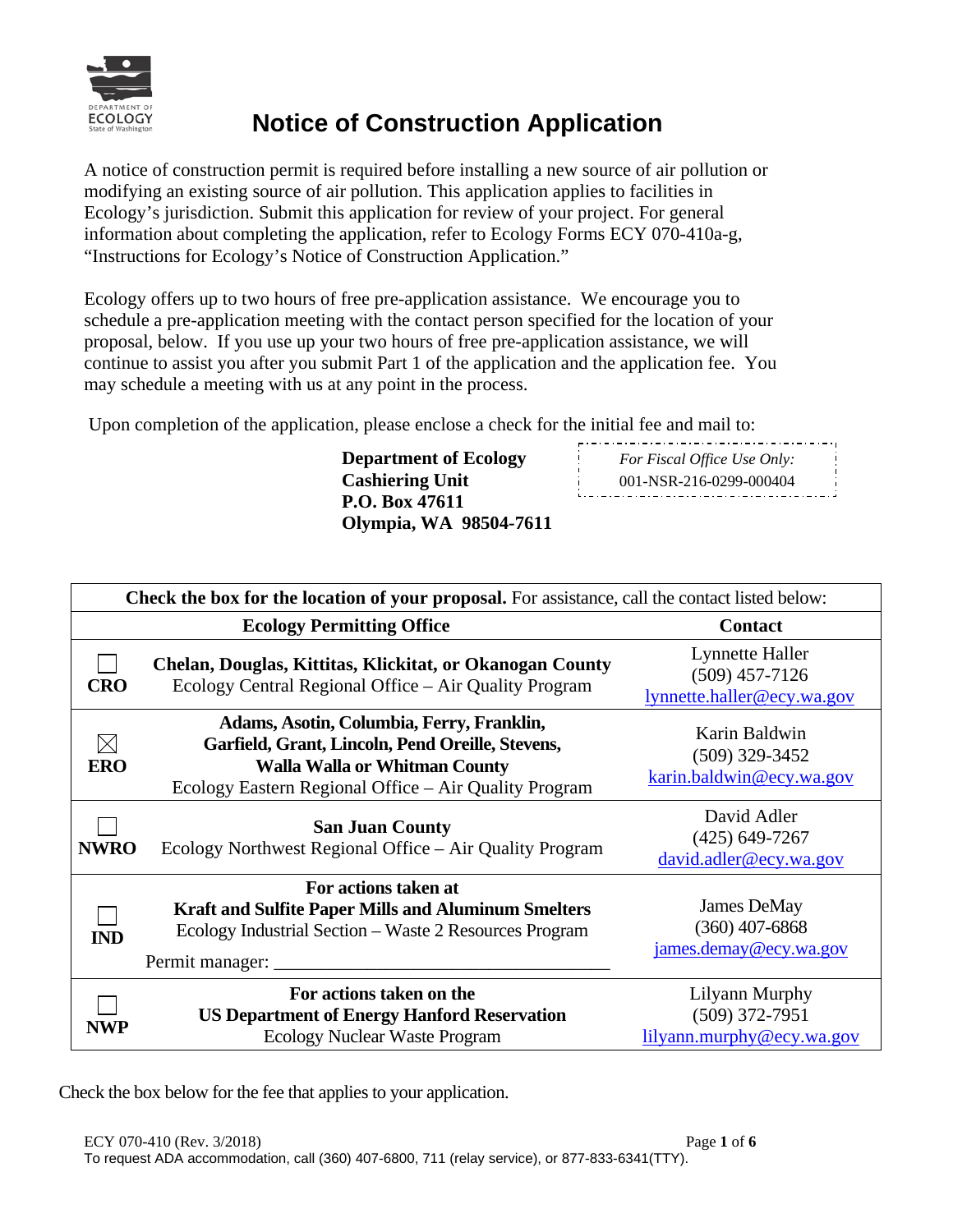

# **ECOLOGY Notice of Construction Application**

### **New project or equipment:**

| \$1,500: Basic project initial fee covers up to 16 hours of review.     |
|-------------------------------------------------------------------------|
| \$10,000: Complex project initial fee covers up to 106 hours of review. |
|                                                                         |

## **Change to an existing permit or equipment:**

| \$200: Administrative or simple change initial fee covers up to 3 hours of review                                                                                                                                     |
|-----------------------------------------------------------------------------------------------------------------------------------------------------------------------------------------------------------------------|
| Ecology may determine your change is complex during completeness review of your application. If<br>your project is complex, you must pay the additional \$675 before we will continue working on your<br>application. |
| \$875: Complex change initial fee covers up to 10 hours of review                                                                                                                                                     |
| \$350 flat fee: Replace or alter control technology equipment under WAC 173-400-114                                                                                                                                   |
| Ecology will contact you if we determine your change belongs in another fee category. You must<br>pay the fee associated with that category before we will continue working on your application.                      |

| Read each statement, then check the box next to it to acknowledge that you agree. |                                                                                                                                                                                                                                                                                                        |  |
|-----------------------------------------------------------------------------------|--------------------------------------------------------------------------------------------------------------------------------------------------------------------------------------------------------------------------------------------------------------------------------------------------------|--|
| $\boxtimes$                                                                       | The initial fee you submitted may not cover the cost of processing your application. Ecology will<br>track the number of hours spent on your project. If the number of hours Ecology spends exceeds<br>the hours included in your initial fee, Ecology will bill you \$95 per hour for the extra time. |  |
| $\bowtie$                                                                         | You must include all information requested by this application. Ecology may not process your<br>application if it does not include all the information requested.                                                                                                                                      |  |
|                                                                                   | Submittal of this application allows Ecology staff to visit and inspect your facility.                                                                                                                                                                                                                 |  |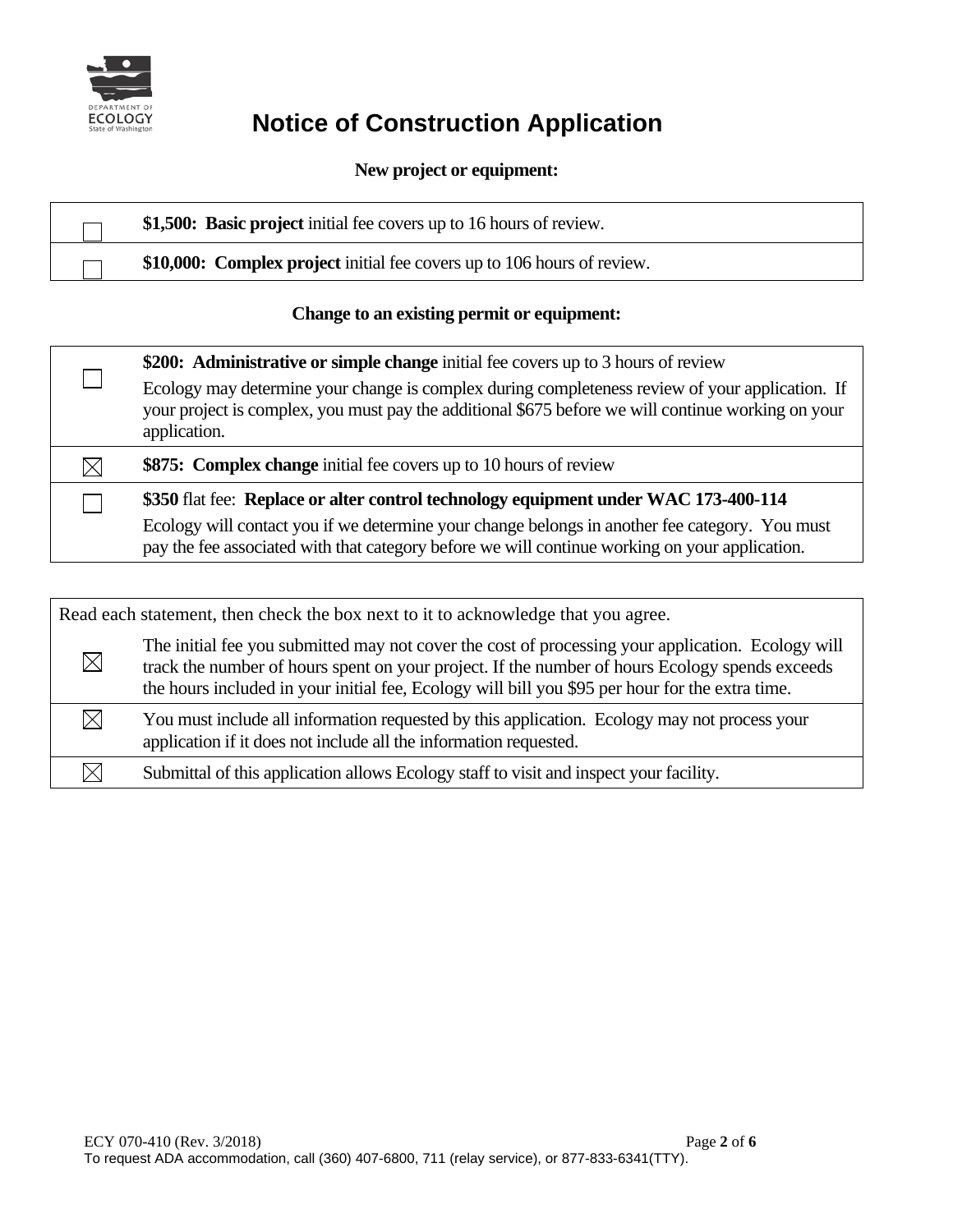

# **ECOLOGY Notice of Construction Application Part 1: General Information**

### **I. Project, Facility, and Company Information**

| 1. Project Name                                                                        |
|----------------------------------------------------------------------------------------|
| <b>Synthetic Minor Status</b>                                                          |
| 2. Facility Name                                                                       |
| McCain Foods USA, Inc.                                                                 |
| 3. Facility Street Address                                                             |
| 100 Lee Street, Othello, WA 99344                                                      |
| 4. Facility Legal Description                                                          |
| NW 1/4 of the NW 1/4 of sec. 34 T 16 N., R 29, E.W.M. Farm Unit 89 in Block 45, Parcel |
| #2629280120001                                                                         |
| 5. Company Legal Name (if different from Facility Name)                                |
|                                                                                        |
| 6. Company Mailing Address (street, city, state, zip)                                  |
|                                                                                        |

### **II. Contact Information and Certification**

| 1. Facility Contact Name (who will be onsite)<br>John Lallas                                                         |                               |  |  |  |  |
|----------------------------------------------------------------------------------------------------------------------|-------------------------------|--|--|--|--|
| 2. Facility Contact Mailing Address (if different than Company Mailing Address)<br>100 Lee Street, Othello, WA 99344 |                               |  |  |  |  |
| 3. Facility Contact Phone Number                                                                                     | 4. Facility Contact E-mail    |  |  |  |  |
| $(509)$ 331-7734                                                                                                     | john.lallas@mccain.com        |  |  |  |  |
| 5. Billing Contact Name (who should receive billing information)                                                     |                               |  |  |  |  |
| John Lallas                                                                                                          |                               |  |  |  |  |
| 6. Billing Contact Mailing Address (if different than Company Mailing Address)                                       |                               |  |  |  |  |
| 100 Lee Street, Othello, WA 99344<br>7. Billing Contact Phone Number                                                 | 8. Billing Contact E-mail     |  |  |  |  |
| $(509)$ 331-7734                                                                                                     | john.lallas@mccain.com        |  |  |  |  |
| 9. Consultant Name (optional – if $3^{rd}$ party hired to complete application elements)                             |                               |  |  |  |  |
| Hui Cheng                                                                                                            |                               |  |  |  |  |
| 10. Consultant Organization/Company                                                                                  |                               |  |  |  |  |
| <b>Trinity Consultants</b>                                                                                           |                               |  |  |  |  |
| 11. Consultant Mailing Address (street, city, state, zip)                                                            |                               |  |  |  |  |
| 20819 72 <sup>nd</sup> Avenue S, Suite 610, Kent, WA 98032                                                           |                               |  |  |  |  |
| 12. Consultant Phone Number                                                                                          | 13. Consultant E-mail         |  |  |  |  |
| $(253)$ 867-5600 x 1003                                                                                              | hcheng@trinityconsultants.com |  |  |  |  |
| 14. Responsible Official Name and Title (who is responsible for project policy or decision-making)                   |                               |  |  |  |  |
| Evan Buell, Vice President of Engineering                                                                            |                               |  |  |  |  |
| 15. Responsible Official Mailing Address                                                                             |                               |  |  |  |  |
| One Tower Lane, Oakbrook Terrance, IL 60181                                                                          |                               |  |  |  |  |
| 16. Responsible Official Phone<br>17. Responsible Official E-mail                                                    |                               |  |  |  |  |
| Evan.buell@mccain.com<br>$(858) 699 - 6495$                                                                          |                               |  |  |  |  |
| 18. Responsible Official Certification and Signature                                                                 |                               |  |  |  |  |
| I certify that the information on this application is accurate and complete.                                         |                               |  |  |  |  |
| April 20, 2022<br>Signature<br>Date                                                                                  |                               |  |  |  |  |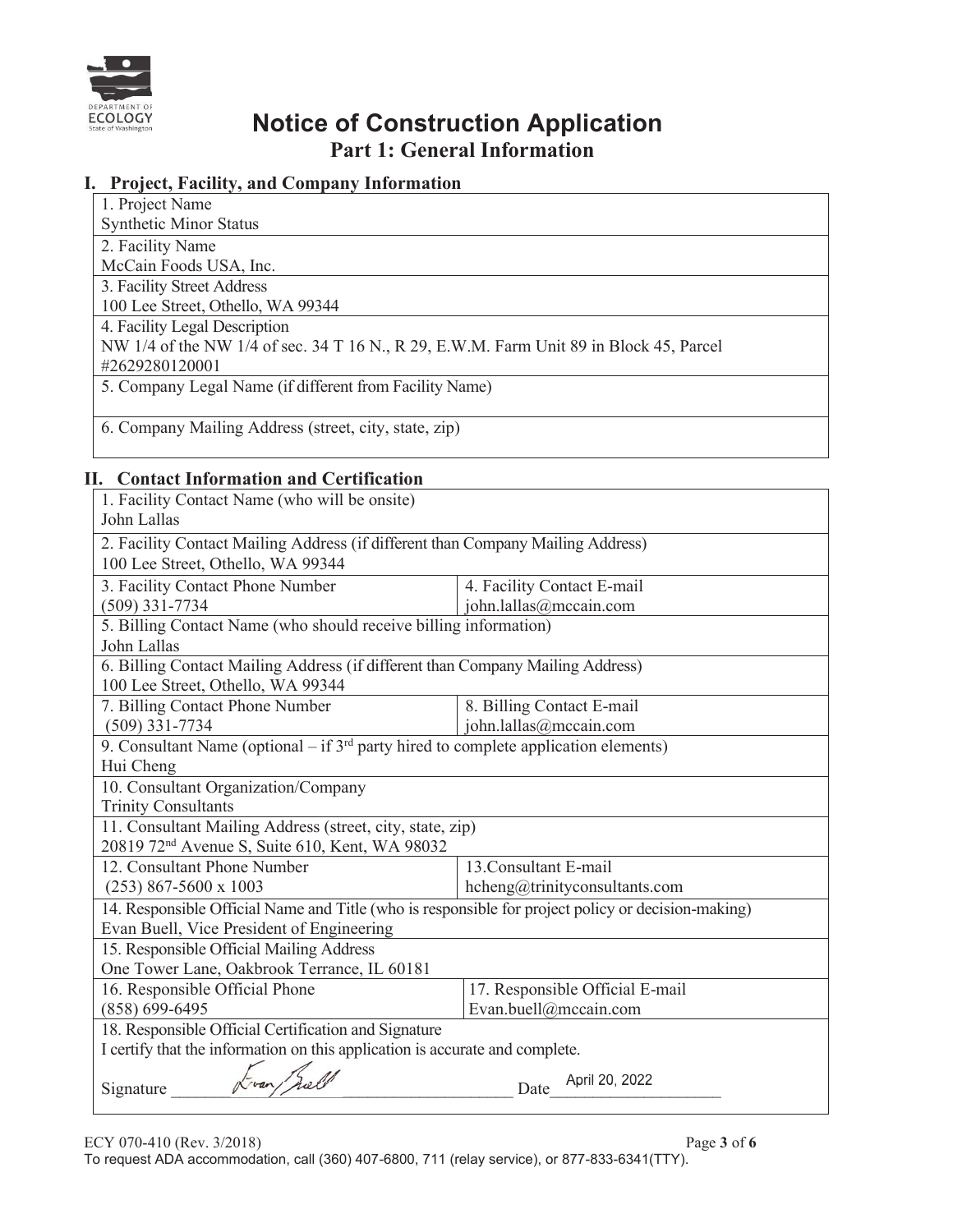

# **Notice of Construction Application**

# **Part 2: Technical Information**

The Technical Information may be sent with this application form to the Cashiering Unit, or may be sent directly to the Ecology regional office with jurisdiction along with a copy of this application form.

For all sections, check the box next to each item as you complete it.

### **III. Project Description**

Please attach the following to your application.

 $\boxtimes$  Written narrative describing your proposed project.

Projected construction start and completion dates.

Operating schedule and production rates.

 $\boxtimes$  List of all major process equipment with manufacturer and maximum rated capacity.

 $\boxtimes$  Process flow diagram with all emission points identified.

Plan view site map.

Manufacturer specification sheets for major process equipment components.

Manufacturer specification sheets for pollution control equipment.

Fuel specifications, including type, consumption (per hour  $\&$  per year) and percent sulfur.

### **IV. State Environmental Policy Act (SEPA) Compliance**

### **Check the appropriate box below.**

SEPA review is complete:

 Include a copy of the final SEPA checklist and SEPA determination (e.g., DNS, MDNS, EIS) with your application.

SEPA review has not been conducted:

 $\Box$  If review will be conducted by another agency, list the agency. You must provide a copy of the final SEPA checklist and SEPA determination before Ecology will issue your permit. Agency Reviewing SEPA:

I If the review will be conducted by Ecology, fill out a SEPA checklist and submit it with your application. You can find a SEPA checklist online at [https://ecology.wa.gov/Regulations-Permits/SEPA/Environmental](https://ecology.wa.gov/Regulations-Permits/SEPA/Environmental-review/SEPA-document-templates)[review/SEPA-document-templates](https://ecology.wa.gov/Regulations-Permits/SEPA/Environmental-review/SEPA-document-templates)

\_\_\_\_\_\_\_\_\_\_\_\_\_\_\_\_\_\_\_\_\_\_\_\_\_\_\_\_\_\_\_\_\_\_\_\_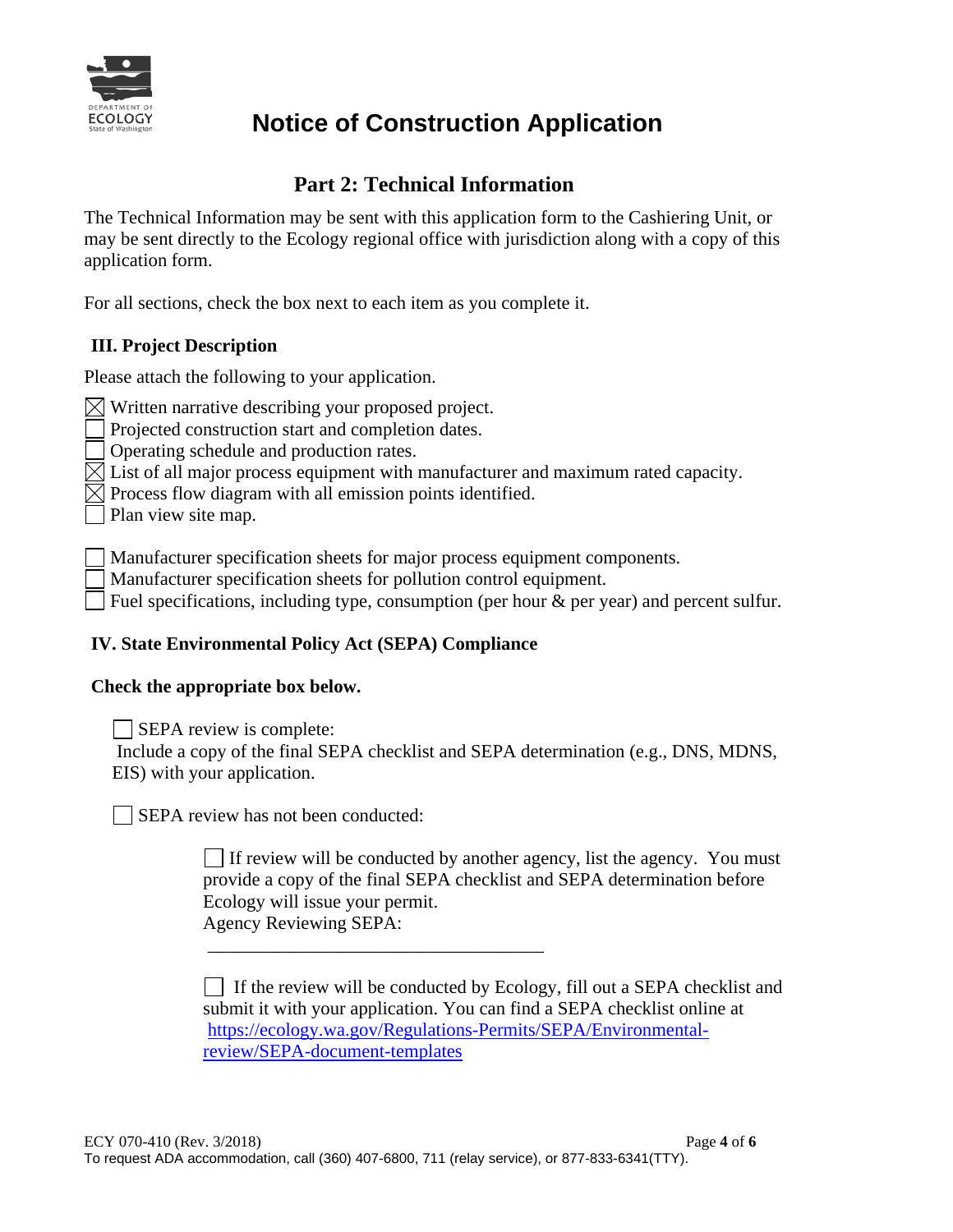

# ECOLOGY **Notice of Construction Application**

## **V. Emissions Estimations of Criteria Pollutants**

# **Does your project generate criteria air pollutant emissions?**  $\boxtimes$  Yes  $\Box$  No

If yes, please provide the following information regarding your criteria emissions in your application.

 $\boxtimes$  The names of the criteria air pollutants emitted (i.e., NO<sub>x</sub>, SO<sub>2</sub>, CO, PM<sub>2.5</sub>, PM<sub>10</sub>, TSP, VOC, and Pb)

 $\boxtimes$  Potential emissions of criteria air pollutants in tons per hour, tons per day, and tons per year (include calculations)

 $\Box$  If there will be any fugitive criteria pollutant emissions, clearly identify the pollutant and quantity

## **VI. Emissions Estimations of Toxic Air Pollutants**

## **Does your project generate toxic air pollutant emissions?**  $\boxtimes$  Yes  $\Box$  No

If yes, please provide the following information regarding your toxic air pollutant emissions in your application.

The names of the toxic air pollutants emitted (specified in  $\underline{WAC}$  [1](#page-22-0)73-460-150<sup>1</sup>)

 $\boxtimes$  Potential emissions of toxic air pollutants in pounds per hour, pounds per day, and pounds per year (include calculations)

If there will be any fugitive toxic air pollutant emissions, clearly identify the pollutant and quantity

## **VII. Emission Standard Compliance**

 $\boxtimes$  Provide a list of all applicable new source performance standards, national emission standards for hazardous air pollutants, national emission standards for hazardous air pollutants for source categories, and emission standards adopted under Chapter 70.94 RCW.

**Does your project comply with all applicable standards identified?**  $\boxtimes$  Yes  $\Box$  No

## **VIII. Best Available Control Technology**

 Provide a complete evaluation of Best Available Control Technology (BACT) for your proposal.

<span id="page-22-0"></span><sup>1</sup> <http://apps.leg.wa.gov/WAC/default.aspx?cite=173-460-150>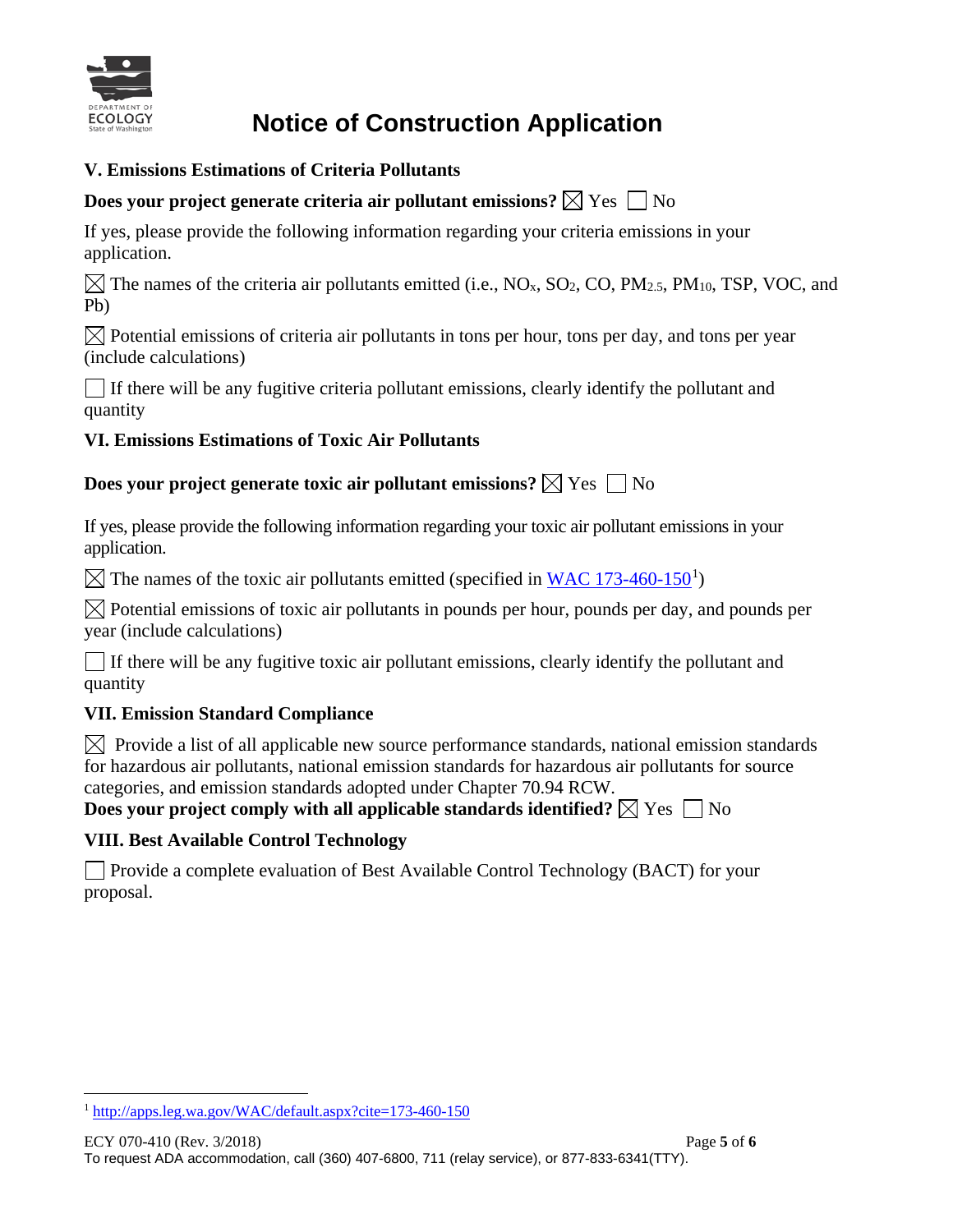

# **Notice of Construction Application**

### **IX. Ambient Air Impacts Analyses**

Please provide the following:

- Ambient air impacts analyses for Criteria Air Pollutants (including fugitive emissions)
- $\boxtimes$  Ambient air impacts analyses for Toxic Air Pollutants (including fugitive emissions)

 $\Box$  Discharge point data for each point included in air impacts analyses (include only if modeling is required)

- Exhaust height
- Exhaust inside dimensions (ex. diameter or length and width)
- Exhaust gas velocity or volumetric flow rate
- Exhaust gas exit temperature
- $\parallel$  The volumetric flow rate
- Description of the discharges (i.e., vertically or horizontally) and whether there are any obstructions (ex., raincap)
- Identification of the emission unit(s) discharging from the point
- The distance from the stack to the nearest property line
- **Emission unit building height, width, and length**
- Height of tallest building on-site or in the vicinity and the nearest distance of that building to the exhaust
- Whether the facility is in an urban or rural location

### **Does your project cause or contribute to a violation of any ambient air quality standard or acceptable source impact level?**  $\Box$  Yes  $\boxtimes$  No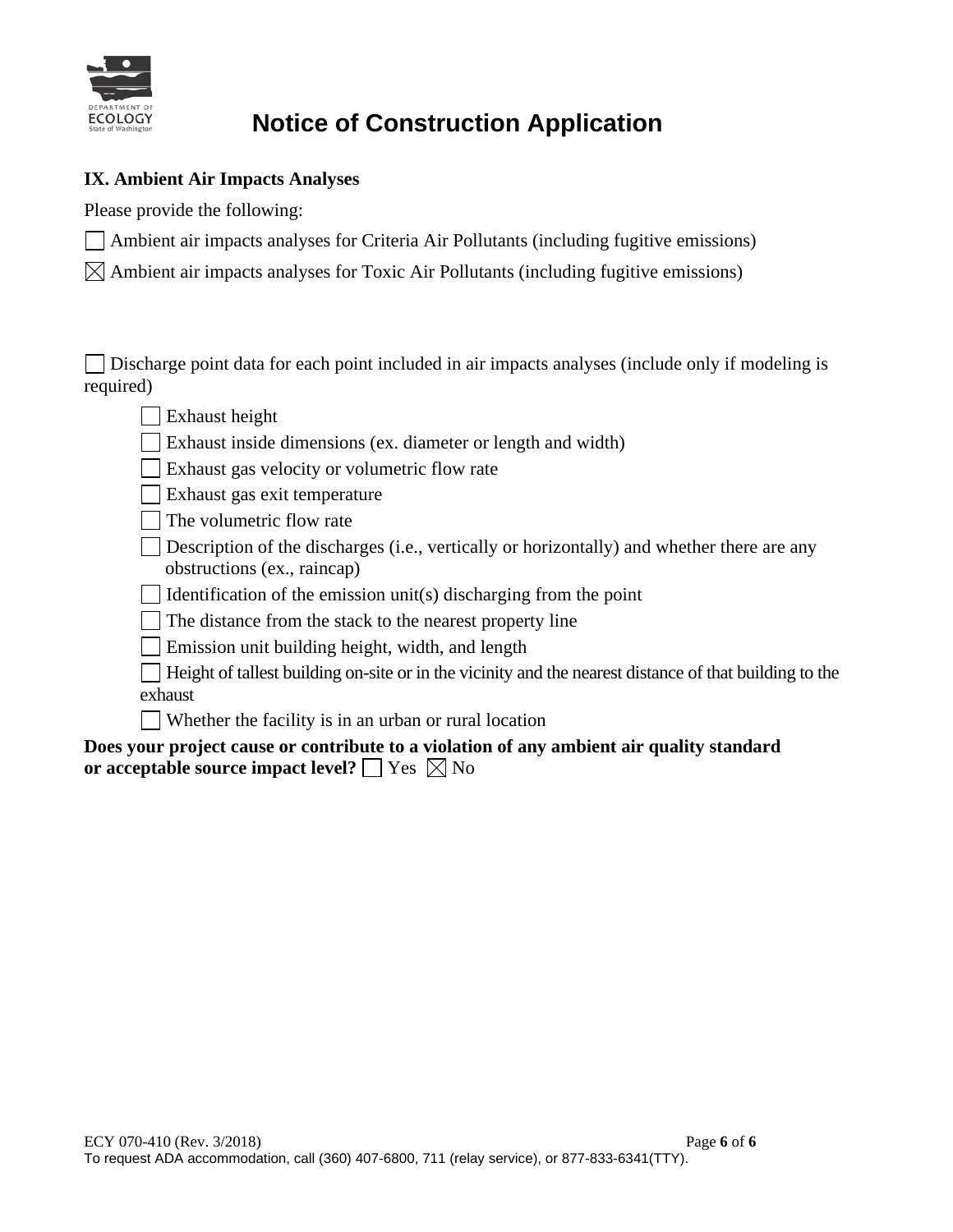<span id="page-24-0"></span>**APPENDIX C. EMISSION CALCULATIONS**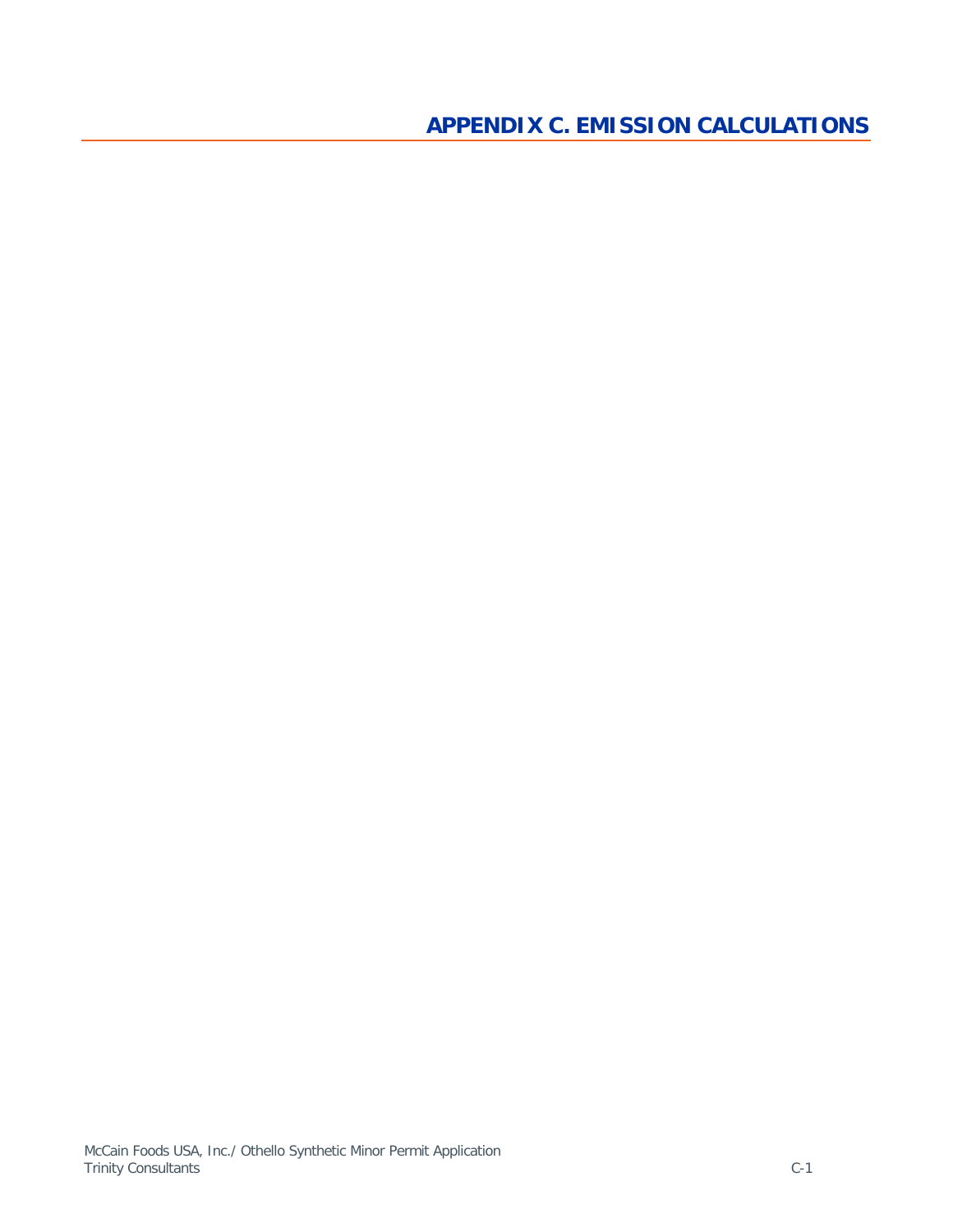| <b>Table C-1a. Potential Emission Summary</b> |  |
|-----------------------------------------------|--|
|-----------------------------------------------|--|

|                                                                                                                                                                                             | <b>Annual Emission Rate</b><br>(tpy) |            |                 |                 |            |           |             |         |
|---------------------------------------------------------------------------------------------------------------------------------------------------------------------------------------------|--------------------------------------|------------|-----------------|-----------------|------------|-----------|-------------|---------|
| <b>Emission Point</b>                                                                                                                                                                       | $PM_{10}$                            | $PM_{2.5}$ | SO <sub>2</sub> | NO <sub>x</sub> | <b>VOC</b> | <b>CO</b> | <b>HAPs</b> | $CO2$ e |
| Line 1                                                                                                                                                                                      | 35.29                                | 35.29      | --              | --              | 15.76      | $- -$     | --          |         |
| Line 2                                                                                                                                                                                      | 30.64                                | 30.64      | --              | --              | 7.88       | --        | --          |         |
| Line 3 $a$                                                                                                                                                                                  | 7.81                                 | 7.81       | 6.18E-03        | 1.58            | 2.08       | 3.84      | 8.45E-04    | 1,231   |
| Boiler 1 & 2, Lines 1-3<br>HVACs <sup>a</sup>                                                                                                                                               | 4.92                                 | 4.92       | 0.39            | 64.68           | 3.56       | 54.33     | 0.05        | 77,258  |
| Boiler 3                                                                                                                                                                                    | 3.19                                 | 3.19       | 5.87            | 15.57           | 2.31       | 15.78     | 0.04        | 50,058  |
| Line 4                                                                                                                                                                                      | 8.41                                 | 8.41       | --              | --              | 53.59      | --        | --          |         |
| Flare                                                                                                                                                                                       | 1.54                                 | 1.54       | 5.68            | 4.04            | 0.56       | 4.73      | 0.48        | 11,977  |
| Line 4 HVAC Systems                                                                                                                                                                         | 0.36                                 | 0.36       | 0.03            | 4.75            | 0.26       | 3.99      | 3.90E-03    | 5,673   |
| <b>Emergency Generators</b>                                                                                                                                                                 | 0.32                                 | 0.32       | 0.48            | 4.39            | 0.31       | 1.47      | 6.12E-03    | 259     |
| <b>Facility-Wide</b><br>Potential Emissions <b>b</b>                                                                                                                                        | 92.5                                 | 92.5       | 12.5            | 95.0            | 86.3       | 84.1      | 0.6         | 146,456 |
| Title V Threshold c                                                                                                                                                                         | 100                                  | 100        | 100             | 100             | 100        | 100       | 25          | $- -$   |
| <b>Title V Required?</b><br>a Line 3 includes a natural gas-fired burner. The emissions from Line 3 burner, Boilers 1 & 2, and Lines 1-3 HVACs are estimated based on the natural gas usage | No                                   | No         | No              | No              | No         | No        | No          |         |

limit from Approval Order 19AQ-E056 (listed below). Boiler 3, Line 4 and Flare emissions are shown as PTE assuming continous operation at the capacity. The proposed natural gas usage limit for Line 4 HVACs and the facility-wide limit are presented below.

| Approval Order 19AQ-E056 Natural Gas Usage Limit for Lines 1-3:                | 1,314.28     | million $cf/vr =$ | 1,340,566     | MMBtu/vr        |
|--------------------------------------------------------------------------------|--------------|-------------------|---------------|-----------------|
| Line 4 Proposed Natural Gas Usage Limit (including Boiler 3 and Line 4 HVACs): | 933.21       | million $cf/vr =$ | 951.876       | MMBtu/vr        |
| <i>Boiler 3:</i>                                                               | 838.21       | million $cf/vr =$ | 854.976       | <i>MMBtu/vr</i> |
| Line 4 HVACs:                                                                  | <i>95.00</i> | million $cf/vr =$ | <i>96.900</i> | <i>MMBtu/vr</i> |
| Facility-wide Natural Gas Usage Limit:                                         | 2,247.49     | million $cf/vr =$ | 2,292,442     | MMBtu/vr        |

 $^{\rm b}$  Facility-wide SO<sub>2</sub> emissions take the maximum of biogas firing at the boiler or the flare. HVACs are for comfort air conditioning purposes only and emissions from the HVAC systems are included for the facility-wide emissions.

<sup>c</sup> Per 40 CFR 70.2 and 70.3, a Title V Permit is required for any major source which is defined as the potential to emit emissions greater or equal to 100 tpy for any air pollutant subject to regulation, 10 tpy of an individual HAP, or 25 tpy of combined HAPs. Fugitives sources do not need to be considered in determining the potential to emit for the facility since the source is not one of the listed 28 source categories. As the Othello facility is not categorized as a listed source category, fugitive emissions are not required to be included. The EPA definition of "fugitive emissions" is "those emissions which could not reasonable pass through a stack, chimney, vent, or other functionally-equivalent opening" per the February 10, 1999 memorandum Interpretation of the Definition of Fugitive Emissions in Parts 70 and 71, from Thomas C. Current, Director Information Transfer and Program Integration Division. All fugitive emissions of HAP must be included when determining major source status. Fugitive emissions in this case would include truck traffic for products/raw materials transportation, which does not emit any HAP.

|                  |                  | <b>Project</b><br><b>Emission</b> | <b>De Minimis</b><br>b |                   |                  |
|------------------|------------------|-----------------------------------|------------------------|-------------------|------------------|
|                  | <b>Averaging</b> | Rate <sup>a</sup>                 |                        | SQER <sup>b</sup> | <b>Modeling</b>  |
| <b>Pollutant</b> | <b>Period</b>    |                                   | (lb/averaging period)  |                   | <b>Required?</b> |
| Benzene          | Year             | 57.29                             | $1.0E + 00$            | $2.1E + 01$       | <b>Yes</b>       |
| Formaldehyde     | Year             | 392.05                            | $1.4E + 00$            | $2.7E + 01$       | <b>Yes</b>       |
| Naphthalene      | Year             | 3.87                              | 2.4E-01                | $4.8E + 00$       | No               |
| Acetaldehyde     | Year             | 16.96                             | $3.0E + 00$            | $6.0E + 01$       | No               |
| Acrolein         | 24-hr            | 0.02                              | 1.3E-03                | 2.6E-02           | No               |
| Propylene        | 24-hr            | 4.45                              | $1.1E + 01$            | $2.2E + 02$       | De Minimis       |
| Toluene          | 24-hr            | 0.14                              | $1.9E + 01$            | $3.7E + 02$       | De Minimis       |
| <b>Xylenes</b>   | $24-hr$          | 0.09                              | 8.2E-01                | $1.6E + 01$       | De Minimis       |
| Ethyl Benzene    | Year             | 476.31                            | $3.2E + 00$            | $6.5E + 01$       | <b>Yes</b>       |
| Hexane           | 24-hr            | 0.05                              | $2.6E + 00$            | $5.2E + 01$       | De Minimis       |
| $H_2S$           | 24-hr            | 0.93                              | 7.4E-03                | 1.5E-01           | <b>Yes</b>       |
| SO <sub>2</sub>  | $1-hr$           | 3.60                              | 4.6E-01                | $1.2E + 00$       | <b>Yes</b>       |
| NO <sub>2</sub>  | $1-hr$           | 0.48                              | 4.6E-01                | 8.7E-01           | No               |
| CO               | $1-hr$           | 5.08                              | $1.1E + 00$            | $4.3E + 01$       | No               |

#### **Table C-1b. Updated Line 4 Project TAP Emissions**

a Project emissions are conservatively determined to be the sum of the dual fuel scenario for the new boiler and the projected biogas emissions for the flare for all TAPs.

<sup>b</sup> De Minimis and SQER are updated to use WAC 173-460-150 (effective 12/31/2019).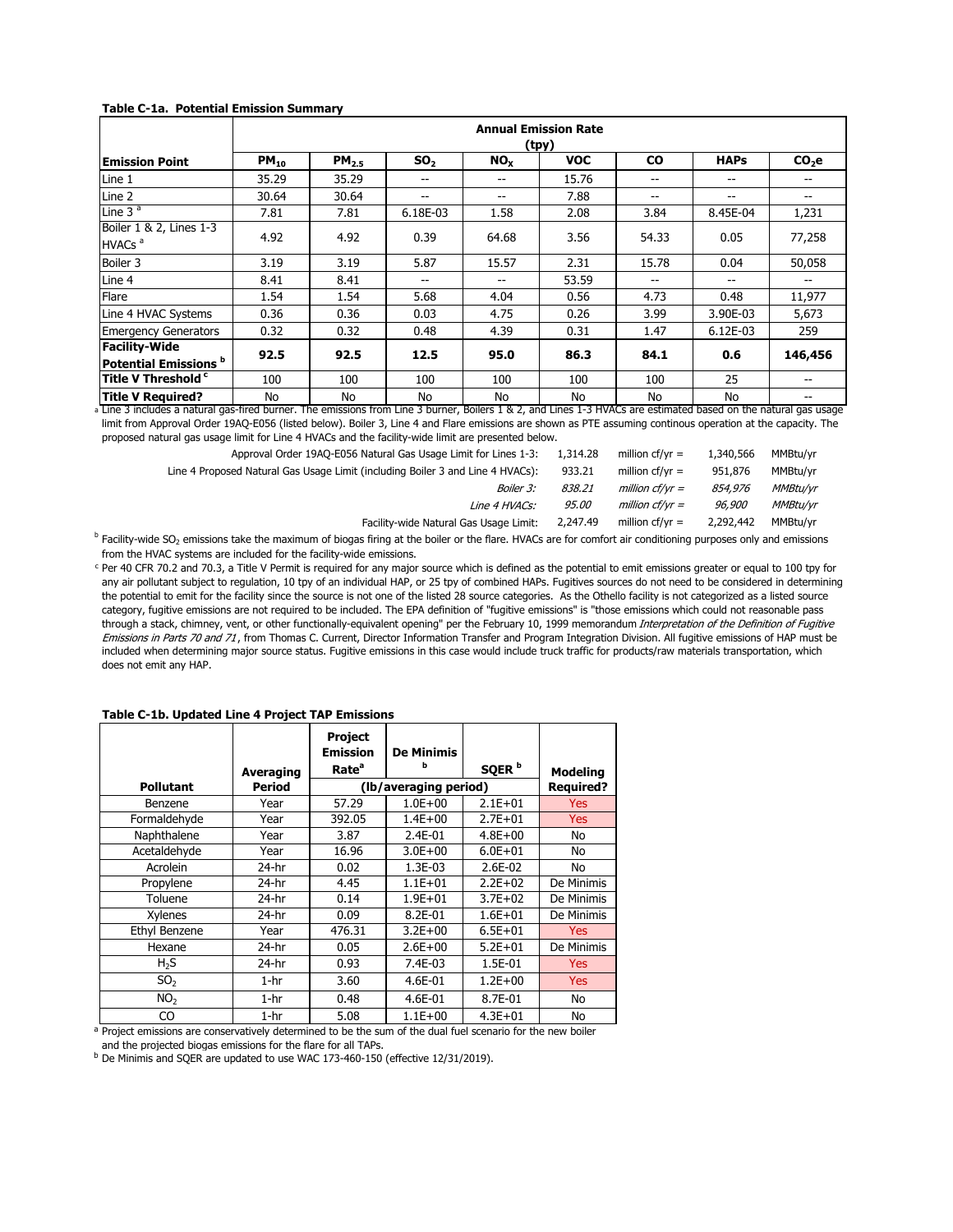#### **Table C-2a. Potential Emissions from the New Boiler 3 - Natural Gas Combustion**

| Maximum Operating Hours                          |                    | 8,760                                  | hr/year                |                      |           |
|--------------------------------------------------|--------------------|----------------------------------------|------------------------|----------------------|-----------|
| Maximum Heat Input Capacity b                    |                    | 97.6                                   | MMBtu/hr               |                      |           |
| Estimated Heat Input by Natural Gas <sup>a</sup> |                    | 854,976                                | MMBtu/vr               |                      |           |
|                                                  | <b>Natural Gas</b> | <b>Exhaust Gas</b>                     | <b>Emission Factor</b> |                      |           |
|                                                  |                    | <b>Emission Factor Emission Factor</b> |                        | <b>Emission Rate</b> |           |
| Pollutant                                        | (lb/MMscf)         | (lb/dry 10 <sup>6</sup> scf)           | (lb/MMBtu)             | (lb/hr)              | (tpy)     |
| $PM_{10}$                                        | 7.6                |                                        | 7.45E-03               | 0.73                 | 3.19      |
| PM <sub>2.5</sub>                                | 7.6                |                                        | 7.45E-03               | 0.73                 | 3.19      |
| SO <sub>2</sub>                                  | 0.6                |                                        | 5.88E-04               | 0.06                 | 0.25      |
| NO <sub>x</sub>                                  |                    | 4.18                                   | 3.64E-02               | 3.56                 | 15.57     |
| <b>VOC</b>                                       | 5.5                |                                        | 5.39E-03               | 0.53                 | 2.31      |
| CO                                               |                    | 4.24                                   | 3.69E-02               | 3.60                 | 15.78     |
| e<br>$CO2$ e                                     |                    |                                        |                        | 11,428.76            | 50,057.97 |
| e<br>CO <sub>2</sub>                             |                    |                                        | 116.98                 | 11,416.97            | 50,006.32 |
| e<br>N <sub>2</sub> O                            |                    |                                        | 2.20E-04               | 0.02                 | 0.09      |
| e<br>CH <sub>4</sub>                             |                    |                                        | 2.20E-03               | 0.22                 | 0.94      |

 $^{\rm a}$  The natural gas heating value below is used to convert the AP-42 emission factors in lb/MMscf to lb/MMBtu, in accordance with footnotes in Chapter 1.4. The boiler can fire all of the biogas generated and supplement the remaining heat input by natural gas, or fire 100% natural gas.

Natural gas heating value 1,020 Btu/scf

<sup>b</sup> The maximum heat input is based on vendor provided burner heat input.

<sup>c</sup> Emission factors for small boilers (<100 MMBtu/hr) are obtained from Table 1.4.1 and Table 1.4.2, AP-42 Chapter 1.4, Natural Gas Combustion. Here it assumes that these emissions are not affected by the type of gas fired (natural gas or biogas). Note that the annual SO<sub>2</sub> emissions listed in this table only represents natural gas combustion at the estimated annual natural gas usage listed here.

<sup>d</sup> Emission factors for NO<sub>X</sub> and CO are obtained from emission limits of 30 ppm and 50 ppm corrected to 3% oxygen, respectively. The emission factors are converted from ppm to lb/MMscf using EPA Method 19 using the equations below. A conversion fuel factor of 8,710 dscf/MMBtu is used to determine the emission factor in lb/MMBtu.

 $N_{\rm OX}$  EF (lb/MMscf) = NO<sub>x</sub> concentration (ppm) × 1.194×10<sup>-7</sup> (lb/scf)/(ppm-NO<sub>x</sub>) × 20.9%/(20.9%-3%) × 10<sup>6</sup>

CO EF (lb/MMscf) = CO concentration (ppm)  $\times 1.660\times10^{-7}$  (lb/scf)/(ppm-SO<sub>2</sub>)  $\times 28.0101$  (g/mol SO<sub>2</sub>) / 64.066 (g/mol CO)  $\times$  $20.9\%/20.9\% - 3\%) \times 10^6$ 

e The emission factors for each GHG are obtained from 40 CFR 98 Subpart C, Tables C-1 and C-2 for natural gas combustion, and converted to values in lb/MMBtu. The GHGs emissions are calculated based on the Global Warming Potentials (GWP) provided in Table A-1 of 40 CFR 98.

| CO <sub>2</sub>  |     |
|------------------|-----|
| N <sub>2</sub> O | 298 |
| CH <sub>4</sub>  | 25  |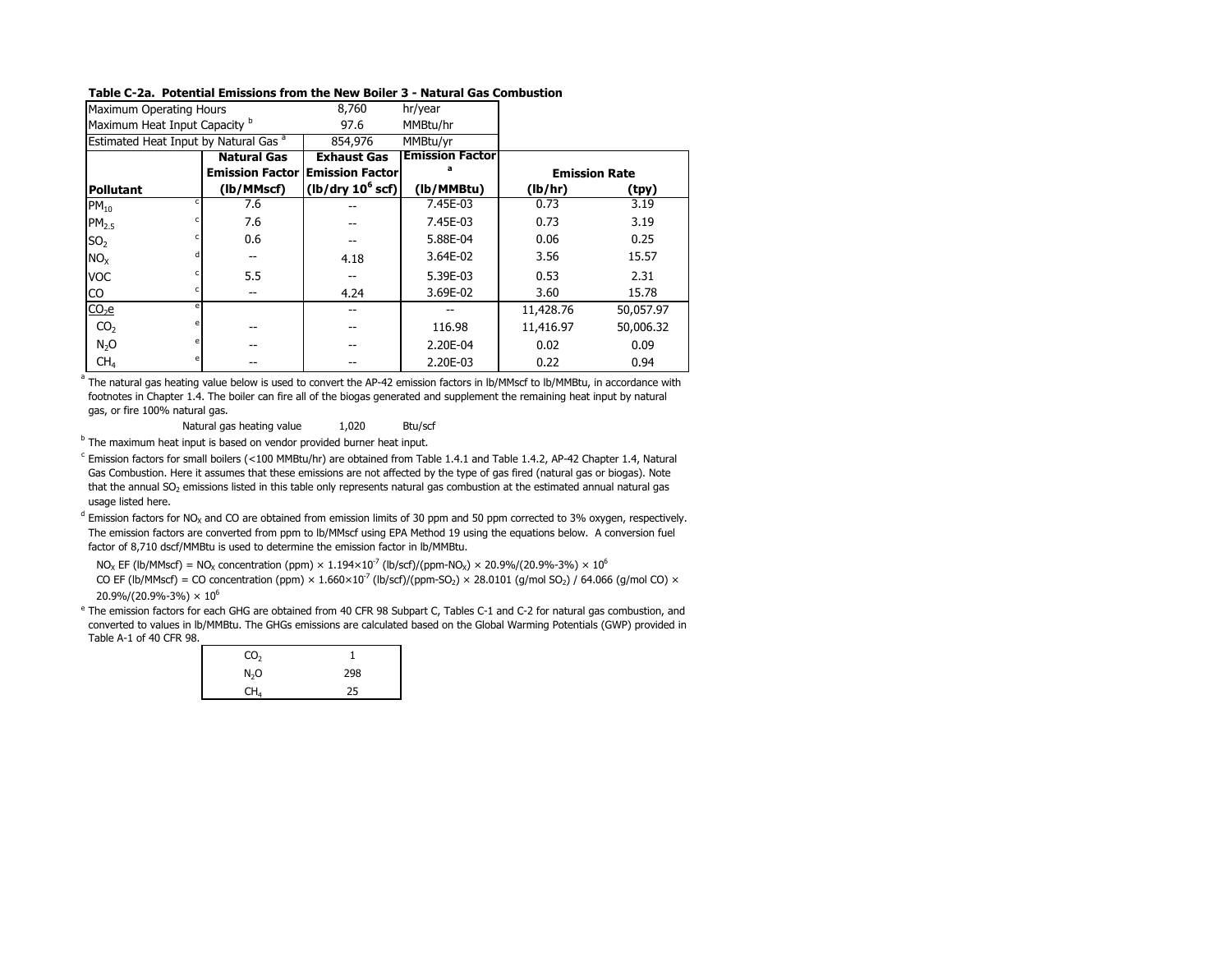#### **Table C-2b. Potential Emissions from the New Boiler 3 - Biogas and Natural Gas Combustion**

|                                             |                          | 97.6                   | MMBtu/hr  |                      |
|---------------------------------------------|--------------------------|------------------------|-----------|----------------------|
| Maximum Heat Input Capacity                 |                          | 854,976                | MMBtu/yr  |                      |
|                                             |                          | 0.051                  | MMscf/hr  |                      |
| Biogas consumption <sup>a</sup>             |                          | 325                    | MMscf/yr  |                      |
|                                             |                          | 32.44                  | MMBtu/hr  |                      |
| Estimated Heat Input by Biogas <sup>a</sup> |                          | 206,674                | MMBtu/yr  |                      |
|                                             | H <sub>2</sub> S Content | <b>Destruction</b>     |           | <b>Emission Rate</b> |
| <b>Pollutant</b>                            | (molar fraction)         | <b>Efficiency</b>      | (lb/hr)   | (tpy)                |
| SO <sub>2</sub> from Biogas                 | h<br>0.02%               | 98%                    | 1.78      | 5.68                 |
| $H_2S$                                      | b<br>0.02%               | 98%                    | 0.02      | 0.06                 |
|                                             | <b>Biogas Emission</b>   | <b>Natural Gas</b>     |           |                      |
|                                             | <b>Factor</b>            | <b>Emission Factor</b> |           | <b>Emission Rate</b> |
| <b>Pollutant</b>                            | (lb/MMBtu)               | (lb/MMBtu)             | (lb/hr)   | (tpy)                |
|                                             |                          |                        |           |                      |
| $PM_{10}$                                   | c<br>7.45E-03            | $7.45E-03$             | 0.73      | 3.19                 |
| PM <sub>2.5</sub>                           | 7.45E-03<br>c            | 7.45E-03               | 0.73      | 3.19                 |
| SO <sub>2</sub> from Natural Gas            |                          | 5.88E-04               | 0.04      | 0.19                 |
| NO <sub>x</sub>                             | 0.04                     | 0.04                   | 3.56      | 15.57                |
| <b>VOC</b>                                  | c<br>5.39E-03            | 5.39E-03               | 0.53      | 2.31                 |
| CO                                          | c<br>0.04                | 0.04                   | 3.60      | 15.78                |
| $CO2$ e                                     | d                        |                        | 11,373.20 | 49,880.95            |
| CO <sub>2</sub>                             | d<br>114.79              | 116.98                 | 11,346.18 | 49,780.80            |
| N <sub>2</sub> O                            | 1.39E-03<br>d            | 2.20E-04               | 0.06      | 0.21                 |

<sup>a</sup> Biogas consumption rate is from permit No. 19AQ-E056. Here assumes that the new Boiler 3 can fire up to 100% of biogas generated. Hourly biogas consumption is based on McCain's design, which is 850 scfm. Biogas heating value is based on McCain's design information.

Biogas heating value: 636 Btu/scf

 $^{\circ}$  H<sub>2</sub>S content is based on McCain's design information, consistently with other sites operating a wastewater treatment plant. Based on the sulfothane scrubber quote, the outlet H2S concentration will be less than 200 ppm. It assumes that 98% of the H<sub>2</sub>S will be combusted to SO<sub>2</sub>. The following parameters are used to convert the sulfur content from  $H_2S$  to  $SO_2$ :

> gas constant, J/K-mol: 8.314 Standard air temperature, K: 273.15 Standard pressure, Pa: 101325 MW of  $SO<sub>2</sub>$ , g/mol:  $64$ MW of  $H_2S$ , g/mol: 34.1

 $\textdegree$  The same emission factors for natural gas combustion are used here for biogas combustion.

<sup>d</sup> The emission factors for each GHG are obtained from 40 CFR 98 Subpart C, Tables C-1 and C-2 for other biomass gaseous fuels, and converted to values in lb/MMBtu. The GHGs emissions are calculated based on the Global Warming Potentials (GWP) provided in Table A-1 of 40 CFR 98.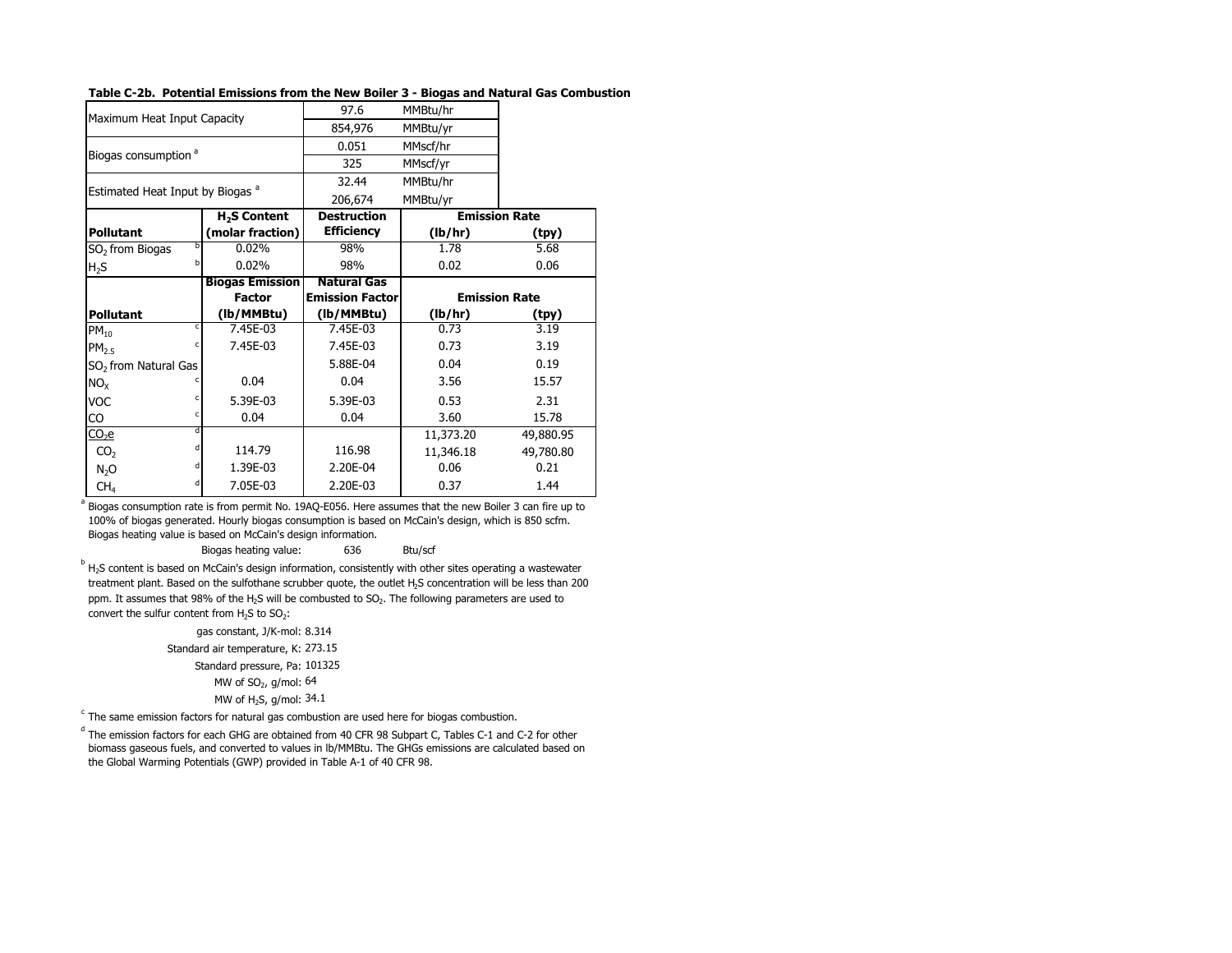#### **Table C-2c. Potential Emissions from the New Boiler 3**

|                   |   | <b>Hourly Emission</b> | Annual               |
|-------------------|---|------------------------|----------------------|
|                   |   | Rate                   | <b>Emission Rate</b> |
| <b>Pollutant</b>  |   | (lb/hr)                | (tpy)                |
| $PM_{10}$         |   | 0.73                   | 3.19                 |
| PM <sub>2.5</sub> |   | 0.73                   | 3.19                 |
| SO <sub>2</sub>   | a | 1.82                   | 5.87                 |
| NO <sub>x</sub>   |   | 3.56                   | 15.57                |
| <b>VOC</b>        |   | 0.53                   | 2.31                 |
| CO                |   | 3.60                   | 15.78                |
| H <sub>2</sub> S  | h | 0.02                   | 0.06                 |
| <b>HAPs</b>       |   | 9.42E-03               | 0.04                 |
| CO <sub>2</sub> e |   | 11,429                 | 50,058               |

<sup>a</sup> Emissions are the worst of combustion of natural gas only or dual

fuel.

 $<sup>b</sup>$  H<sub>2</sub>S emissions are from uncombusted biogas.</sup>

#### **Table C-2d. HAP Emissions from the New Boiler 3**

| Maximum Operating Hours                                                 |  |                                                    | 8760                   | hr/yr              |          |                      |               |                                |          |
|-------------------------------------------------------------------------|--|----------------------------------------------------|------------------------|--------------------|----------|----------------------|---------------|--------------------------------|----------|
| Estimated Heat Input by Natural Gas <sup>a</sup><br>854,976<br>MMBtu/yr |  |                                                    |                        |                    |          |                      |               |                                |          |
|                                                                         |  | Estimated Annual Heat Input by Biogas b            | 206,674                | MMBtu/yr           |          |                      |               |                                |          |
|                                                                         |  | Estimated Hourly Heat Input by Biogas <sup>b</sup> | 32                     | MMBtu/hr           |          |                      |               |                                |          |
|                                                                         |  |                                                    | <b>Emission Factor</b> | <b>Natural Gas</b> |          | <b>Emission Rate</b> | <b>Biogas</b> | <b>Dual Fuel Emission Rate</b> |          |
| <b>Pollutant</b>                                                        |  | HAP?                                               | (lb/MMscf)             | (lb/MMBtu)         | (lb/hr)  | (tpy)                | (lb/MMBtu)    | (lb/hr)                        | (tpy)    |
| Benzene                                                                 |  | Yes                                                | 0.0058                 | 5.69E-06           | 5.55E-04 | 2.43E-03             | 9.12E-06      | 6.66E-04                       | 2.79E-03 |
| Formaldehyde                                                            |  | Yes                                                | 0.0123                 | 1.21E-05           | 1.18E-03 | 5.16E-03             | 1.93E-05      | 1.41E-03                       | 5.91E-03 |
| PAH's (including<br>Naphthalene)                                        |  | Yes                                                | 0.0004                 | 3.92E-07           | 3.83E-05 | 1.68E-04             | 6.29E-07      | 4.60E-05                       | 1.92E-04 |
| Naphthalene                                                             |  | Yes - included<br>above                            | 0.0003                 | 2.94E-07           | 2.87E-05 | 1.26E-04             | 4.72E-07      | 3.45E-05                       | 1.44E-04 |
| Acetaldehyde                                                            |  | Yes                                                | 0.0031                 | 3.04E-06           | 2.97E-04 | 1.30E-03             | 4.87E-06      | 3.56E-04                       | 1.49E-03 |
| Acrolein                                                                |  | Yes                                                | 0.0027                 | 2.65E-06           | 2.58E-04 | 1.13E-03             | 4.25E-06      | 3.10E-04                       | 1.30E-03 |
| Propylene                                                               |  | <b>No</b>                                          | 0.5300                 | 5.20E-04           | 0.05     | 0.22                 | 8.33E-04      | 0.06                           | 0.25     |
| Toluene                                                                 |  | Yes                                                | 0.0265                 | 2.60E-05           | 2.54E-03 | 1.11E-02             | 4.17E-05      | 3.04E-03                       | 1.27E-02 |
| <b>Xylenes</b>                                                          |  | Yes                                                | 0.0197                 | 1.93E-05           | 1.89E-03 | 8.26E-03             | 3.10E-05      | 2.26E-03                       | 9.46E-03 |
| <b>Ethyl Benzene</b>                                                    |  | Yes                                                | 0.0069                 | 6.76E-06           | 6.60E-04 | 2.89E-03             | 1.08E-05      | 7.93E-04                       | 3.31E-03 |
| Hexane                                                                  |  | Yes                                                | 0.0046                 | 4.51E-06           | 4.40E-04 | 1.93E-03             | 7.23E-06      | 5.28E-04                       | 2.21E-03 |

<sup>a</sup> The natural gas heating value below is used to convert the AP-42 emission factors in lb/MMscf to lb/MMBtu, in accordance with footnotes in Chapter 1.4. The boiler can fire all of the biogas generated and supplement the remaining heat input by natural gas, or fire 100% natural gas.

Natural gas heating value  $1,020$  Btu/scf

**b** Biogas consumption rate is based on McCain's estimates on annual basis. Here assumes that the new alpha boiler can fire up to 100% of biogas generated. Hourly biogas consumption assumes the 30% combustion is contributed by biogas based on vendor info. Biogas heating value is based on McCain's design information.

Biogas heating value: 636 Btu/scf

c Emissions factors for HAPs are taken from the Ventura County Air Pollution Control District AB 2588 Combustion Emission Factors. http://www.aqmd.gov/docs/defaultsource/permitting/toxics-emission-factors-from-combustion-process-.pdf. The emission factors provided are in the unit of lb/MMscf for natural gas external combustion sources in the size of 10-100 MMBtu/hr. The emission factor document does not specify the heating value to convert the factors from lb/MMscf to lb/MMBtu. For biogas it is assumed that the natural gas external combustion factors are representative, even though the heating value of biogas is much lower than that of natural gas. In this case, the lb/MMscf natural gas factors were applied to biogas combustion rate in scfm directly, which is conservative in estimating speciated HAP/TAP emissions from biogas combustion.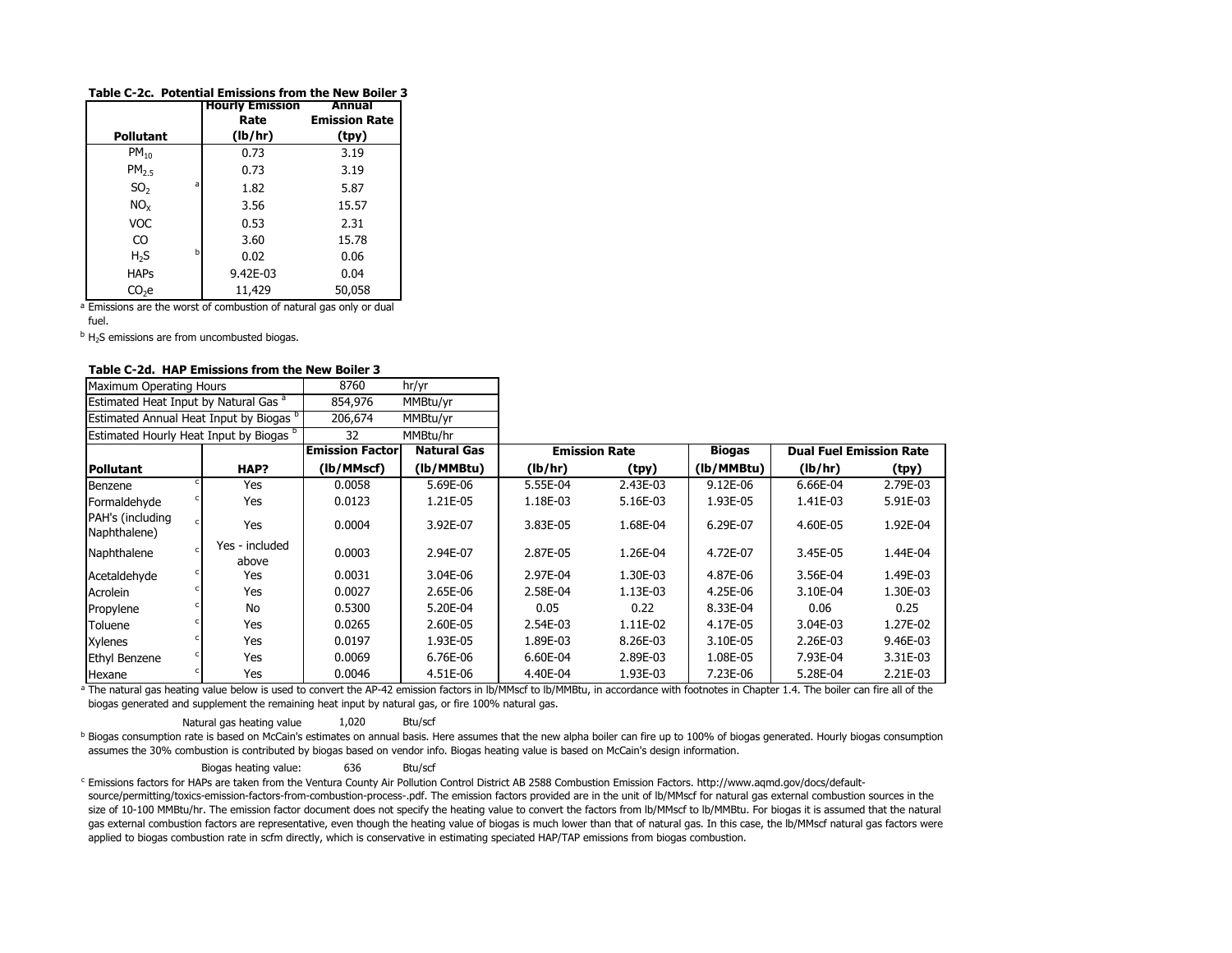#### **Table C-3a. Potential Emissions from the Flare - Pilot Gas**

| <b>Maximum Operating Hours</b>    |                         | 8,760                   | hr/year  |                      |
|-----------------------------------|-------------------------|-------------------------|----------|----------------------|
| Propane Usage <sup>a</sup>        |                         | 8,400                   | gal/yr   |                      |
| Estimated Heat Input <sup>a</sup> |                         | 768.60                  | MMBtu/yr |                      |
|                                   | <b>Propane Emission</b> | <b>Propane Emission</b> |          |                      |
|                                   | Factor <sup>b</sup>     | Factor <sup>c</sup>     |          | <b>Emission Rate</b> |
| <b>Pollutant</b>                  | (lb/1000 gal)           | (lb/MMBtu)              | (lb/hr)  | (tpy)                |
| $PM_{10}$                         | 0.7                     |                         | 6.71E-04 | 2.94E-03             |
| PM <sub>2.5</sub>                 | 0.7                     |                         | 6.71E-04 | 2.94E-03             |
| SO <sub>2</sub>                   | 0.054                   |                         | 5.18E-05 | 2.27E-04             |
| NO <sub>x</sub>                   | 13                      |                         | 1.25E-02 | 0.05                 |
| <b>VOC</b>                        |                         |                         | 9.59E-04 | 4.20E-03             |
| CO                                | 7.5                     |                         | 7.19E-03 | 0.03                 |
| $CO2$ e                           | ٢                       |                         | 12.21    | 53.48                |
| CO <sub>2</sub>                   | c                       | 138.60                  | 12.16    | 53.27                |
| N <sub>2</sub> O                  | c                       | 1.32E-03                | 1.16E-04 | 5.08E-04             |
| CH <sub>4</sub>                   | c                       | 6.61E-03                | 5.80E-04 | 2.54E-03             |

Propane heating value 91.5 MMBtu/1000 gal Propane usage is estimated based on limited plant operations data from November 2021 to now, and adding a safety factor for conservatism. Propane heating value from AP-42 Chapter 1.5 is used to determine the heat input.

b Emission factors for propane combustion are obtained from Table 1.5-1, AP-42 Chapter 1.5. According to an EPA study (https://www3.epa.gov/ttnchie1/conference/ei12/area/haneke.pdf), a national average sulfur content in LPG is 0.54 gr/1000 gal, which is used to determine the SO2 emission factor.

c The emission factors for each GHG are obtained from 40 CFR 98 Subpart C, Tables C-1 and C-2 for propane combustion, and converted to values in lb/MMBtu. The GHGs emissions are calculated based on the Global Warming Potentials (GWP) provided in Table A-1 of 40 CFR 98.

| . .              |     |
|------------------|-----|
| CO <sub>2</sub>  |     |
| N <sub>2</sub> O | 298 |
| CH <sub>4</sub>  | 25  |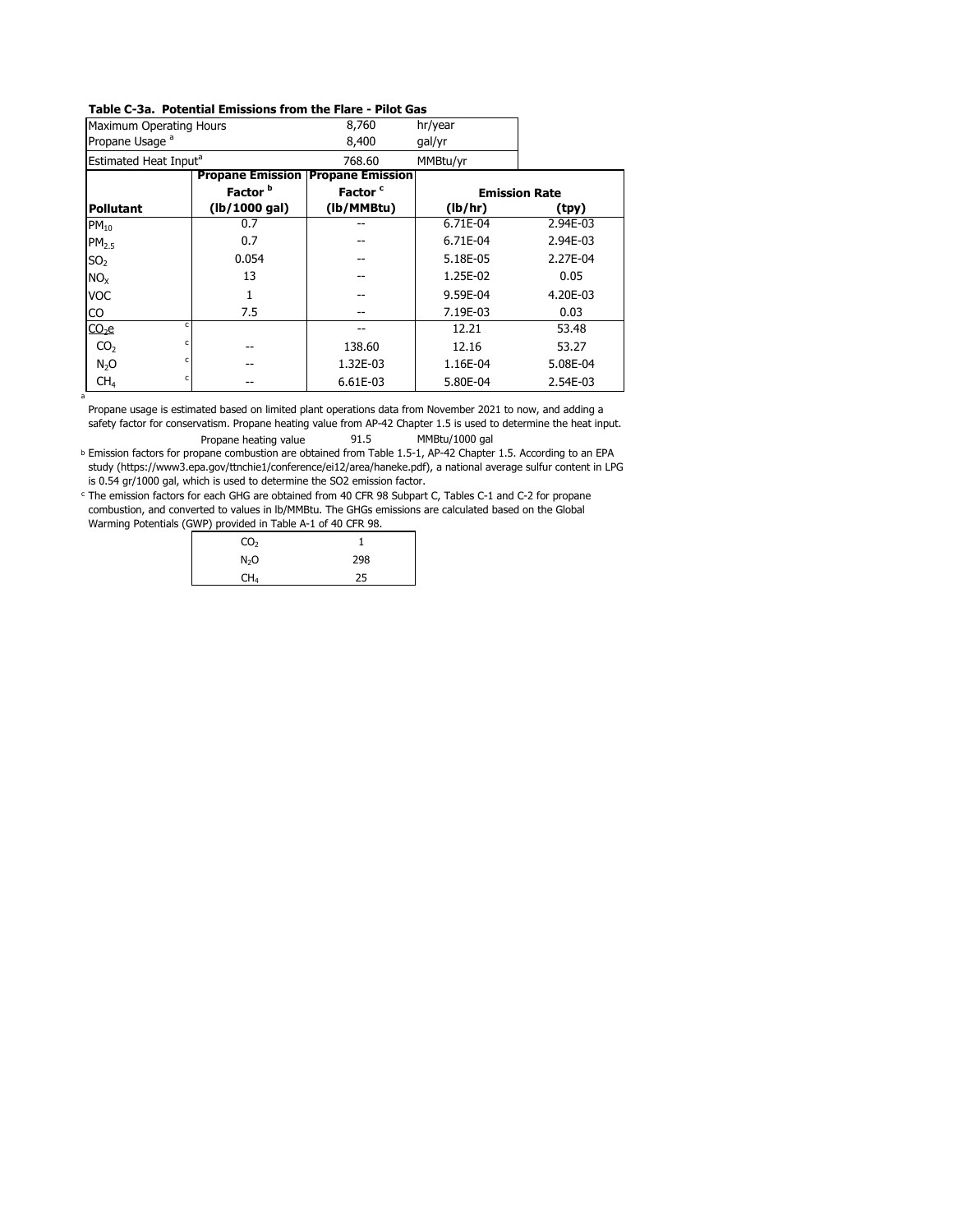#### **Table C-3b. Potential Emissions from the Flare - Biogas Combustion**

| Biogas consumption <sup>a</sup>             |   | 5.10E-02                 | MMscf/hr           |          |                      |
|---------------------------------------------|---|--------------------------|--------------------|----------|----------------------|
|                                             |   | 325                      | MMscf/yr           |          |                      |
| Estimated Heat Input by Biogas <sup>a</sup> |   |                          | 206,674            | MMBtu/yr |                      |
|                                             |   | H <sub>2</sub> S Content | <b>Destruction</b> |          | <b>Emission Rate</b> |
| <b>Pollutant</b>                            |   | (molar fraction)         | <b>Efficiency</b>  | (lb/hr)  | (tpy)                |
| SO <sub>2</sub>                             | h | 0.02%                    | 98%                | 1.78     | 5.68                 |
| H <sub>2</sub> S                            | b | 0.02%                    | 98%                | 0.02     | 0.06                 |
|                                             |   |                          |                    |          | <b>Emission Rate</b> |
| <b>Pollutant</b>                            |   | <b>Emission Factor</b>   |                    | (lb/hr)  | (tpy)                |
| $PM_{10}$                                   | c | 1.48E-02                 | lb/MMBtu           | 0.48     | 1.53                 |
| PM <sub>2.5</sub>                           | c | 1.48E-02                 | lb/MMBtu           | 0.48     | 1.53                 |
| NO <sub>x</sub>                             | c | 0.039                    | lb/MMBtu           | 1.25     | 3.99                 |
| CO                                          | c | 0.045                    | lb/MMBtu           | 1.48     | 4.70                 |
| <b>VOC</b>                                  | d | 5.39E-03                 | lb/MMBtu           | 0.17     | 0.56                 |
| $CO2$ e                                     | e |                          |                    | 3,742.63 | 11,923.51            |
| CO <sub>2</sub>                             | e | 114.79                   | lb/MMBtu           | 3,723.48 | 11,862.51            |
| N <sub>2</sub> O                            | e | 1.39E-03                 | lb/MMBtu           | 0.05     | 0.14                 |
| CH <sub>4</sub>                             | e | 7.05E-03                 | lb/MMBtu           | 0.23     | 0.73                 |

Biogas consumption rate is based on permit No. 19AQ-E056. The maximum hourly biogas generation rate is expected to be 850 scfm. Biogas heating value is based on McCain's design information.

Biogas heating value: 636 Btu/scf

<sup>b</sup> H<sub>2</sub>S content is based on McCain's design information, consistently with other sites operating a wastewater treatment plant. The outlet H2S concentration is based on permit limit of 200 ppm. It assumes that 98% of the H<sub>2</sub>S will be combusted to SO<sub>2</sub>. The following parameters are used to convert the sulfur content from H<sub>2</sub>S to SO<sub>2</sub>:

> gas constant, J/K-mol: 8.314 Standard air temperature, K: 273.15 Standard pressure, Pa: 101325 MW of  $SO<sub>2</sub>$ , g/mol: 64

a

MW of H2S, g/mol: 34.1

 $\cdot$  The PM<sub>10</sub>, PM<sub>2.5</sub>, NO<sub>X</sub> and CO emission factors are obtained from AP-42 Chapter 2.4 (Draft version, October 2008). The factors for landfill flares are assumed to be representative of biogas combustion, because the landfill gas' heating value is close to biogas' heating value (about half of natural gas' heating value). Additionally, these factors are on the per scf CH<sub>4</sub> burned, which should provide a representative estimate for biogas combustion using biogas' heating value. The lb/million dscf CH<sub>4</sub> factor is converted to lb/MMBtu using CH<sub>4</sub>'s HHV of 1011 Btu/scf.

<sup>d</sup> The biogas stream contains mainly methane and other inert gases, which does contain small amount of VOC. The VOCs are usually destroyed during combustion. The same VOC emission factor for natural gas combustion is conservatively used here for biogas combustion (AP-42 Chapter 1.4 factors in lb/MMscf converted to lb/MMBtu using the default natural gas heating value of 1,020 Btu/scf).

e The emission factors for each GHG are obtained from 40 CFR 98 Subpart C, Tables C-1 and C-2 for other biomass gaseous fuels, and converted to values in lb/MMBtu. The GHGs emissions are calculated based on the Global Warming Potentials (GWP) provided in Table A-1 of 40 CFR 98.

#### **Table C-3c. Potential Emissions from the Flare**

|                   |   | <b>Hourly Emission</b><br>Rate | <b>Annual Emission</b><br>Rate |
|-------------------|---|--------------------------------|--------------------------------|
| <b>Pollutant</b>  |   | (lb/hr)                        | (tpy)                          |
| $PM_{10}$         |   | 0.48                           | 1.54                           |
| PM <sub>2.5</sub> |   | 0.48                           | 1.54                           |
| SO <sub>2</sub>   | a | 1.78                           | 5.68                           |
| NO <sub>x</sub>   |   | 1.26                           | 4.04                           |
| <b>VOC</b>        |   | 0.18                           | 0.56                           |
| CO                |   | 1.48                           | 4.73                           |
| H,S               | b | 0.02                           | 0.06                           |
| <b>HAPs</b>       |   | 0.15                           | 0.48                           |
| CO <sub>2</sub> e |   | 3,755                          | 11,977                         |

<sup>a</sup> Emissions are the sum from pilot gas combustion and biogas combustion.

 $<sup>b</sup>$  H<sub>2</sub>S emissions are from uncombusted biogas.</sup>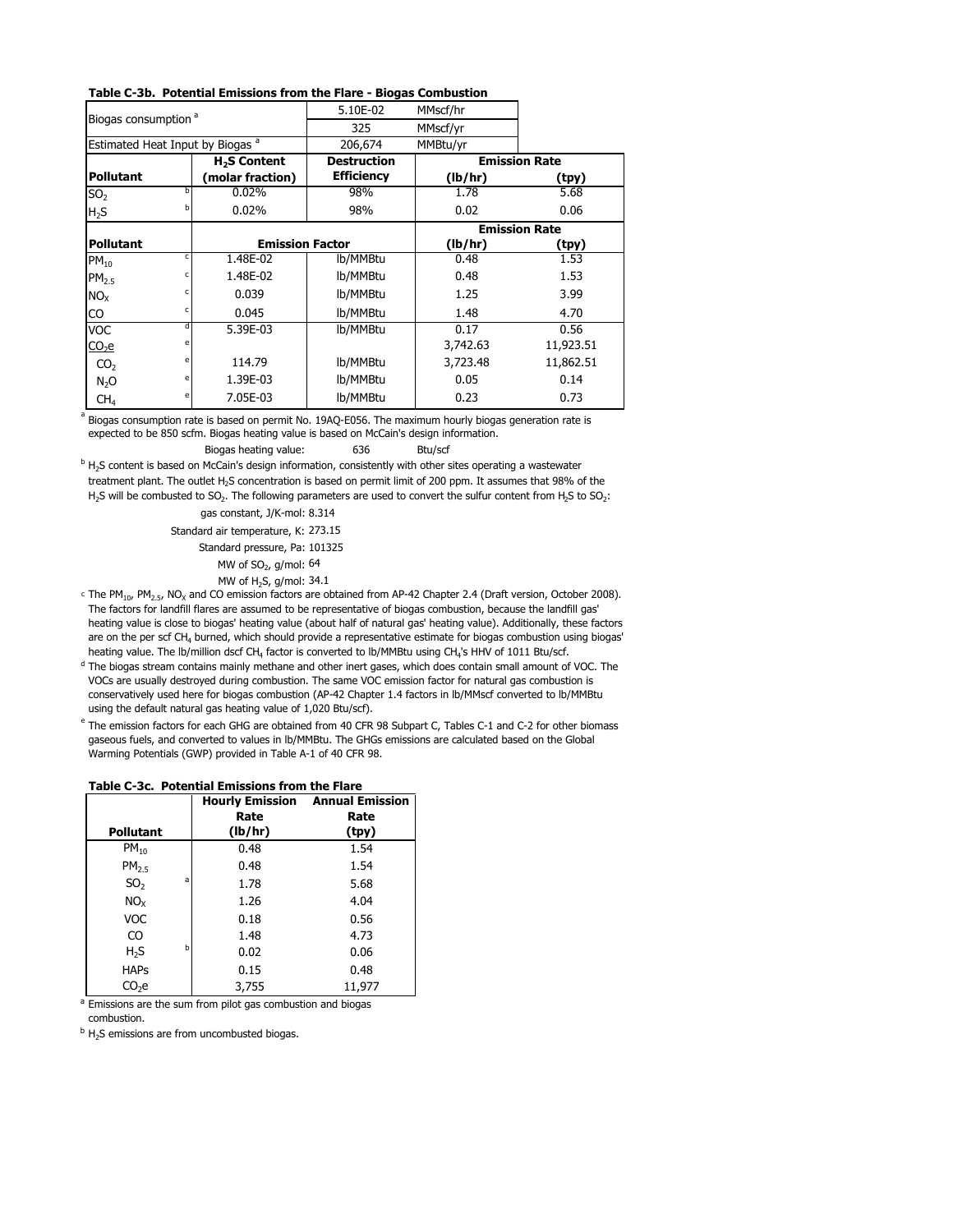#### **Table C-3d. HAP Emissions - Flare**

| Maximum Operating Hours                      |    |                                         | 8760                                 | hr/yr                        |                             |                                       |          |
|----------------------------------------------|----|-----------------------------------------|--------------------------------------|------------------------------|-----------------------------|---------------------------------------|----------|
| Estimated Heat Input by Propane <sup>a</sup> |    |                                         | 769                                  | MMBtu/yr                     |                             |                                       |          |
| Estimated Heat Input by Biogas b             |    |                                         | 206,674                              | MMBtu/yr                     |                             |                                       |          |
|                                              |    | Estimated Hourly Heat Input by Biogas b | 32                                   | MMBtu/hr                     |                             |                                       |          |
| <b>Pollutant</b>                             |    | HAP?                                    | <b>Emission Factor</b><br>(lb/MMscf) | <b>Propane</b><br>(lb/MMBtu) | <b>Biogas</b><br>(lb/MMBtu) | <b>Total Emission Rate</b><br>(lb/hr) | (tpy)    |
| Benzene                                      |    | Yes                                     | 0.159                                | 6.33E-05                     | 2.50E-04                    | 8.11E-03                              | 0.03     |
| Formaldehyde                                 |    | Yes                                     | 1.169                                | 4.65E-04                     | 1.84E-03                    | 0.06                                  | 0.19     |
| PAH's (including<br>Naphthalene)             |    | Yes                                     | 0.014                                | 5.57E-06                     | 2.20E-05                    | 7.14E-04                              | 2.28E-03 |
| Naphthalene                                  |    | Yes - included above                    | 0.011                                | 4.38E-06                     | 1.73E-05                    | 5.61E-04                              | 1.79E-03 |
| Acetaldehyde                                 | c. | Yes                                     | 0.043                                | 1.71E-05                     | 6.76E-05                    | 2.19E-03                              | 6.99E-03 |
| Acrolein                                     |    | Yes                                     | 0.010                                | 3.98E-06                     | 1.57E-05                    | 5.10E-04                              | 1.63E-03 |
| Propylene                                    |    | No                                      | 2.440                                | 9.71E-04                     | 3.84E-03                    | 0.12                                  | 0.40     |
| Toluene                                      |    | Yes                                     | 0.058                                | 2.31E-05                     | 9.12E-05                    | 2.96E-03                              | 9.43E-03 |
| <b>Xylenes</b>                               |    | Yes                                     | 0.029                                | 1.15E-05                     | 4.56E-05                    | 1.48E-03                              | 4.72E-03 |
| <b>Ethyl Benzene</b>                         |    | Yes                                     | 1.444                                | 5.74E-04                     | 2.27E-03                    | 0.07                                  | 0.23     |
| Hexane                                       |    | Yes                                     | 0.029                                | 1.15E-05                     | 4.56E-05                    | 1.48E-03                              | 4.72E-03 |

a Propane usage is estimated based on a similar plant's actual usage, and scaled to the maximum amount usage for PTE purposes. Propane heating value from AP-42 Chapter 1.5 is used to determine the heat input.

Propane heating value 91.5 MMBtu/1000 gal

| Propane liquid to gas | 36.4 | cf/gal |
|-----------------------|------|--------|
|                       |      |        |

**b** Biogas consumption rate is based on McCain's estimates on annual basis. Here assumes that the new alpha boiler can fire up to 100% of biogas Biogas heating value: 636 Btu/scf generated. Hourly biogas consumption assumes the heat input capacity is reached by biogas combustion. Biogas heating value is based on

c Emissions factors for HAPs are taken from the Ventura County Air Pollution Control District AB 2588 Combustion Emission Factors. http://www.aqmd.gov/docs/default-source/permitting/toxics-emission-factors-from-combustion-process-.pdf. The emission factors provided are in the unit of lb/MMscf for natural gas external combustion sources in the size of 10-100 MMBtu/hr. The emission factor document does not specify the heating value to convert the factors from lb/MMscf to lb/MMBtu. For biogas it is assumed that the natural gas external combustion factors are representative, even though the heating value of biogas is much lower than that of natural gas. In this case, the lb/MMscf natural gas factors were applied to biogas combustion rate in scfm directly, which is conservative in estimating speciated HAP/TAP emissions from biogas combustion.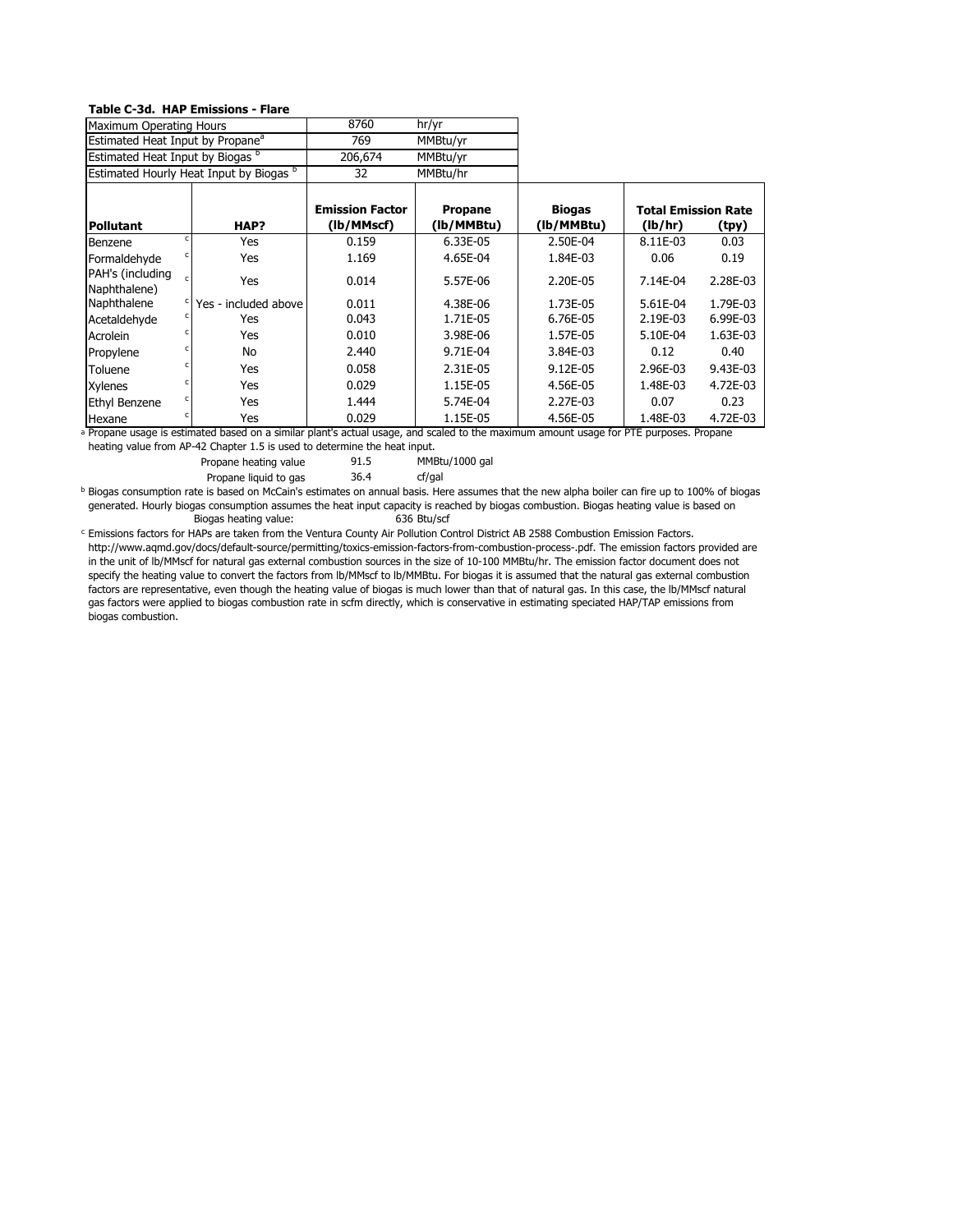### **Table C-4a. Potential Emissions from Line 4**

| <b>Operating Hours</b>                              | 8,760                         | hr/year                                      |                                                                  |            |                               |            |
|-----------------------------------------------------|-------------------------------|----------------------------------------------|------------------------------------------------------------------|------------|-------------------------------|------------|
| Line 4 Capacity                                     | 59,270                        | Ib finished product/hr                       |                                                                  |            |                               |            |
|                                                     |                               | <b>Emission Factors</b><br>(lb/finished ton) | <b>Emission Rate</b><br><b>Emission Rate</b><br>(lb/hr)<br>(tpy) |            |                               |            |
| <b>Stage</b>                                        | $PM_{10}$ / PM <sub>2.5</sub> | <b>VOC</b>                                   | $PM_{10}$ / PM <sub>2.5</sub>                                    | <b>VOC</b> | $PM_{10}$ / PM <sub>2.5</sub> | <b>VOC</b> |
| Line 4 Dryer and Two-Stage<br>al<br>Fryer - Wet ESP | 0.065                         | 0.413                                        | 1.92                                                             | 12.23      | 8.41                          | 53.59      |
|                                                     |                               | <b>TOTAL Line 4</b>                          | 1.92                                                             | 12.23      | 8.41                          | 53.59      |

a Line 4 dryer/fryer will be steam heated. Emissions from Line 4 dryer/fryer will be controlled by a new wet ESP. The PM emissions are based on vendor guarantee. VOC emissions from the wet ESP are based on recent McCain's Burley, ID plant source test results for a production line with a dryer and a two-stage fryer, accouting for a safety factor of 20%. The emission factor from the test report in lb/hr is converted to a lb/finished ton value using the production rate during the test. It is conservatively assumed all THC is VOC.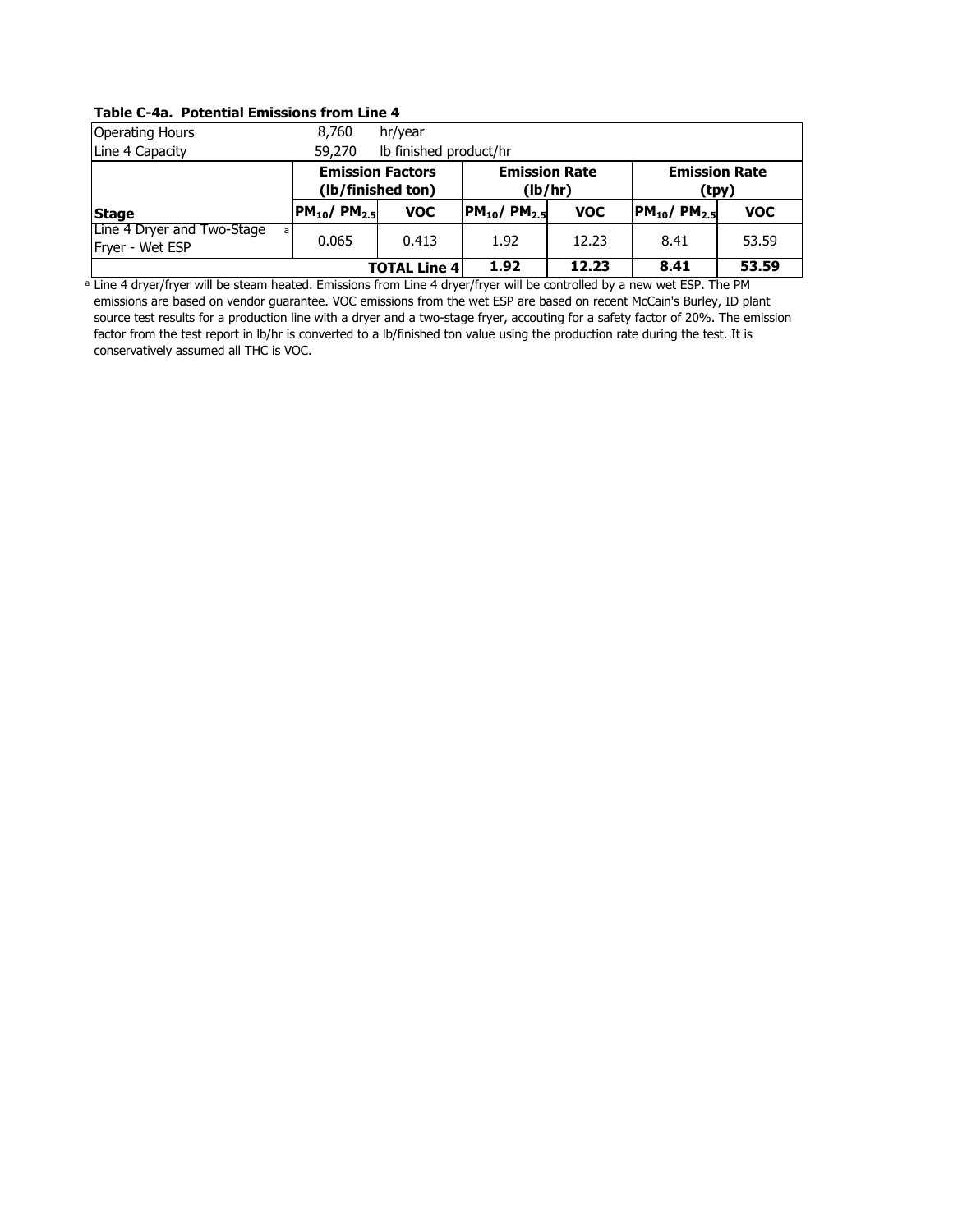#### **Table C-5a. Potential Emissions from the Existing Boilers 1, 2 and Lines 1-3 HVACs - Natural Gas**

| Natural Gas Heating Value <sup>a</sup>   |   |                                              | 1,020                            | Btu/scf   |                      |
|------------------------------------------|---|----------------------------------------------|----------------------------------|-----------|----------------------|
| Maximum Heat Input Capacity <sup>b</sup> |   |                                              | 210.40                           | MMBtu/hr  |                      |
| Maximum Annual Heat Input b              |   |                                              | 1,319,541.6                      | MMBtu/yr  |                      |
|                                          |   | <b>Natural Gas</b><br><b>Emission Factor</b> | <b>Emission</b><br><b>Factor</b> |           | <b>Emission Rate</b> |
| <b>Pollutant</b>                         |   | (lb/MMscf)                                   | (lb/MMBtu)                       | (lb/hr)   | (tpy)                |
| $PM_{10}$                                | c | 7.6                                          | 7.45E-03                         | 1.57      | 4.92                 |
| PM <sub>25</sub>                         | c | 7.6                                          | 7.45E-03                         | 1.57      | 4.92                 |
| SO <sub>2</sub>                          | c | 0.6                                          | 5.88E-04                         | 0.12      | 0.39                 |
| NO <sub>x</sub>                          | c | 100                                          | 0.10                             | 20.63     | 64.68                |
| VOC                                      | c | 5.5                                          | 5.39E-03                         | 1.13      | 3.56                 |
| CO                                       | c | 84                                           | 8.24E-02                         | 17.33     | 54.33                |
| $CO2$ e                                  | d |                                              |                                  | 24,636.82 | 77,257.81            |
| CO <sub>2</sub>                          | e |                                              | 116.98                           | 24,611.40 | 77,178.10            |
| N <sub>2</sub> O                         | e |                                              | 2.20E-04                         | 0.05      | 0.15                 |
| CH <sub>4</sub>                          | e |                                              | 2.20E-03                         | 0.46      | 1.45                 |

<sup>a</sup> The natural gas heating value uses a typical heating value from AP-42.

<sup>b</sup> The maximum heat input capacity is based on vendor provided emission data at 100% firing rate for the two boilers, and as-built specifications for HVACs located at Lines 1-3. The maximum annual heat input is based on the natural gas usage limit from Approval Order 19AQ-E056, minus the maximum usage from Line 3 burner.

c Emission factors for small boilers (<100 MMBtu/hr) are obtained from Table 1.4.1 and Table 1.4.2, AP-42 Chapter 1.4, Natural Gas Combustion.

<sup>d</sup> The GHGs emissions are calculated based on the Global Warming Potentials (GWP) provided in Table A-1 of 40 CFR 98.

| CO <sub>2</sub>  |     |
|------------------|-----|
| N <sub>2</sub> O | 298 |
| CH <sub>4</sub>  | 25  |

<sup>e</sup> The emission factors are obtained from 40 CFR 98 Subpart C, Tables C-1 and C-2, and converted to values in lb/MMBtu.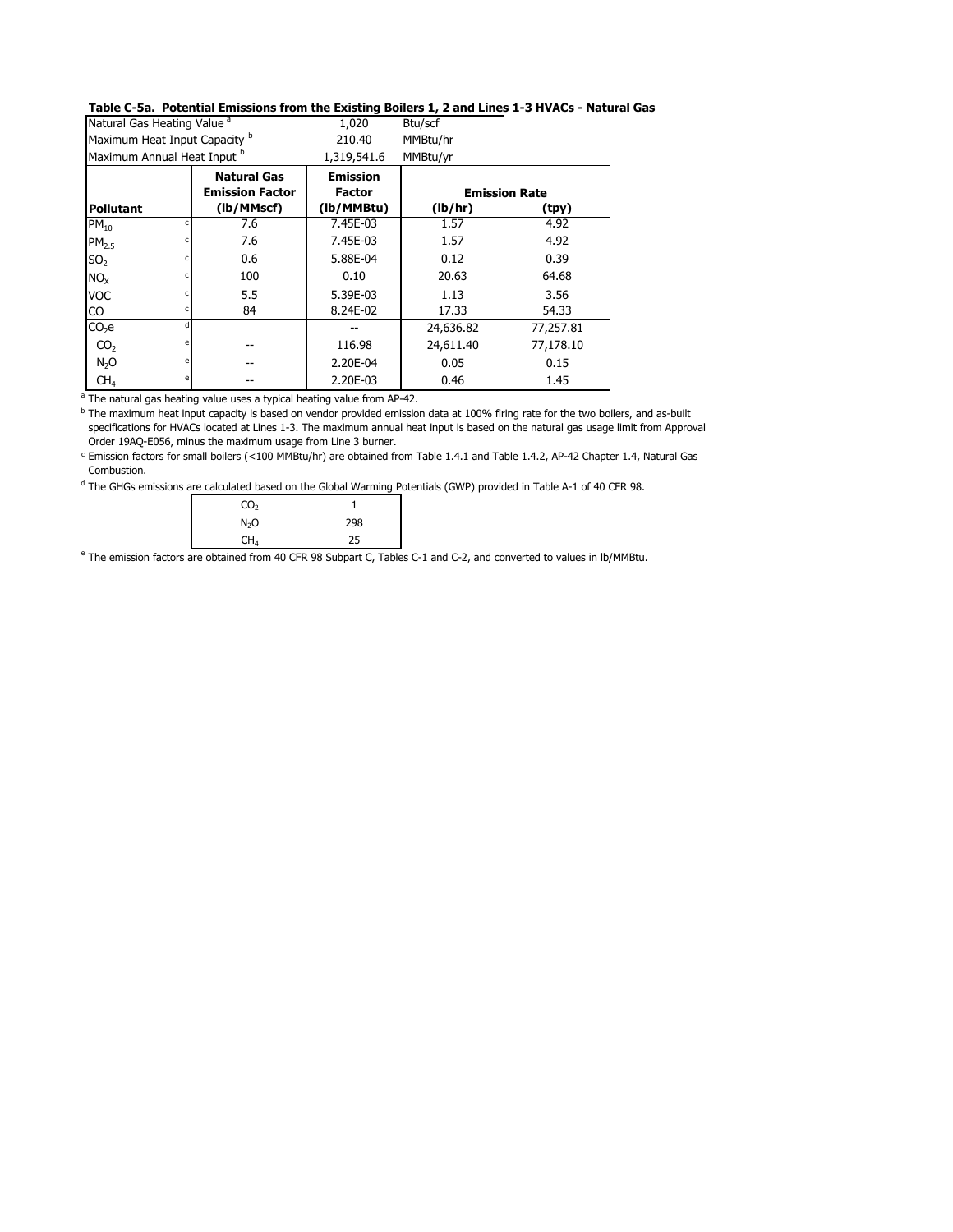#### **Table C-5b. HAP Emissions - Boilers 1, 2 and Lines 1-3 HVACs**

| Estimated Heat Input by Natural Gas <sup>a</sup> |                      | 1,319,542           | MMBtu/yr           |          |                      |
|--------------------------------------------------|----------------------|---------------------|--------------------|----------|----------------------|
|                                                  |                      | <b>Emission</b>     |                    |          |                      |
|                                                  |                      | Factor <sup>b</sup> | <b>Natural Gas</b> |          | <b>Emission Rate</b> |
| <b>Pollutant</b>                                 | HAP?                 | (lb/MMscf)          | (lb/MMBtu)         | (lb/hr)  | (tpy)                |
| Benzene                                          | Yes                  | 0.0058              | 5.69E-06           | 1.20E-03 | 3.75E-03             |
| Formaldehyde                                     | Yes                  | 0.0123              | 1.21E-05           | 2.54E-03 | 7.96E-03             |
| PAH's (including<br>Naphthalene)                 | Yes                  | 0.0004              | 3.92E-07           | 8.25E-05 | 2.59E-04             |
| Naphthalene                                      | Yes - included above | 0.0003              | 2.94E-07           | 6.19E-05 | 1.94E-04             |
| Acetaldehyde                                     | Yes                  | 0.0031              | 3.04E-06           | 6.39E-04 | 2.01E-03             |
| Acrolein                                         | Yes                  | 0.0027              | 2.65E-06           | 5.57E-04 | 1.75E-03             |
| Propylene                                        | No                   | 0.5300              | 5.20E-04           | 0.11     | 0.34                 |
| Toluene                                          | Yes                  | 0.0265              | 2.60E-05           | 5.47E-03 | 0.02                 |
| <b>Xylenes</b>                                   | Yes                  | 0.0197              | 1.93E-05           | 4.06E-03 | 1.27E-02             |
| <b>Ethyl Benzene</b>                             | Yes                  | 0.0069              | 6.76E-06           | 1.42E-03 | 4.46E-03             |
| Hexane                                           | Yes                  | 0.0046              | 4.51E-06           | 9.49E-04 | 2.98E-03             |
| <b>TOTAL HAPS</b>                                |                      |                     |                    | 0.02     | 0.05                 |

<sup>a</sup> The natural gas heating value below is used to convert the AP-42 emission factors in lb/MMscf to lb/MMBtu, in accordance with footnotes in Chapter 1.4. The boiler can fire all of the biogas generated and supplement the remaining heat input by natural gas, or fire 100% natural gas.

Natural gas heating value 1,020 Btu/scf

**b** Emissions factors for HAPs are taken from the Ventura County Air Pollution Control District AB 2588 Combustion Emission Factors. http://www.aqmd.gov/docs/default-source/permitting/toxics-emission-factors-from-combustion-process-.pdf. The emission factors provided are in the unit of lb/MMscf for natural gas external combustion sources in the size of 10-100 MMBtu/hr. The emission factor document does not specify the heating value to convert the factors from lb/MMscf to lb/MMBtu. For biogas it is assumed that the natural gas external combustion factors are representative, even though the heating value of biogas is much lower than that of natural gas. In this case, the lb/MMscf natural gas factors were applied to biogas combustion rate in scfm directly, which is conservative in estimating speciated HAP/TAP emissions from biogas combustion.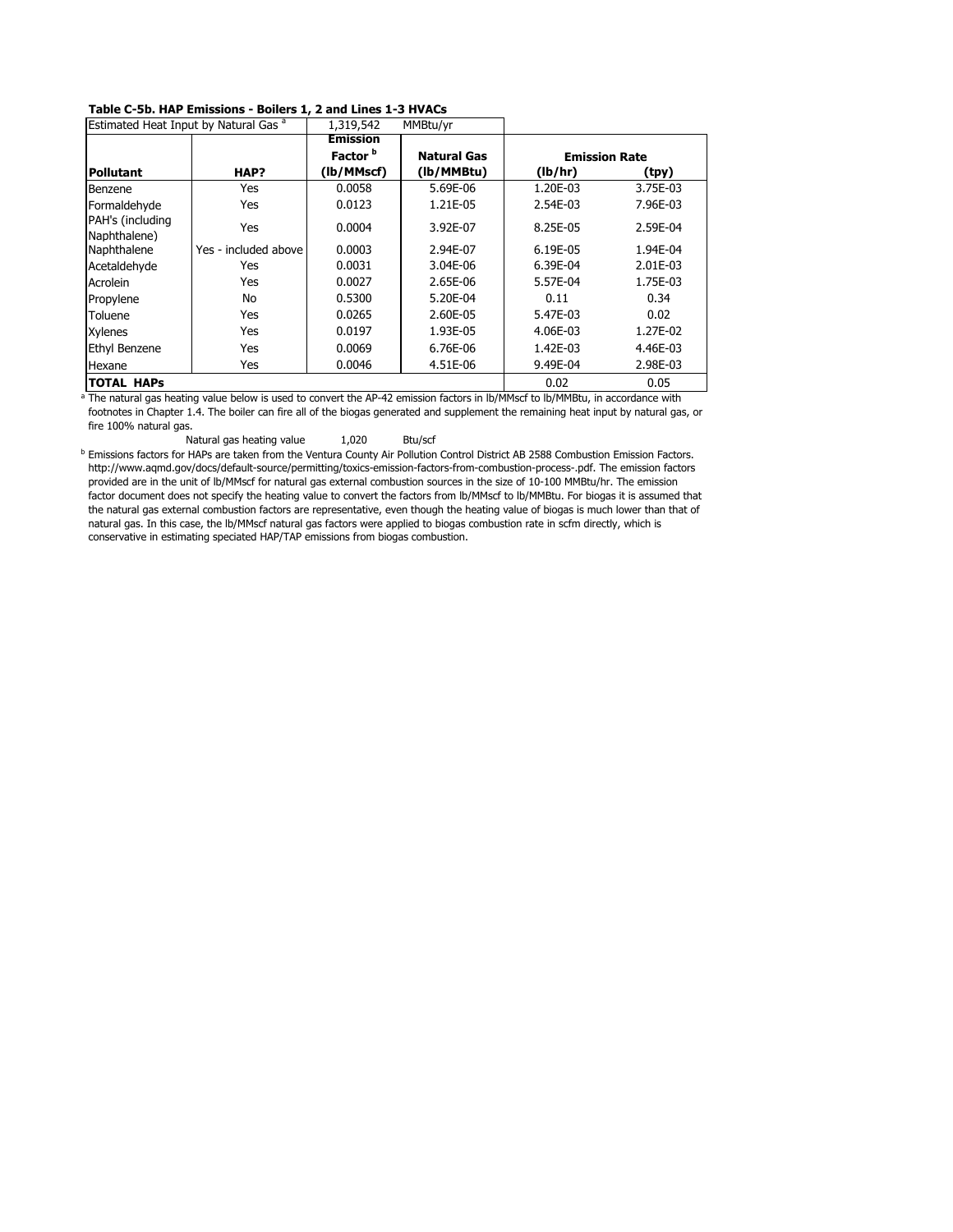### **Table C-6a. Potential Emissions from Line 1**

| <b>Operating Hours</b>                                  | 8,760                         | hr/year                                      |                               |                                 |                               |            |
|---------------------------------------------------------|-------------------------------|----------------------------------------------|-------------------------------|---------------------------------|-------------------------------|------------|
| Line 1 Capacity                                         | 39,000                        | Ib finished product/hr                       |                               |                                 |                               |            |
|                                                         |                               | <b>Emission Factors</b><br>(lb/finished ton) |                               | <b>Emission Rate</b><br>(lb/hr) | <b>Emission Rate</b><br>(tpy) |            |
| <b>Stage</b>                                            | $PM_{10}$ / PM <sub>2.5</sub> | <b>VOC</b>                                   | $PM_{10}$ / PM <sub>2.5</sub> | <b>VOC</b>                      | $PM_{10}$ / PM <sub>2.5</sub> | <b>VOC</b> |
| Line 1 Dryer                                            | 0.25                          | --                                           | 4.88                          | --                              | 21.35                         | --         |
| Line 1 Fryer Stage A - Batter                           | 0.107                         | 0.092                                        | 2.08                          | 1.80                            | 9.12                          | 7.88       |
| Line 1 Fryer Stage B - Batter<br>Line 1 Fryer Stage B - | 0.0564                        | 0.092                                        | 1.10                          | 1.80                            | 4.82                          | 7.88       |
| Conventional                                            | 0.1087                        | 0.092                                        | 2.12                          | 1.80                            | 9.29                          | 7.88       |
|                                                         |                               | <b>TOTAL Line 1<sup>d</sup></b>              | 8.06                          | 3.60                            | 35.29                         | 15.76      |

<sup>a</sup> Line 1 dryer is steam heated. The PM emissions are based on Othello's dryer emission factor.

<sup>b</sup> Line 1 fryer stage A is for battered products only, and is controlled by the existing Wet ESP. PM emission factor is based on Wet ESP permit limit of 0.0262 gr/dscf per NOC No. DE 98AQ-E121, but scaled to a lb/finished ton factor using 2011 test result. VOC emissions are based on Othello's emission factor for fryers (test data applying 20% safety factor).

<sup>c</sup> Line 1 fryer stage B is for battered products and conventional products, and is controlled by the existing air washer. PM emission factor is based on source test based on air washer outlet for the corresponding product type (batter or conventional), accounting for 20% safety factor. VOC emissions are based on Othello's emission factor for fryers.

d Line 1 total emissions include dryer and fryer emissions. Fryer emissions are based on the batter products emissions for conservatism, because emissions are higher for manufacturing batter products than conventional products.

#### **Table C-6b. Potential Emissions from Line 2**

| <b>Operating Hours</b>      | 8,760                | hr/year                                      |                               |                                 |                               |            |
|-----------------------------|----------------------|----------------------------------------------|-------------------------------|---------------------------------|-------------------------------|------------|
| Line 2 Capacity             | 39,000               | Ib finished product/hr                       |                               |                                 |                               |            |
|                             |                      | <b>Emission Factors</b><br>(lb/finished ton) |                               | <b>Emission Rate</b><br>(lb/hr) | <b>Emission Rate</b><br>(tpy) |            |
| <b>Stage</b>                | $ PM_{10}/PM_{2.5} $ | <b>VOC</b>                                   | $PM_{10}$ / PM <sub>2.5</sub> | <b>VOC</b>                      | $PM_{10}$ / PM <sub>2.5</sub> | <b>VOC</b> |
| Line 2 Dryer                | 0.25                 |                                              | 4.88                          | --                              | 21.35                         |            |
| Line 2 Fryer - Conventional | 0.1087               | 0.092                                        | 2.12                          | 1.80                            | 9.29                          | 7.88       |
|                             |                      | <b>TOTAL Line 2</b>                          | 7.00                          | 1.80                            | 30.64                         | 7.88       |

<sup>a</sup> Line 2 dryer is steam heated. The PM emissions are based on Othello's dryer emission factor.

b Line 2 fryer is only for conventional products, and is controlled by the existing air washer. PM emission factor is based on source test based on air washer outlet for the corresponding product. VOC emissions are based on Othello's emission factor for fryers.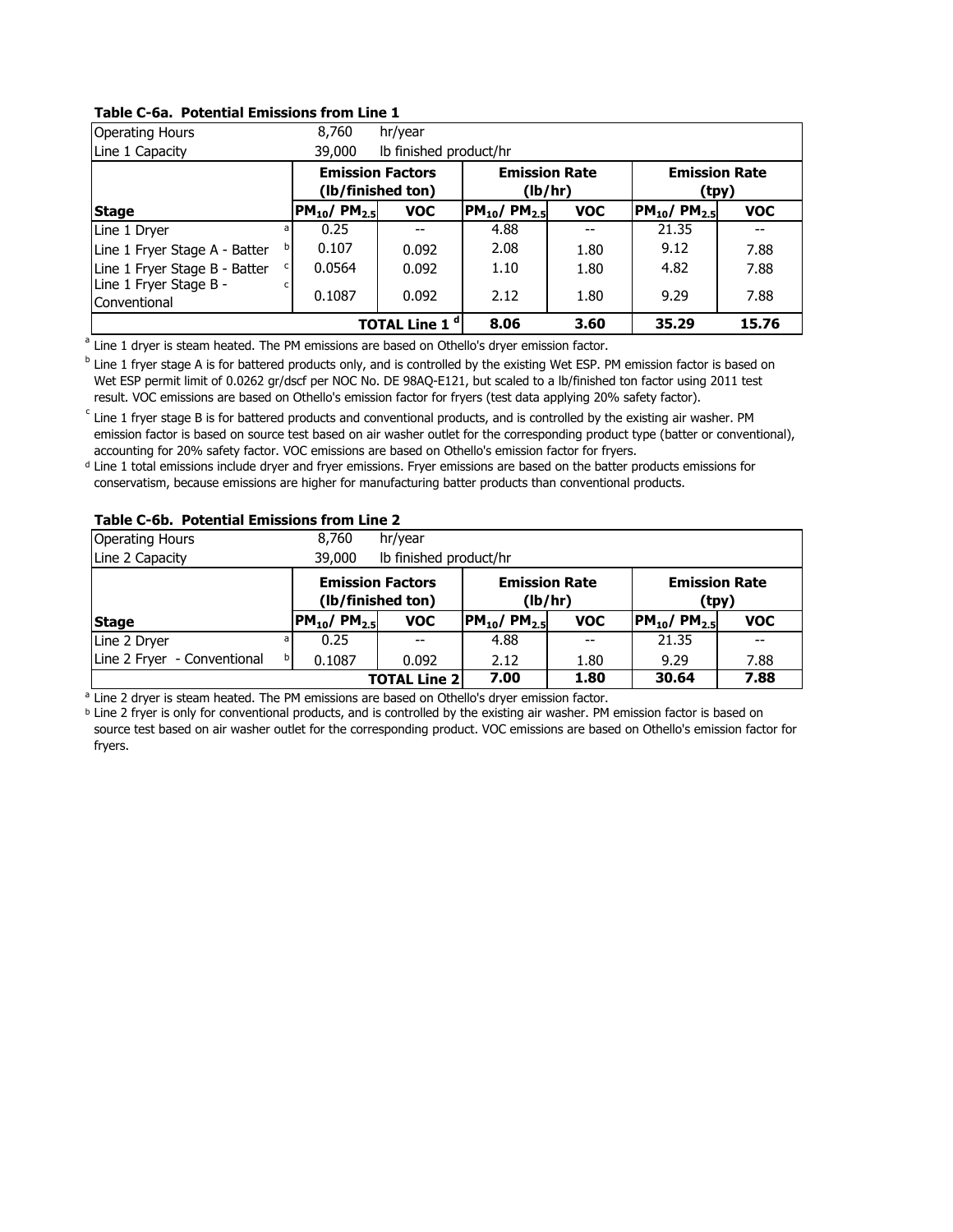#### **Table C-7a. Potential Emissions from the Line 3 Dryer**

| <b>Operating Hours</b>                   |   |                    | 8,760                      | hr/year                |                      |  |
|------------------------------------------|---|--------------------|----------------------------|------------------------|----------------------|--|
| Line 3 Capacity                          |   |                    | 10,000                     | lb finished product/hr |                      |  |
| Natural Gas Heating Value <sup>a</sup>   |   |                    | 1,020                      | Btu/scf                |                      |  |
| Maximum Heat Input Capacity <sup>b</sup> |   |                    | 2.40                       | MMBtu/hr               |                      |  |
|                                          |   | <b>Natural Gas</b> | <b>Exhaust Gas</b>         |                        |                      |  |
|                                          |   | <b>Emission</b>    | <b>Emission</b>            |                        |                      |  |
|                                          |   | <b>Factor</b>      | <b>Factor</b>              |                        | <b>Emission Rate</b> |  |
| <b>Pollutant</b>                         |   | (lb/MMscf)         | (lb/MMBtu)                 | (lb/hr)                | (tpy)                |  |
| SO <sub>2</sub>                          | c | 0.6                | 5.88E-04                   | 1.41E-03               | 6.18E-03             |  |
| NO <sub>x</sub>                          | c | 153                | 0.15                       | 0.36                   | 1.58                 |  |
| <b>VOC</b>                               | c | 5.5                | 0.01                       | 1.29E-02               | 0.06                 |  |
| CO                                       | c | 373                | 0.37                       | 0.88                   | 3.84                 |  |
| $CO2$ e                                  | d |                    |                            | 281.04                 | 1,230.93             |  |
| CO <sub>2</sub>                          | d |                    | 116.98                     | 280.75                 | 1,229.66             |  |
| N <sub>2</sub> O                         | d |                    | 2.20E-04                   | 5.29E-04               | 2.32E-03             |  |
| CH <sub>4</sub>                          | d |                    | 2.20E-03                   | 5.29E-03               | 0.02                 |  |
| $PM_{10}$ / $PM_{25}$                    | e | 0.25               | lb/ton finished<br>product | 1.25                   | 5.48                 |  |

<sup>a</sup> The natural gas heating value below is used to convert the AP-42 emission factors in lb/MMscf to lb/MMBtu, in accordance with footnotes in Chapter 1.4.

 $^{\rm b}$  Line 3 dryer is a direct-fired dryer. The burner was retrofitted in 2011 with two 1.2 MMBtu/hr burners.  $c$  Emission factors from natural gas combustion are obtained from Table 1.4.1 and Table 1.4.2, AP-42 Chapter 1.4, Natural Gas Combustion. NO<sub>x</sub> and CO emission factors are based on April 1994 Ore-Ida source test for Ontario, OR facility, which are the best available source of factors from a direct-fired dryer using natural gas.

<sup>d</sup> The emission factors for each GHG are obtained from 40 CFR 98 Subpart C, Tables C-1 and C-2 for natural gas combustion, and converted to values in lb/MMBtu. The GHGs emissions are calculated based on the Global Warming Potentials (GWP) provided in Table A-1 of 40 CFR 98.

| CO <sub>2</sub>  |     |
|------------------|-----|
| N <sub>2</sub> O | 298 |
| CH <sub>4</sub>  | 25  |
|                  |     |

<sup>e</sup> PM emissions are determined based on Othello's dryer emission factor.

#### **Table C-7b. Potential Emissions from Line 3 Fryer**

| <b>Operating Hours</b>              | 8,760                  | hr/year                                      |                                 |            |                               |            |
|-------------------------------------|------------------------|----------------------------------------------|---------------------------------|------------|-------------------------------|------------|
| Line 3 Capacity                     | 10,000                 | Ib finished product/hr                       |                                 |            |                               |            |
|                                     |                        | <b>Emission Factors</b><br>(lb/finished ton) | <b>Emission Rate</b><br>(lb/hr) |            | <b>Emission Rate</b><br>(tpy) |            |
| <b>Stage</b>                        | $PM_{10}$ / $PM_{2.5}$ | <b>VOC</b>                                   | $PM_{10}$ / $PM_{2.5}$          | <b>VOC</b> | $PM_{10}$ / $PM_{2.5}$        | <b>VOC</b> |
| Line $3$ Fryer $-$ Co- a<br>product | 0.107                  | 0.092                                        | 0.53                            | 0.46       | 2.34                          | 2.02       |

<sup>a</sup> Line 3 fryer is only for co-product only, and is controlled by the existing wet ESP. PM emission factor is based on Wet ESP permit limit of 0.0262 gr/dscf per NOC No. DE 98AQ-E121, but scaled to a lb/finished ton factor using 2011 test result. VOC emissions are based on Othello's emission factor for fryers.

#### **Table C-7c. Potential Emissions from Line 3**

|                   | <b>Hourly</b> | Annual                             |
|-------------------|---------------|------------------------------------|
|                   |               | <b>Emission Rate Emission Rate</b> |
| <b>Pollutant</b>  | (lb/hr)       | (tpy)                              |
| $PM_{10}$         | 1.78          | 7.81                               |
| $PM_{25}$         | 1.78          | 7.81                               |
| SO <sub>2</sub>   | 1.41E-03      | 6.18E-03                           |
| $NO_{Y}$          | 0.36          | 1.58                               |
| VOC               | 0.47          | 2.08                               |
| CO                | 0.88          | 3.84                               |
| <b>HAPs</b>       | 1.93E-04      | 8.45E-04                           |
| CO <sub>2</sub> e | 281           | 1,231                              |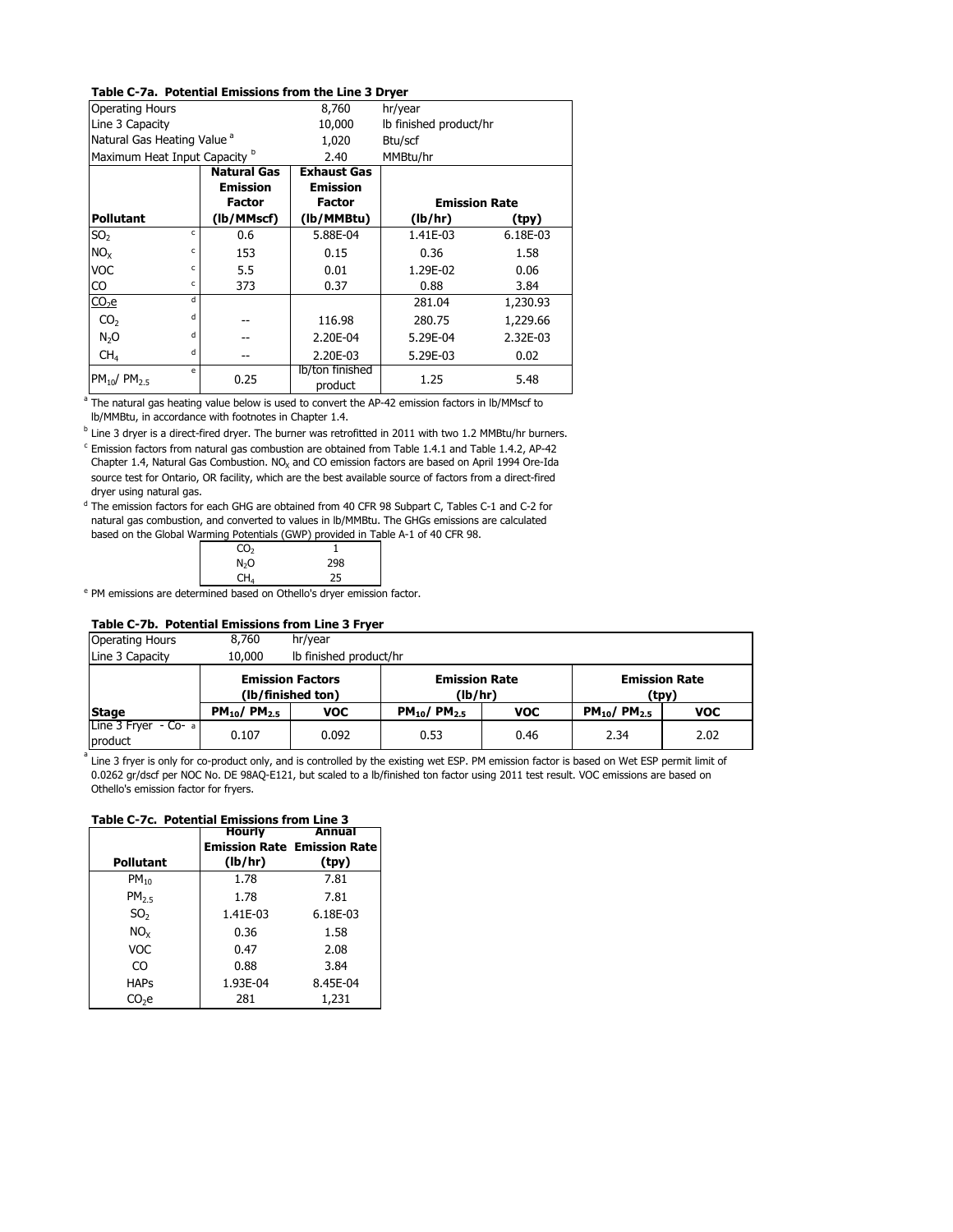#### **Table C-7d. HAP Emissions - Line 3**

| Maximum Operating Hours          |                                                  | 8760                | hr/yr              |                      |          |
|----------------------------------|--------------------------------------------------|---------------------|--------------------|----------------------|----------|
|                                  | Estimated Heat Input by Natural Gas <sup>a</sup> |                     | 21,024<br>MMBtu/yr |                      |          |
|                                  |                                                  | Factor <sup>b</sup> | <b>Natural Gas</b> | <b>Emission Rate</b> |          |
| <b>Pollutant</b>                 | HAP?                                             | (lb/MMscf)          | (lb/MMBtu)         | (lb/hr)              | (tpy)    |
| Benzene                          | Yes                                              | 0.0058              | 5.69E-06           | 1.36E-05             | 5.98E-05 |
| Formaldehyde                     | Yes                                              | 0.0123              | 1.21E-05           | 2.89E-05             | 1.27E-04 |
| PAH's (including<br>Naphthalene) | Yes                                              | 0.0004              | 3.92E-07           | 9.41E-07             | 4.12E-06 |
| Naphthalene                      | Yes - included<br>above                          | 0.0003              | 2.94E-07           | 7.06E-07             | 3.09E-06 |
| Acetaldehyde                     | Yes                                              | 0.0031              | 3.04E-06           | 7.29E-06             | 3.19E-05 |
| Acrolein                         | Yes                                              | 0.0027              | 2.65E-06           | 6.35E-06             | 2.78E-05 |
| Propylene                        | No                                               | 0.5300              | 5.20E-04           | 1.25E-03             | 5.46E-03 |
| Toluene                          | Yes                                              | 0.0265              | 2.60E-05           | 6.24E-05             | 2.73E-04 |
| <b>Xylenes</b>                   | Yes                                              | 0.0197              | 1.93E-05           | 4.64E-05             | 2.03E-04 |
| <b>Ethyl Benzene</b>             | Yes                                              | 0.0069              | 6.76E-06           | 1.62E-05             | 7.11E-05 |
| Hexane                           | Yes                                              | 0.0046              | 4.51E-06           | 1.08E-05             | 4.74E-05 |

<sup>a</sup> The natural gas heating value below is used to convert the AP-42 emission factors in lb/MMscf to lb/MMBtu, in accordance Natural gas heating value 1,020 Btu/scf with footnotes in Chapter 1.4. The boiler can fire all of the biogas generated and supplement the remaining heat input by

b Emissions factors for HAPs are taken from the Ventura County Air Pollution Control District AB 2588 Combustion Emission Factors. http://www.aqmd.gov/docs/default-source/permitting/toxics-emission-factors-from-combustion-process-.pdf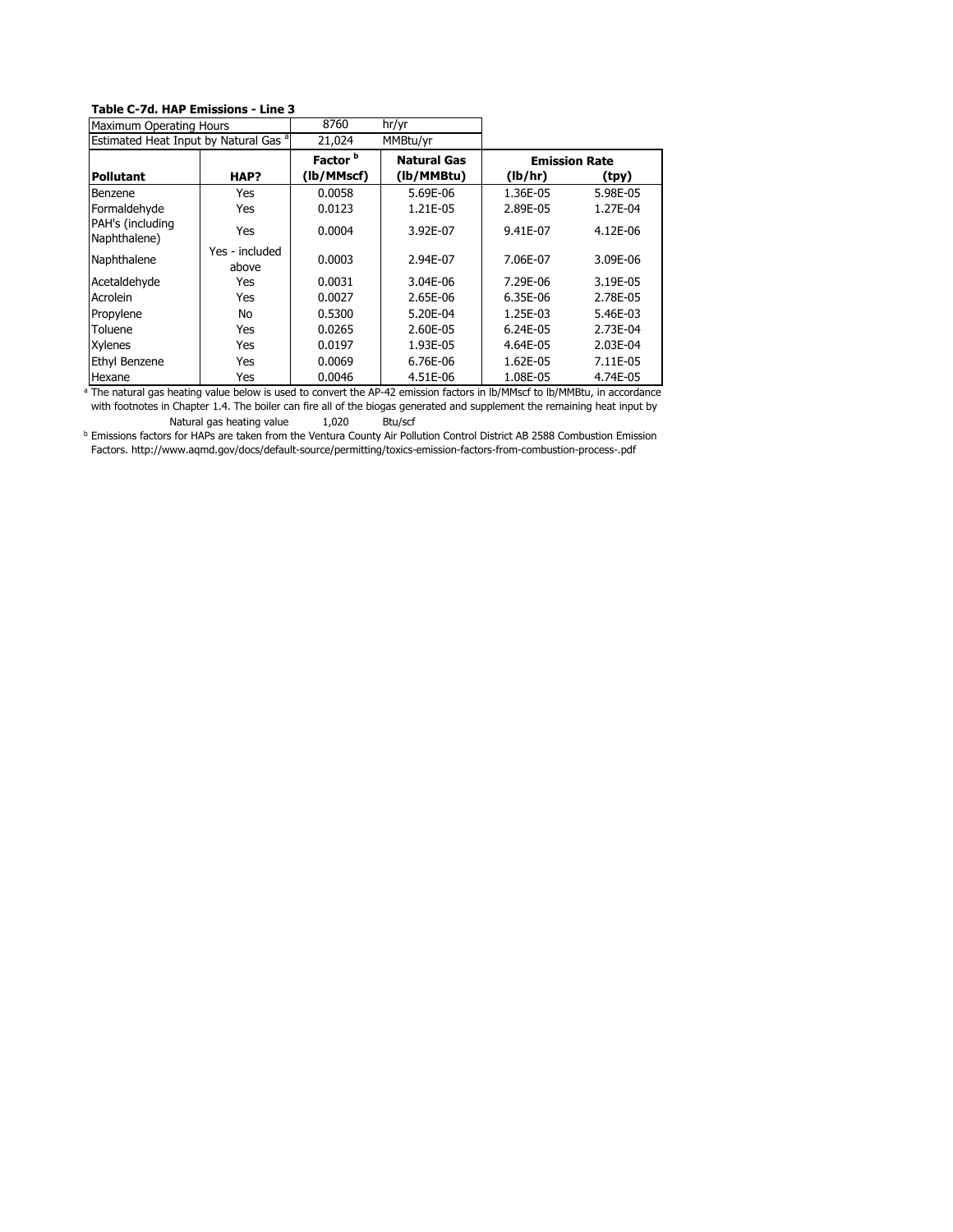#### **Table C-8a. Potential Emissions from Line 4 HVAC Systems**

| Natural Gas Heating Value <sup>a</sup>  |   | 1,020                  | Btu/scf         |          |                      |
|-----------------------------------------|---|------------------------|-----------------|----------|----------------------|
| Line 4 HVAC Units Heat Input Capacity b |   | 65.35                  | MMBtu/hr        |          |                      |
| Annual Heat Input b                     |   |                        | 96,900          | MMBtu/yr |                      |
|                                         |   | <b>Natural Gas</b>     | <b>Emission</b> |          |                      |
|                                         |   | <b>Emission Factor</b> | <b>Factor</b>   |          | <b>Emission Rate</b> |
| <b>Pollutant</b>                        |   | (lb/MMscf)             | (lb/MMBtu)      | (lb/hr)  | (tpy)                |
| $PM_{10}$                               | c | 7.6                    | 7.45E-03        | 0.49     | 0.36                 |
| PM <sub>2.5</sub>                       |   | 7.6                    | 7.45E-03        | 0.49     | 0.36                 |
| SO <sub>2</sub>                         |   | 0.6                    | 5.88E-04        | 0.04     | 0.03                 |
| NO <sub>x</sub>                         | c | 100                    | 0.10            | 6.41     | 4.75                 |
| <b>VOC</b>                              | c | 5.5                    | 5.39E-03        | 0.35     | 0.26                 |
| CO                                      | c | 84                     | 8.24E-02        | 5.38     | 3.99                 |
| $CO2$ e                                 | d |                        |                 | 7,652.84 | 5,673.40             |
| CO <sub>2</sub>                         |   |                        | 116.98          | 7,644.94 | 5,667.54             |
| N <sub>2</sub> O                        | e |                        | 2.20E-04        | 1.44E-02 | 1.07E-02             |
| CH <sub>4</sub>                         | e |                        | 2.20E-03        | 0.14     | 0.11                 |

a The natural gas heating value uses a typical heating value from AP-42.

<sup>b</sup> The maximum heat input is the sum of all Line 4 HVAC systems. Annual heat input is based on the proposed natural gas usage. c Emission factors for small boilers (<100 MMBtu/hr) are obtained from Table 1.4.1 and Table 1.4.2, AP-42 Chapter 1.4, Natural Gas Combustion.

<sup>d</sup> The GHGs emissions are calculated based on the Global Warming Potentials (GWP) provided in Table A-1 of 40 CFR 98.

| CO <sub>2</sub>  |     |
|------------------|-----|
| N <sub>2</sub> O | 298 |
| CH <sub>4</sub>  | 25  |

<sup>e</sup> The emission factors are obtained from 40 CFR 98 Subpart C, Tables C-1 and C-2, and converted to values in lb/MMBtu.

#### **Table C-8b. TAP and HAP Emissions - HVAC Systems**

| Estimated Heat Input by Natural Gas <sup>a</sup> |                      | 96,900              | MMBtu/yr    |                      |          |
|--------------------------------------------------|----------------------|---------------------|-------------|----------------------|----------|
|                                                  |                      | <b>Emission</b>     |             |                      |          |
|                                                  |                      | Factor <sup>b</sup> | Natural Gas | <b>Emission Rate</b> |          |
| <b>Pollutant</b>                                 | HAP?                 | (lb/MMscf)          | (lb/MMBtu)  | (lb/hr)              | (tpy)    |
| Benzene                                          | Yes                  | 0.0058              | 5.69E-06    | 3.72E-04             | 2.76E-04 |
| Formaldehyde                                     | Yes                  | 0.0123              | 1.21E-05    | 7.88E-04             | 5.84E-04 |
| PAH's (including<br>Naphthalene)                 | Yes                  | 0.0004              | 3.92E-07    | 2.56E-05             | 1.90E-05 |
| Naphthalene                                      | Yes - included above | 0.0003              | 2.94E-07    | 1.92E-05             | 1.43E-05 |
| Acetaldehyde                                     | Yes                  | 0.0031              | 3.04E-06    | 1.99E-04             | 1.47E-04 |
| Acrolein                                         | Yes                  | 0.0027              | 2.65E-06    | 1.73E-04             | 1.28E-04 |
| Propylene                                        | No                   | 0.5300              | 5.20E-04    | 0.03                 | 0.03     |
| Toluene                                          | Yes                  | 0.0265              | 2.60E-05    | 1.70E-03             | 1.26E-03 |
| <b>Xylenes</b>                                   | Yes                  | 0.0197              | 1.93E-05    | 1.26E-03             | 9.36E-04 |
| <b>Ethyl Benzene</b>                             | Yes                  | 0.0069              | 6.76E-06    | 4.42E-04             | 3.28E-04 |
| Hexane                                           | Yes                  | 0.0046              | 4.51E-06    | 2.95E-04             | 2.19E-04 |
|                                                  | <b>TOTAL HAPS</b>    |                     |             | 5.25E-03             | 3.90E-03 |

<sup>a</sup> The natural gas heating value below is used to convert the AP-42 emission factors in lb/MMscf to lb/MMBtu, in accordance with Natural gas heating value 1,020 Btu/scf footnotes in Chapter 1.4. The boiler can fire all of the biogas generated and supplement the remaining heat input by natural gas, or

<sup>b</sup> Emissions factors for HAPs are taken from the Ventura County Air Pollution Control District AB 2588 Combustion Emission Factors. http://www.aqmd.gov/docs/default-source/permitting/toxics-emission-factors-from-combustion-process-.pdf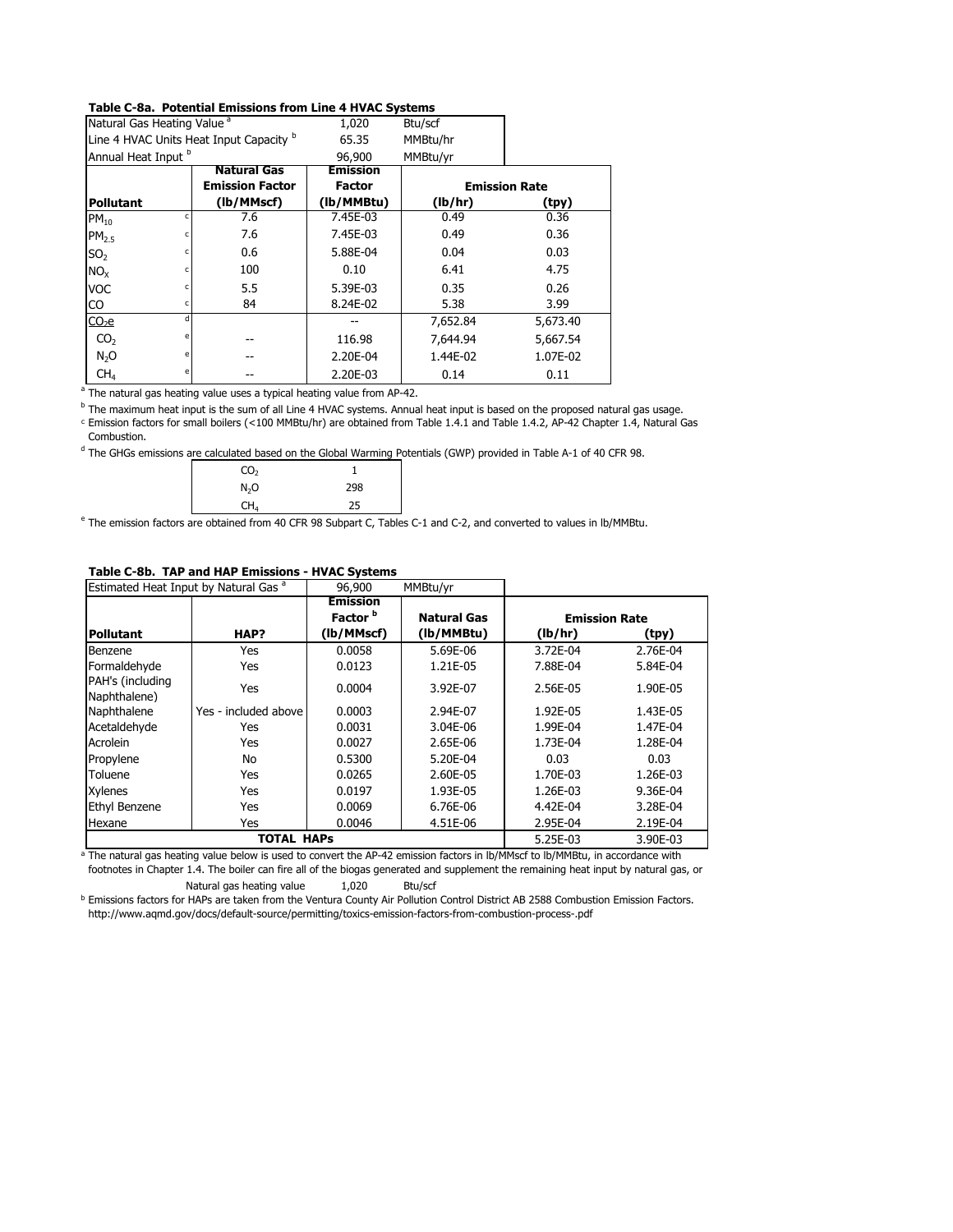| <b>Fuel:</b>                                                       | <b>Diesel</b>               |                           |                                  |                                           | <b>Generator Manufacturer: Cummins Onan</b>   |                                          |  |  |
|--------------------------------------------------------------------|-----------------------------|---------------------------|----------------------------------|-------------------------------------------|-----------------------------------------------|------------------------------------------|--|--|
| Maximum Hours of Operation (hr/yr):                                | 500                         | <b>Generator Model:</b>   |                                  |                                           | 300DFCB                                       |                                          |  |  |
| Maximum Engine Rating (hp):                                        | 465<br>23.8                 |                           | <b>Engine Manufacturer:</b>      |                                           | Cummins                                       |                                          |  |  |
| <b>Estimated Fuel Use (gal/hr)<sup>a</sup>:</b>                    |                             |                           | <b>Engine Model:</b>             |                                           | NTA855-G2                                     |                                          |  |  |
| <b>Pollutant</b>                                                   | <b>Emissions</b><br>(lb/hr) | <b>Emissions</b><br>(tpy) | <b>Emission</b><br><b>Factor</b> | <b>Emission</b><br>Factor<br><b>Units</b> | <b>Emission Factor</b><br>Source <sup>b</sup> | <b>Notes</b>                             |  |  |
| Criteria:                                                          |                             |                           |                                  |                                           |                                               |                                          |  |  |
| Particulate Matter (PM)                                            | 1.02                        | 0.26                      | 2.20E-03                         | lb/hp-hr                                  | AP-42 Table 3.3-1                             |                                          |  |  |
| Particulate Matter <10 microns (PM $_{10}$ )                       | 1.02                        | 0.26                      | 2.20E-03                         | lb/hp-hr                                  | AP-42 Table 3.3-1                             | Assumed equal to PM.                     |  |  |
| Particulate Matter < 2.5 microns (PM <sub>2.5</sub> )              | 1.02                        | 0.26                      | 2.20E-03                         | lb/hp-hr                                  | AP-42 Table 3.3-1                             | Assumed equal to PM.                     |  |  |
| Sulfur Dioxide (SO <sub>2</sub> )                                  | 0.95                        | 0.24                      | 2.05E-03                         | lb/hp-hr                                  | AP-42 Table 3.3-1                             |                                          |  |  |
| Carbon Monoxide (CO)                                               | 3.11                        | 0.78                      | 6.68E-03                         | lb/hp-hr                                  | AP-42 Table 3.3-1                             |                                          |  |  |
| Nitrogen Oxides (NO <sub>x</sub> )                                 | 14.42                       | 3.60                      | 0.031                            | lb/hp-hr                                  | AP-42 Table 3.3-1                             | Assumed to be uncontrolled.              |  |  |
| Volatile Organic Compounds (VOC)                                   | 1.17                        | 0.29                      | 2.51E-03                         | lb/hp-hr                                  | AP-42 Table 3.3-1                             | Assume all Organic Compounds are<br>VOC. |  |  |
| GHG:                                                               |                             |                           |                                  |                                           |                                               |                                          |  |  |
| Carbon Dioxide (CO <sub>2</sub> )                                  | ---                         | 132.68                    | 73.96                            | kg/MMBtu                                  | 40 CFR 98, Table C-1                          |                                          |  |  |
| Methane $(CH_4)$                                                   | ---                         | 0.01                      | 0.003                            | kg/MMBtu                                  | 40 CFR 98, Table C-2                          |                                          |  |  |
| Nitrous Oxide (N <sub>2</sub> O)                                   | ---                         | 0.00                      | 0.0006                           | kg/MMBtu                                  | 40 CFR 98, Table C-2                          |                                          |  |  |
| Total Carbon Dioxide Equivalent (CO <sub>2</sub> e) <sup>a,c</sup> |                             | 133.14                    |                                  |                                           |                                               |                                          |  |  |

**b** promulgation.

 $\rm ^c$  The Global Warming Potential for CO<sub>2</sub> is 1, CH<sub>4</sub> is 25 and N<sub>2</sub>O is 298 per 40 CFR 98 Table A-1.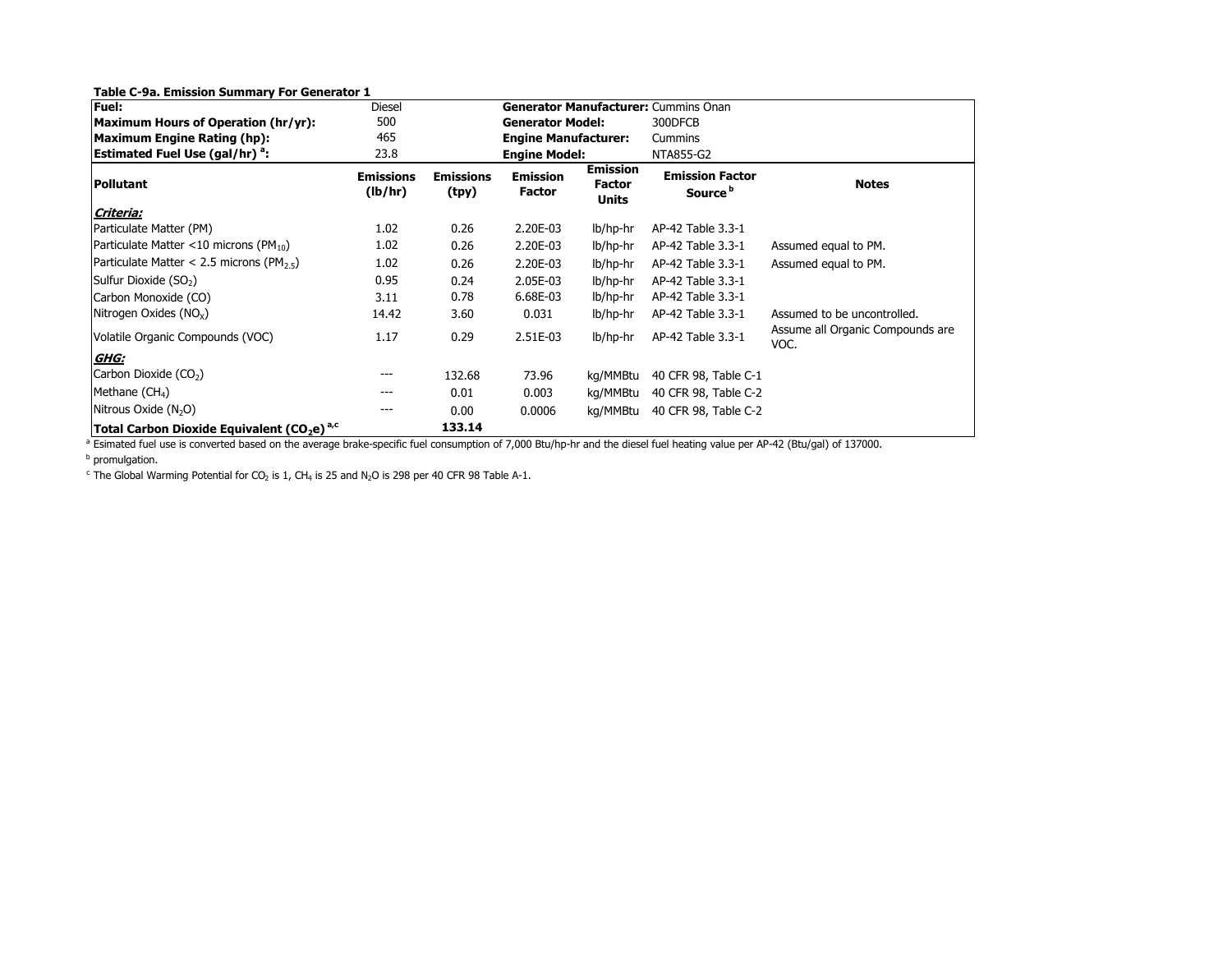| <b>Table C-9b. Emission Summary For Generator 2</b>   |                             |                           |                                     |                                           |                                               |                                                                     |
|-------------------------------------------------------|-----------------------------|---------------------------|-------------------------------------|-------------------------------------------|-----------------------------------------------|---------------------------------------------------------------------|
| Fuel:                                                 | Diesel                      |                           | Generator Manufacturer: Caterpillar |                                           |                                               |                                                                     |
| Maximum Hours of Operation (hr/yr):                   | 500                         |                           | <b>Generator Model:</b>             |                                           | C <sub>9</sub>                                |                                                                     |
| Maximum Engine Rating (kW):                           | 358                         |                           |                                     |                                           |                                               |                                                                     |
| Maximum Engine Rating (hp):                           | 480                         |                           |                                     |                                           |                                               |                                                                     |
| Maximum Fuel Use (gal/hr):                            | 22.4                        |                           |                                     |                                           |                                               |                                                                     |
| Maximum Fuel Use (gal/yr):                            | 11,200                      |                           |                                     |                                           |                                               |                                                                     |
| <b>Pollutant</b>                                      | <b>Emissions</b><br>(lb/hr) | <b>Emissions</b><br>(tpy) | <b>Emission</b><br><b>Factor</b>    | <b>Emission</b><br><b>Factor</b><br>Units | <b>Emission Factor</b><br>Source <sup>b</sup> | <b>Notes</b>                                                        |
| Criteria:                                             |                             |                           |                                     |                                           |                                               |                                                                     |
| Particulate Matter (PM)                               | 0.16                        | 0.04                      | 0.20                                | g/kW-hr                                   | NSPS IIII                                     | Tier III limit for PM                                               |
| Particulate Matter <10 microns (PM <sub>10</sub> )    | 0.25                        | 0.06                      | <b>NA</b>                           | lb/hr                                     | Filterable PM +                               | Condensable PM is assumed to be the                                 |
| Particulate Matter < 2.5 microns (PM <sub>2.5</sub> ) | 0.25                        | 0.06                      | <b>NA</b>                           | lb/hr                                     | Condensable PM                                | same as HC                                                          |
| Sulfur Dioxide (SO <sub>2</sub> )                     | 0.98                        | 0.25                      | 2.05E-03                            | lb/hp-hr                                  | AP-42 Table 3.3-1                             |                                                                     |
| Carbon Monoxide (CO)                                  | 2.76                        | 0.69                      | 3.50                                | g/kW-hr                                   | NSPS IIII                                     | Tier III limit for CO                                               |
| Nitrogen Oxides (NO <sub>x</sub> )                    | 3.16                        | 0.79                      | 4.00                                | g/kW-hr                                   | NSPS IIII                                     | Tier III limit for $NOX + HC$                                       |
| Volatile Organic Compounds (VOC)                      | 0.09                        | 0.02                      | 0.09                                | lb/hr                                     | <b>Engine Emissions Data</b>                  | Assume all hydrocarbons are VOC;<br>highest of all five load points |
| GHG:                                                  |                             |                           |                                     |                                           |                                               |                                                                     |
| Carbon Dioxide (CO <sub>2</sub> )                     | $---$                       | 125.09                    | 73.96                               | kg/MMBtu                                  | 40 CFR 98, Table C-1                          |                                                                     |
| Methane $(CH_4)$                                      | ---                         | 0.01                      | 0.003                               | kg/MMBtu                                  | 40 CFR 98, Table C-2                          |                                                                     |
| Nitrous Oxide (N <sub>2</sub> O)                      | ---                         | 0.00                      | 0.0006                              | kg/MMBtu                                  | 40 CFR 98, Table C-2                          |                                                                     |
| Total Carbon Dioxide Equivalent (CO <sub>2</sub> e)   |                             | 125.52                    |                                     |                                           |                                               |                                                                     |

<sup>a</sup> Diesel fuel heating value per AP-42 (Btu/gal)  $137,000$ 

<sup>b</sup> Emissions factors were obtained from AP-42, Section 3.3, 40 CFR 89 Subpart B, and 40 CFR 98 Subpart C, where manufacturer's data is not available.

 $\rm ^c$  The Global Warming Potential for CO<sub>2</sub> is 1, CH<sub>4</sub> is 25 and N<sub>2</sub>O is 298 per 40 CFR 98 Table A-1.

#### **Table C-9c. Diesel Internal Combustion Engine HAP Emissions - For Both Generators**

|                                              |                |      | <b>Diesel Fired</b>  |                  |                            |
|----------------------------------------------|----------------|------|----------------------|------------------|----------------------------|
|                                              |                |      | <b>Industrial</b>    | <b>Emissions</b> | HAP Emissions <sup>2</sup> |
| Pollutant                                    | <b>CAS</b>     |      | Engines <sup>1</sup> |                  |                            |
|                                              | <b>Number</b>  | HAP? | (lb/MMBtu)           | (lb/hr)          | (tpy)                      |
| Benzene                                      | 71-43-2        | Yes  | 9.33E-04             | 5.90E-03         | 1.48E-03                   |
| Toluene                                      | 108-88-3       | Yes  | 4.09E-04             | 2.59E-03         | 6.47E-04                   |
| <b>Xylenes</b>                               | 1330-20-7      | Yes  | 2.85E-04             | 1.80E-03         | 4.51E-04                   |
| 1,3-Butadiene                                | $106 - 99 - 0$ | Yes  | 3.91E-05             | 2.47E-04         | 6.18E-05                   |
| Formaldehyde                                 | $50-00-0$      | Yes  | 1.18E-03             | 7.46E-03         | 1.87E-03                   |
| Acetaldehyde                                 | 75-07-0        | Yes  | 7.67E-04             | 4.85E-03         | 1.21E-03                   |
| Acrolein                                     | 107-02-8       | Yes  | 9.25E-05             | 5.85E-04         | 1.46E-04                   |
| Total Polycyclic Aromatic Hydrocarbons (PAH) | --             | Yes  | 1.68E-04             | 1.06E-03         | 2.66E-04                   |
| <b>Total HAP</b>                             |                |      |                      | 0.02             | 6.12E-03                   |

<sup>a</sup> Emission factors are from Table 3.3-2-4 AP-42.

 $b$  List of HAP established by 42 U.S.C. 7412(b)(1).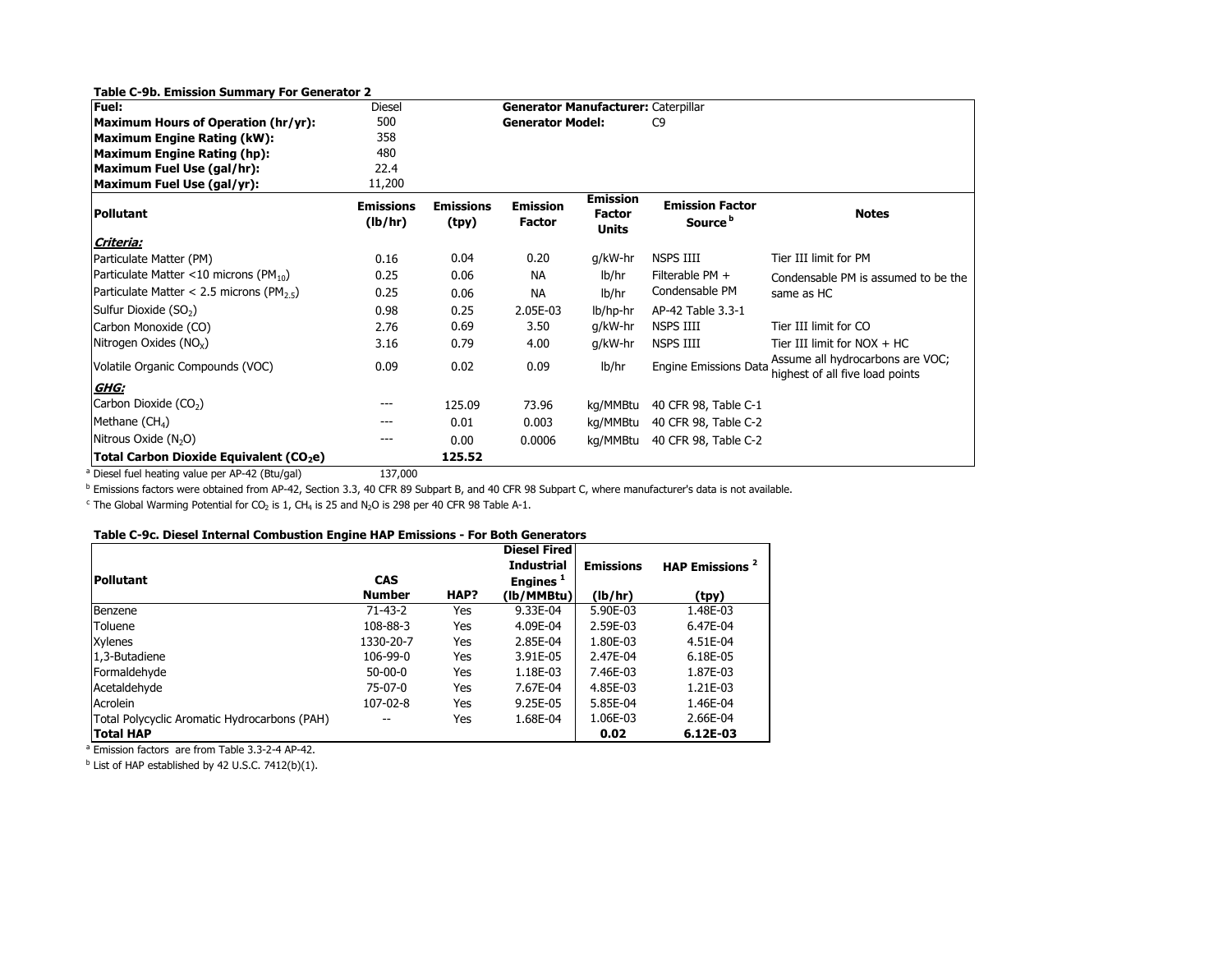<span id="page-41-0"></span>**APPENDIX D. EQUIPMENT SPECIFICATIONS**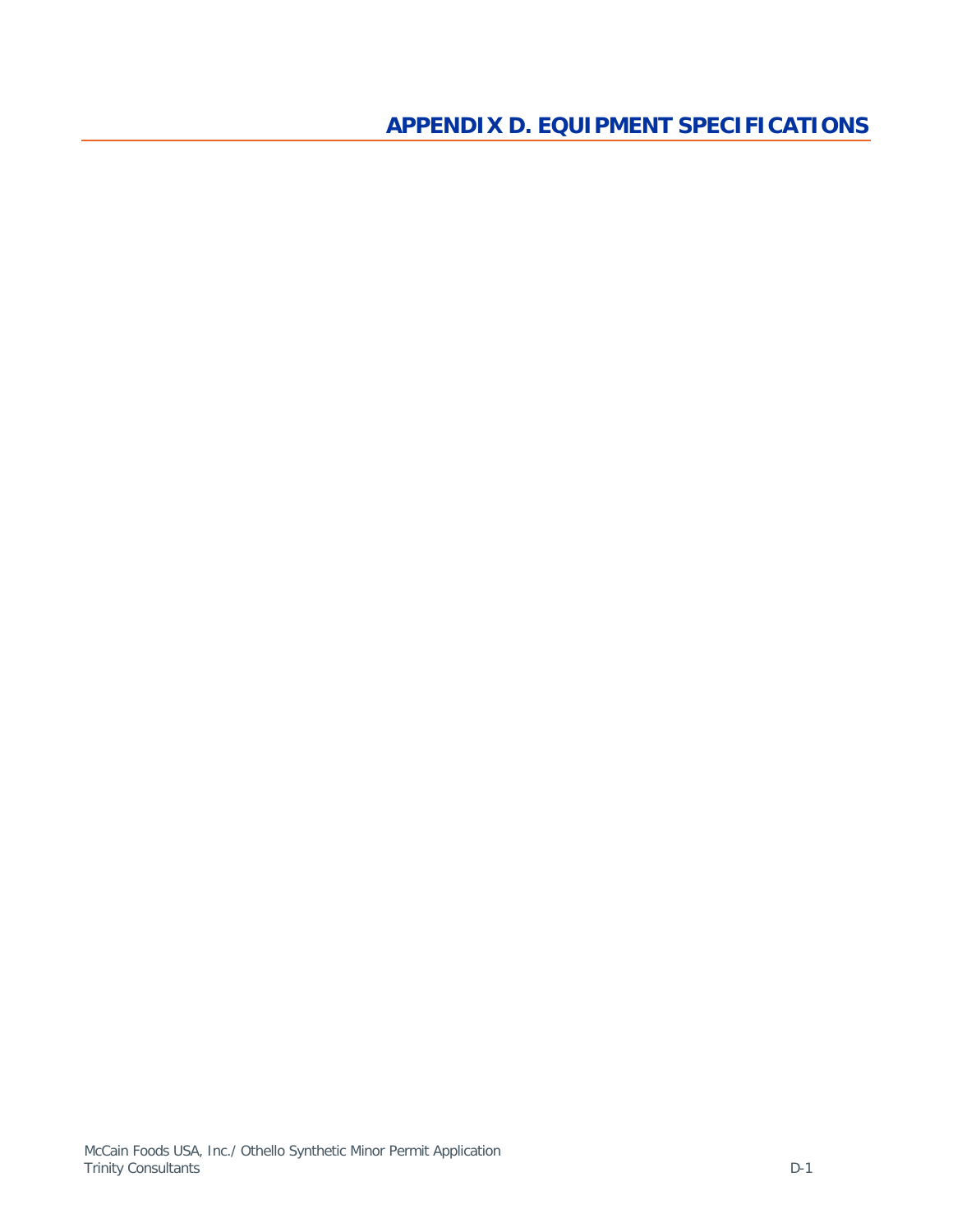





**AH-MA Series** Version 2.20

#### **Main Specifications**

| <b>Parameter</b>                 | <b>Description</b>                                      |
|----------------------------------|---------------------------------------------------------|
| Input (Btu/hr./ft.)              | 1,200,000 maximum                                       |
| <b>Combustion Airstream</b>      | 0.2" to 1.4"w.c.                                        |
| Pressure Drop/Velocity           |                                                         |
| <b>Ignition</b>                  | Direct spark ignition (6000VAC).                        |
| Pilot                            | Interruptible pilot for natural gas, propane or butane. |
| <b>Integral Pilot Capacities</b> | 20.000 Btu/hr.                                          |
| <b>Burner Bodies</b>             | <b>Standard Aluminum</b>                                |
|                                  | Low Pressure Aluminum*                                  |
|                                  | <b>Standard Cast Iron</b>                               |
|                                  | Corrosion Resistant, EN Plated Cast Iron                |
|                                  | Low Pressure Cast Iron*                                 |
| <b>Burner Section Sizes</b>      | • 150mm (6") straight section                           |
|                                  | • 300mm (12") straight section                          |
|                                  | • 300mm (12") straight section with back inlet          |
|                                  | • 300mm (12") straight section with pilot               |
|                                  | • 150mm (6") by 300mm (12") tee section                 |
|                                  | • 150mm (6") by 300mm (12") tee section with pilot      |
|                                  | • 300mm (12") by 300mm (12") cross section              |
| <b>Pipe Threads</b>              | N.P.T. or B.S.P.                                        |
| Maximum Upstream Air Temp.       | 450°F (232°C)                                           |
| Maximum Downstream Air Temp.     | 850°F (454°C)                                           |
| Maximum Temperature Rise         | 750°F (400°C)                                           |
| Minimum Inlet Air Oxygen (O2)    | 18%                                                     |
| Flame Detection**                | Flame rod or scanner.                                   |
| Fuels                            | Natural gas, propane or butane.                         |

\* For use with Natural Gas only.

- \*\* Burners over 5 lineal feet include flame supervision at the far end. If pilot ignition is being used, two flame supervision units are required; one for the pilot and one for the far end. If using direct spark on the main flame, only flame supervision at the far end is required providing ignition can be accomplished within 15 seconds. (Reference NFPA Requirement 5-9.2.2)
- Eclipse reserves the right to change the construction and/or configurations of our products at  $\bullet$ any time without being obliged to adjust earlier supplies accordingly.
- All information is based on laboratory testing. Different chamber size and air flow conditions  $\bullet$ may affect the data.
- All information is based on standard conditions (70°F at sea level). Contact Eclipse for  $\bullet$ performance data above ambient temperature.
- All inputs based on gross caloric values.  $\bullet$

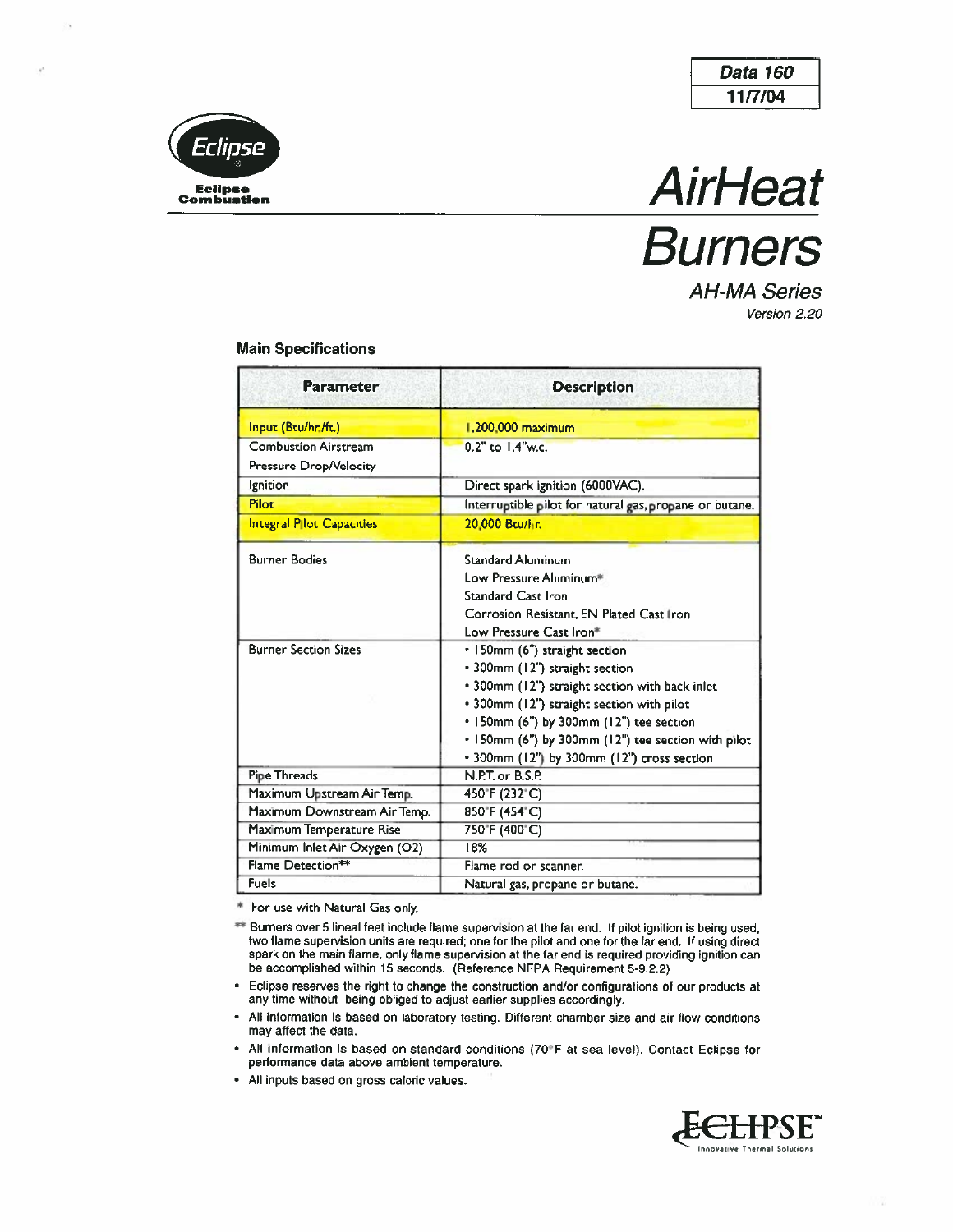

**Operating Range & Duct Pressure Measurement** 

**Inlet Air Temperature Correction** 

| Air Press. Drop @ Air Temp. = Air Press. Drop from "Oper. Range" Chart x Correction Factor |  |                                                       |  |  |  |  |  |  |  |  |
|--------------------------------------------------------------------------------------------|--|-------------------------------------------------------|--|--|--|--|--|--|--|--|
| Air Inlet Temp. (°F) 0 30 70 150 200 250 300 350 400 450                                   |  |                                                       |  |  |  |  |  |  |  |  |
| Correction Factor                                                                          |  | $0.87$ $0.92$ 1.00 1.15 1.25 1.34 1.43 1.53 1.62 1.72 |  |  |  |  |  |  |  |  |

### **Air Velocity Calculation**

Air Velocity (fpm) = 1096.2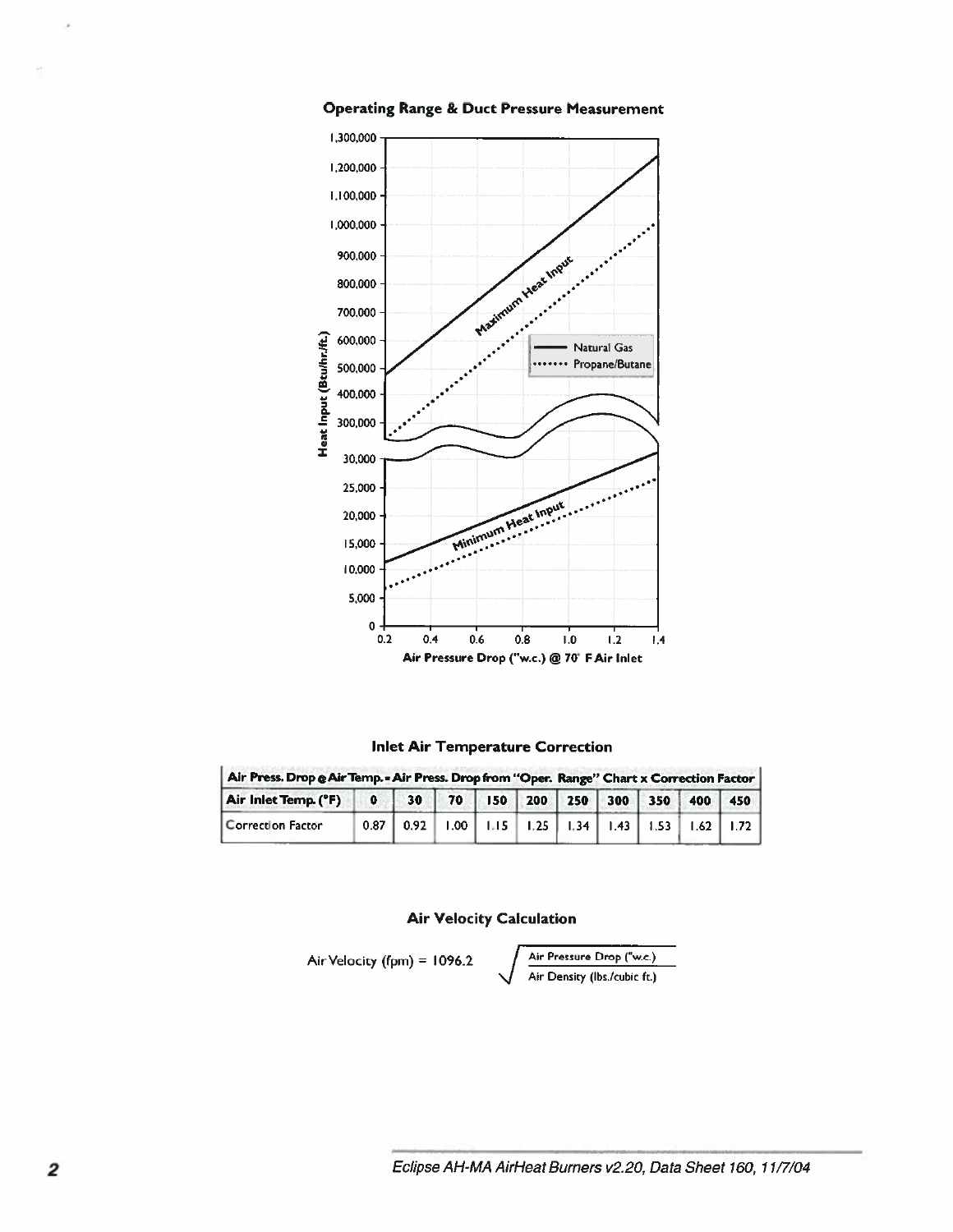#### Differential Pressure Measurement & Burner Gas Pressure Drops



 $** 2.4$ mm gas ports

#### **Flame Lengths**







**Emissions Data**